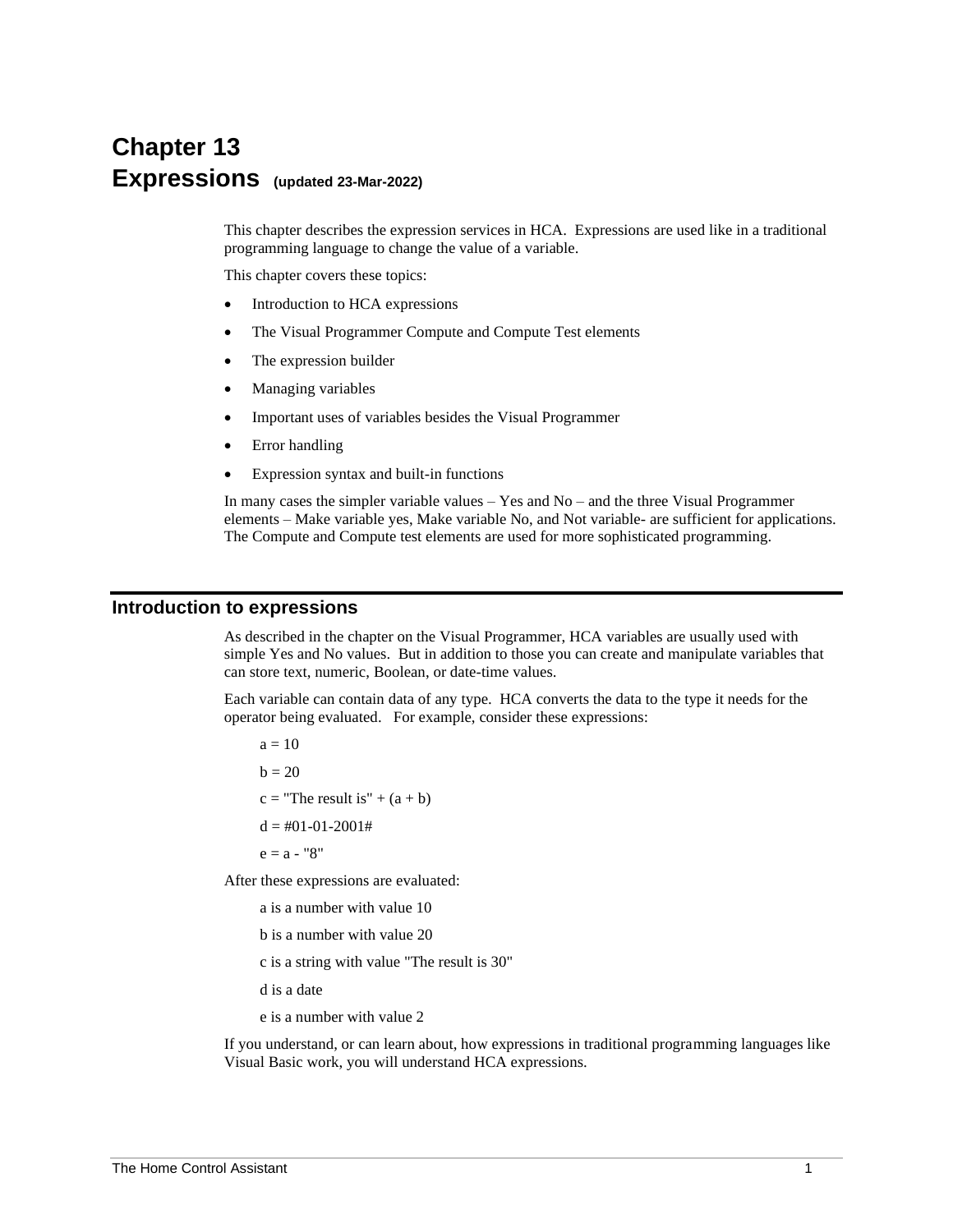### **Compute and Compute-Test visual programmer elements**

To use these expressions two visual programmer elements are available: Compute and Compute Test.

The properties of the Compute element are:

| <b>Compute Properties</b>                            |                                                |                    |          |
|------------------------------------------------------|------------------------------------------------|--------------------|----------|
| 01010                                                | This element evaluates one or more expressions |                    |          |
| MotionLocation="Office";<br>OfficeCheckinTime=_now() |                                                |                    | 土        |
| <b>Expression Builder</b>                            |                                                | Text -<br>$Text +$ | Validate |
|                                                      | OК                                             | Cancel             |          |

In the Compute element is placed a series of expressions each separated by semicolons.

```
<variable name> = <expression> ;
<variable name> = <expression> ;
...
<variable name> = <expression>
```
When the compute element is executed, the expressions are evaluated and the computed values assigned to the named variables. Expressions are executed in sequential order.

The Compute Test element contains a single expression that is evaluated to determine a yes or no value. If the value is "yes" the path marked "yes" in the program is taken from the Compute Test element, and likewise for "no".

| <b>Compute Test Properties</b>   |    |                                                                                            |          |
|----------------------------------|----|--------------------------------------------------------------------------------------------|----------|
| →Q→<br>01010                     |    | This element evaluates an expression and executes different elements based upon the result |          |
| sensorTime + $hours(48) < now()$ |    |                                                                                            | Ä        |
|                                  |    |                                                                                            |          |
|                                  |    |                                                                                            |          |
| <b>Expression Builder</b>        |    | $Text +$<br>Text -                                                                         | Validate |
|                                  | OK | Cancel                                                                                     |          |

In both these elements the Validate button is used to check that the expression you have entered is correct – it matches the syntax that HCA expects.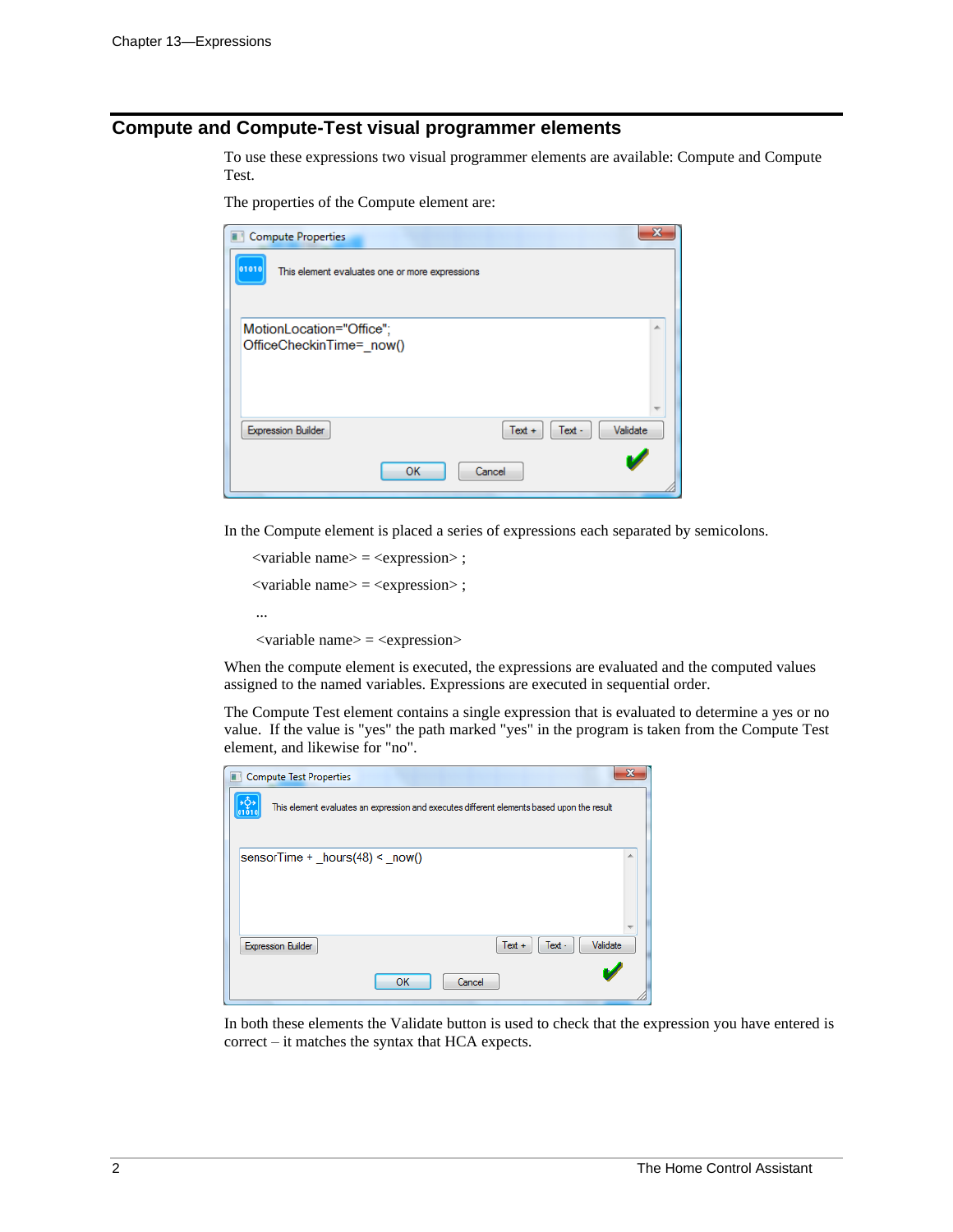A lot of work went into the Visual Programmer to allow HCA users to create programs without all the baggage of existing programming languages – careful syntax, programming terms and concepts. These two elements take a step back from that and leave you in the realm of the programmer. If you have never used, for example, Visual Basic, or all this sounds Greek to you, stick with simple yes and no variables managed with the visual programmer elements for them. You can do many wonderful things with them alone.

#### **Expression builder**

To help you create expressions, rather then always having to refer to this documentation, HCA contains a tool called the Expression Builder.

On dialogs where you enter an expression, a button labeled *Expression Builder* helps you compose your expression. Pressing this button opens the builder tool.

|                                                                                                                                                                   | <b>Expression Builder</b>                                                                     | $\mathsf{x}$ |
|-------------------------------------------------------------------------------------------------------------------------------------------------------------------|-----------------------------------------------------------------------------------------------|--------------|
| Insert What?<br><b>O</b> Function<br>◯ Constant<br>Variable<br>Device name<br>O Program name<br>Group name                                                        | Function<br>string = _Right (string, n)<br>v<br>Returns the right 'n' characters of a string. |              |
| Functions<br>Action<br>File Ops<br>Formatting<br>$\Box$ JSON<br>Lookup<br>$\Box$ Misc<br>$\boxed{\checkmark}$ String<br>Test/Conversion<br>Themostat<br>Time/Date | $\overline{\mathcal{P}}$<br>String<br>Arg 1<br>79<br>Number<br>Arg2                           |              |
| Weather                                                                                                                                                           | ,,,,,,,,,,,,,,,,,,,,,,,,,,,,,,,,<br>Cancel<br>Insert                                          |              |

The "Insert what?" box specifies what sort of item you are inserting. The most common case is one of the HCA built-in functions.

The "Functions" box lets you limit the number of choices of the possible functions you have to choose from.

The third section of the dialog changes depending upon what you are inserting. In the picture above, a function is being inserted. Choose the name of the function in the dropdown and two things display: a short explanation of what it does, and the parameters to the function. In this example, the right function takes two arguments. You can simply type in the two arguments, or to get more assistance, press the button next to the argument. This opens this dialog: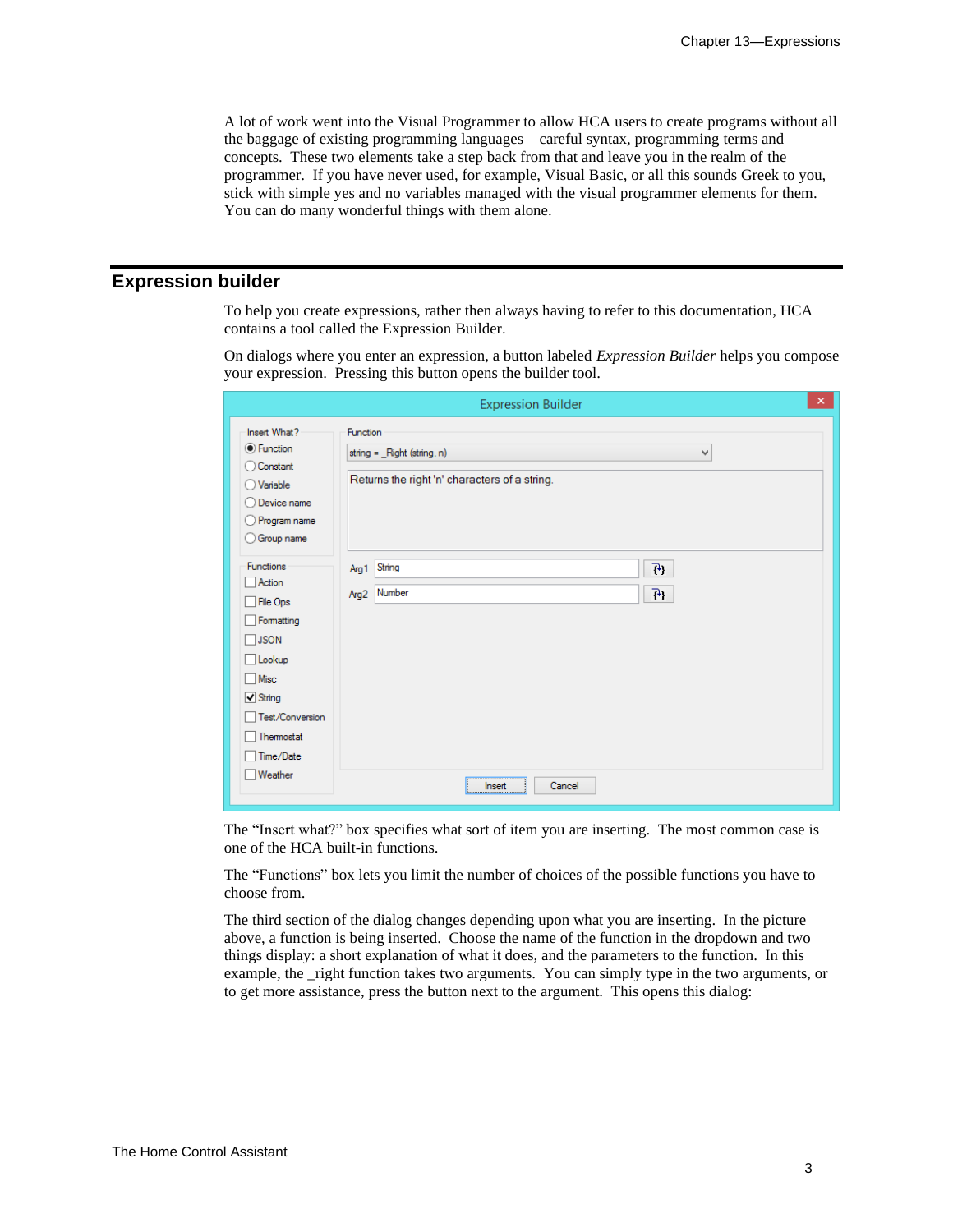| Select an argument                                                                                          |                                                                                                                                                                                                                                                                                                                                                                                                                                                                                                                                                                                                     |   |
|-------------------------------------------------------------------------------------------------------------|-----------------------------------------------------------------------------------------------------------------------------------------------------------------------------------------------------------------------------------------------------------------------------------------------------------------------------------------------------------------------------------------------------------------------------------------------------------------------------------------------------------------------------------------------------------------------------------------------------|---|
| $\subset$ Flag<br>C Constant<br>C Device name<br>C Program name<br>○ Group name<br>○ Display name<br>O Icon | House - Go To Bed<br>House - Kill Doorbell<br>House - Late night sweeper<br>House - Leave and Return<br>House - Leave and Return waiter<br>House - Pathway Garage to Bedroom<br>House - Pathway Lower to Upper<br>House - Pathway Media to Bed<br>House - Reset to full illumination<br>Library - Library Key A<br>Library - Library Key B<br>Library - Library Key C<br>Library - Library Key D<br>Library - Library Key Off<br>Library - Library Key On<br>Main bedroom - Bedroom Control Panel<br>Main bedroom - Main bedroom dawn<br>Main bedroom - Master bath1<br>Main bedroom - Master bath2 | Ξ |
|                                                                                                             | 0K<br>Cancel                                                                                                                                                                                                                                                                                                                                                                                                                                                                                                                                                                                        |   |

This dialog lets you insert common things that you may want to work with. Things like the names of the objects in your design, variables, and constants.

When you close the Expression Builder, the constructed expression is inserted into the text of the element properties at the cursor. Or it replaces the current selection if there is one.

#### **Managing Variables**

An important point about variables is that they usually get created when expressions are evaluated. When a program is executed any new variables that are used in its expressions appear in the variables list in the variable inventory dialog.

The variable inventory dialog is described in the chapter on design tools.

#### **Other uses for expressions**

In addition to using expressions in the Compute and Compute Test visual programmer elements, you can place expressions in other elements. Just enclose the expression in %'s. When the element is executed, the expression is evaluated and the result in text form replaces the % enclosed section. For example, to show the value of an expression, use this text in the ShowMessage element:

The value of beta is  $%$  beta $1 + \text{beta2\%}$ 

If your string wants to display a percent sign, use two in the string:

Inside humidity is %humInside%%%

In these elements, an Embed Expression button appears. This lets you build an expression then encloses it in %'s when it places the expression into the element's properties.

To see in which elements an embedded expression can be used, see technical note titled "Parameter and expression use in program elements".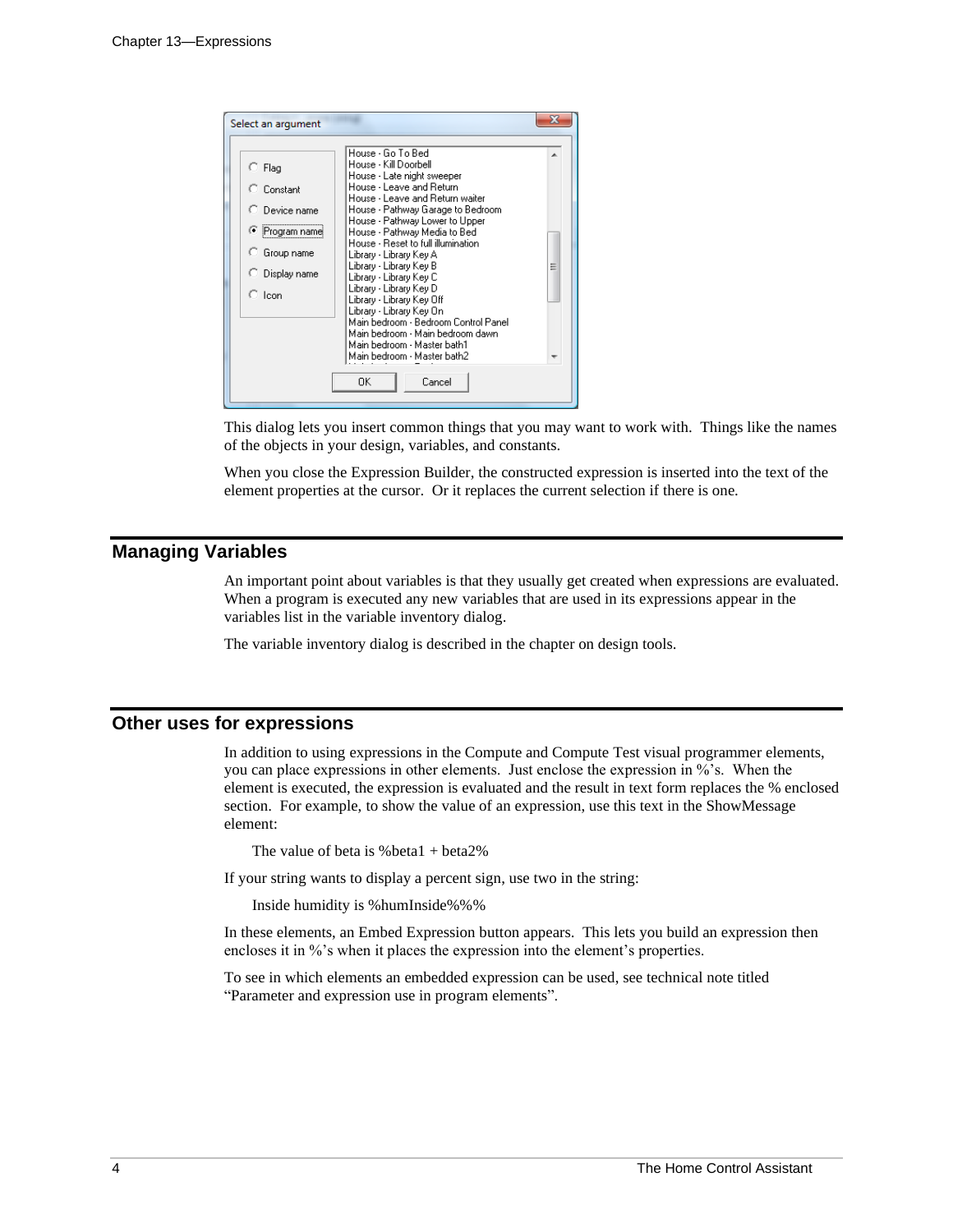### **Error Handling**

Because these elements happen at a more complex layer of HCA than most elements, errors can happen that could not be detected in the Visual Programmer. If errors occur while executing these elements, the errors are logged, the Compute or Compute Test element is abandoned, and execution continues with the next element. In the case of the Compute Test element execution follows the Yes path. These errors show up with a red "P" marker and can be filtered as an Error.

Some of the possible errors are:

- Naming a device, thermostat or a magic module as an argument to a function and no device, thermostat, or magic module with that name in your design.
- Divide by zero.
- Using a weather function but no weather provider available.
- Trying to construct a date-time with something out of range. Like a month of 13.

#### **Expression Syntax**

HCA expressions are very similar to expressions in any programming language like Visual Basic or VBScript. The usual operators are available:

| Comparison operators    | $<$ > $<$ = > = $<$ > = =<br>Note that the operator that checks for equality is 2<br>equal signs not one                      |
|-------------------------|-------------------------------------------------------------------------------------------------------------------------------|
| Arithmetic operators    | + - * / mod - (unary minus) + (unary plus)                                                                                    |
| Logical operators       | and or not eqv imp xor                                                                                                        |
| Binary operators        | Binary or operator is a Vertical bar<br>Binary and operator is an Ampersand &                                                 |
|                         | Binary not operator is a circumflex ^                                                                                         |
| Date and Time constants | Enclosed in #'s as: #1/15/2001 07:19 AM#                                                                                      |
| Boolean constants       | Yes No True False                                                                                                             |
| String constants        | Can be enclosed in single or double quotes                                                                                    |
| Variables               | If the name of that variable has a blank in it, enclose<br>the variable name in square brackets. For example<br>[My Variable] |

#### **Tags**

A "tag" is simply a name-value pair associated with an object in your design. The name can be any valid HCA name and the value is any text string. You can associate up to 8 "tags" with a room, device, program, group, or keypad.

What are tags good for? That is up to your design. You can use them to associate any piece of data with an object. The key idea behind tags is that programs can manipulate them – adding, deleting, and seeing if a device has a tag or a specific value of a tag. In this way you can have programs save data in a tag of an object and then later another program can read it out. In some ways they are like global variables except that the value is specific to each object.

In the properties dialog there is a "Tags" tab where the current tags assigned to an object are shown with their values. Using this you can view and modify tags and their values from the UI.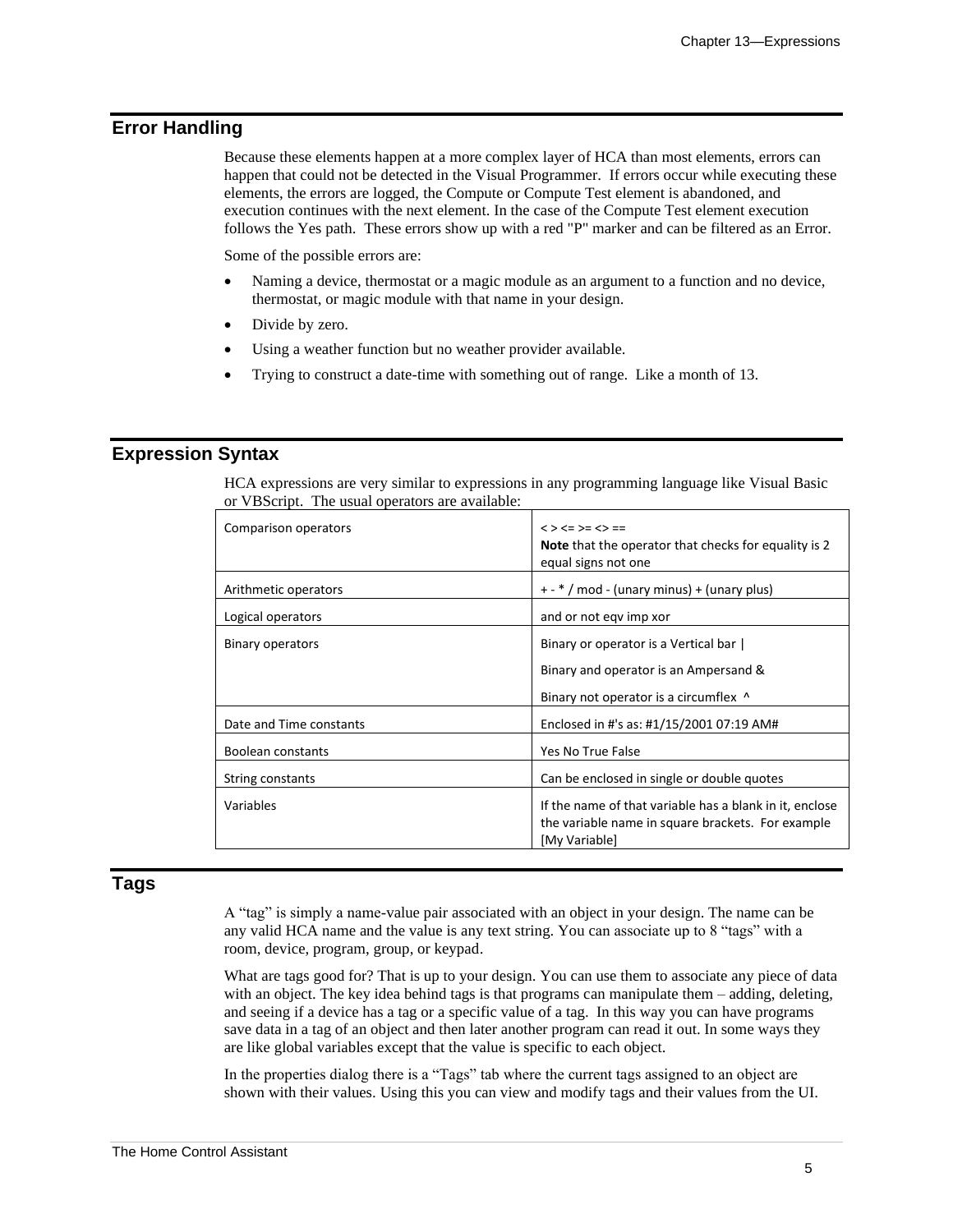|                    | Notes    | Room | Type                 | Address                                                                                                                                | Options | Poll | <b>Triggers</b> | Restart | Icon  | Display | Log  | Groups |
|--------------------|----------|------|----------------------|----------------------------------------------------------------------------------------------------------------------------------------|---------|------|-----------------|---------|-------|---------|------|--------|
|                    | Schedule |      |                      | Referenced By                                                                                                                          |         |      | Power Track     |         | Green |         | Tags |        |
| <b>Tag Name</b>    |          |      | <b>Current Value</b> |                                                                                                                                        |         |      |                 |         |       |         |      |        |
| TopRange           |          |      | 10                   |                                                                                                                                        |         |      |                 |         |       |         |      |        |
| <b>BottomRange</b> |          |      | $\overline{2}$       |                                                                                                                                        |         |      |                 |         |       |         |      |        |
|                    |          |      |                      |                                                                                                                                        |         |      |                 |         |       |         |      |        |
|                    |          |      |                      |                                                                                                                                        |         |      |                 |         |       |         |      |        |
|                    |          |      |                      |                                                                                                                                        |         |      |                 |         |       |         |      |        |
|                    |          |      |                      |                                                                                                                                        |         |      |                 |         |       |         |      |        |
|                    |          |      |                      |                                                                                                                                        |         |      |                 |         |       |         |      |        |
|                    |          |      |                      |                                                                                                                                        |         |      |                 |         |       |         |      |        |
|                    |          |      |                      |                                                                                                                                        |         |      |                 |         |       |         |      |        |
|                    |          |      |                      | "Tags" are name-value pairs associated with devices, programs, groups, folders, rooms, and displays that your programs can manipulate. |         |      |                 |         |       |         |      |        |
|                    |          |      |                      | You can view and modify them here but they are usually manipulated by programs.                                                        |         |      |                 |         |       |         |      |        |
|                    |          |      |                      |                                                                                                                                        |         |      |                 |         |       |         |      |        |
|                    |          |      |                      |                                                                                                                                        |         |      |                 |         |       |         |      |        |
|                    |          |      |                      |                                                                                                                                        |         |      |                 |         |       |         |      |        |
|                    |          |      |                      |                                                                                                                                        |         |      |                 |         |       |         |      |        |
|                    |          |      |                      |                                                                                                                                        |         |      |                 |         |       |         |      |        |
|                    |          |      |                      |                                                                                                                                        |         |      |                 |         |       |         |      |        |

In addition to manually viewing and changing, these expression functions are available and described in the Lookup Functions section below:

- ObjectTagGet
- ObjectTagSet
- ObjectTagDelete
- ObjectTagExists

#### **Expression functions**

In the expressions used in the Compute and Compute-Test elements, you can use the built-in functions that HCA provides. Some of these are very general and can be found in almost any programming language, and others are specific to HCA.

Some notes on the function-by-function list below:

- In the list of functions below, some have optional parameters. These are designated by showing the parameter in []'s
- All functions return some value and in the Compute element you must assign that value to a variable. In the function list below if the result isn't useful, it is designated as "void".
- In creating expressions there are several functions that HCA provides. Some of these are very general and can be found in almost any programming language, and others are specific to HCA.
- All functions provided by HCA begin with the underscore character. If none of your variable names begin with an underscore, if in subsequent versions of HCA new functions are added, none of your variable names will conflict with any new function names. The case of the name is not important, so the left trim function can be written *Ltrim* or *ltrim*.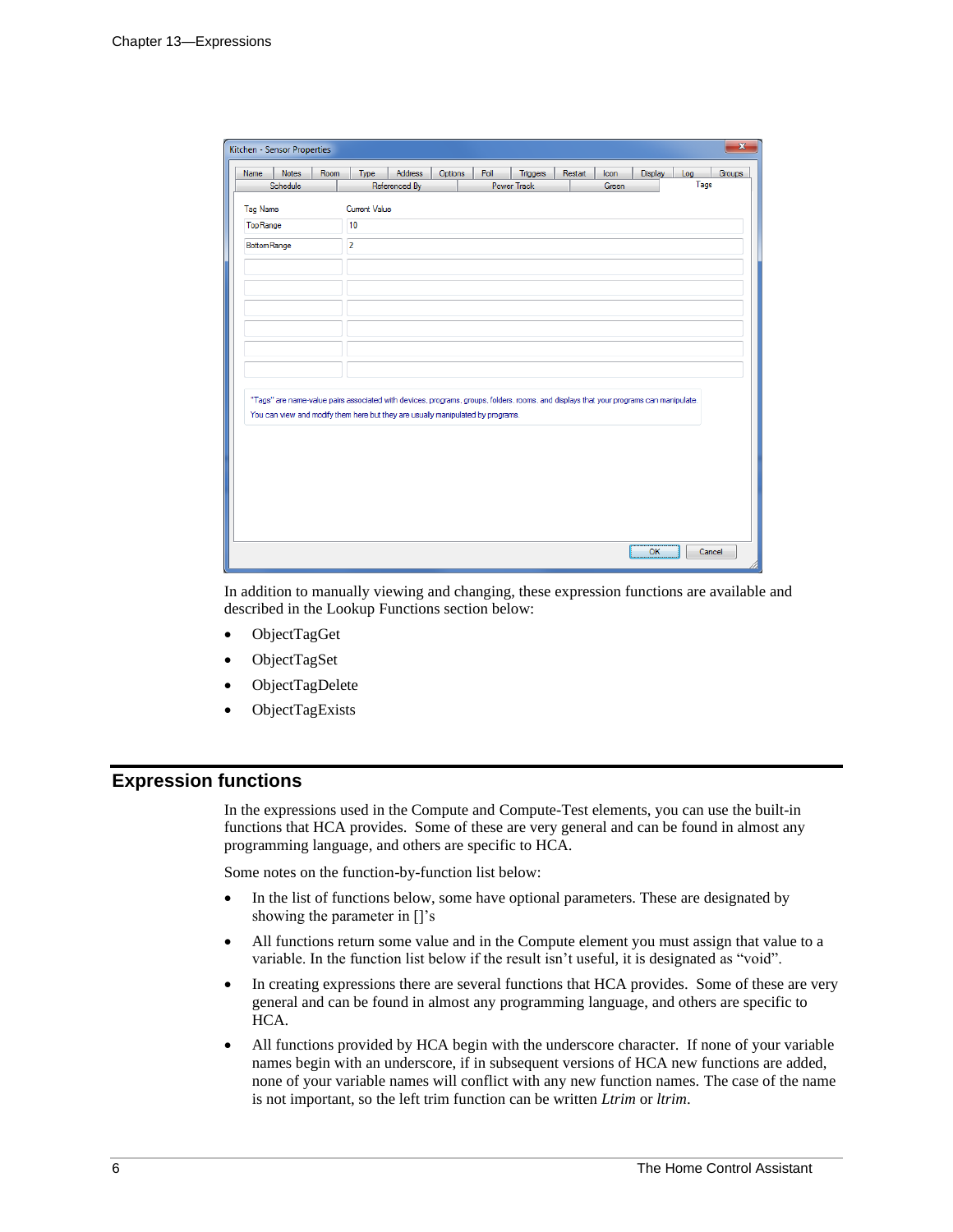# String functions

The string functions are identical to the Visual Basic functions of the same name.

| Name               | Asc                                                                    |
|--------------------|------------------------------------------------------------------------|
| <b>Result type</b> | Number                                                                 |
| <b>Parameters</b>  | (string)                                                               |
| <b>Action</b>      | Returns the ASCII value of the 1 <sup>st</sup> character of the string |
| Example            | Asc("A") $\rightarrow$ 65                                              |

| <b>Name</b>        | Chr                                                                                                                                                                 |
|--------------------|---------------------------------------------------------------------------------------------------------------------------------------------------------------------|
| <b>Result type</b> | <b>String</b>                                                                                                                                                       |
| <b>Parameters</b>  | (number, [# of repeats])                                                                                                                                            |
| <b>Action</b>      | Returns a one-character string of the ASCII character number unless the second<br>argument is supplied then that tells the number of repeated characters to return. |
| Example            | Chr(65) $\rightarrow$ "A"                                                                                                                                           |
|                    | Chr(65, 3) $\rightarrow$ "AAA"                                                                                                                                      |

| Name               | <b>DecToHex</b>                                                           |
|--------------------|---------------------------------------------------------------------------|
| <b>Result type</b> | <b>String</b>                                                             |
| <b>Parameters</b>  | (number, # of hex digits)                                                 |
| <b>Action</b>      | Converts a number to a string where the value is expressed in hexadecimal |
| Example            | DecToHex(100,2) $\rightarrow$ "64"                                        |

| Name               | HexToDec                                                                                                                |
|--------------------|-------------------------------------------------------------------------------------------------------------------------|
| <b>Result type</b> | Number                                                                                                                  |
| <b>Parameters</b>  | (string)                                                                                                                |
| <b>Action</b>      | Converts a string containing hex characters into a number. Undefined if there are non-<br>hex characters in the string. |
| Example            | HexToDec("64") $\rightarrow$ 100                                                                                        |

| <b>Name</b>        | InStr                                                                                                                                                     |
|--------------------|-----------------------------------------------------------------------------------------------------------------------------------------------------------|
| <b>Result type</b> | Number                                                                                                                                                    |
| <b>Parameters</b>  | (string, string)                                                                                                                                          |
| <b>Action</b>      | Finds the location of a string within another string. Returns the character position<br>where the 1 <sup>st</sup> character is 1. Returns 0 if not found. |
| Example            | InStr("webber", "bb") $\rightarrow$ 3                                                                                                                     |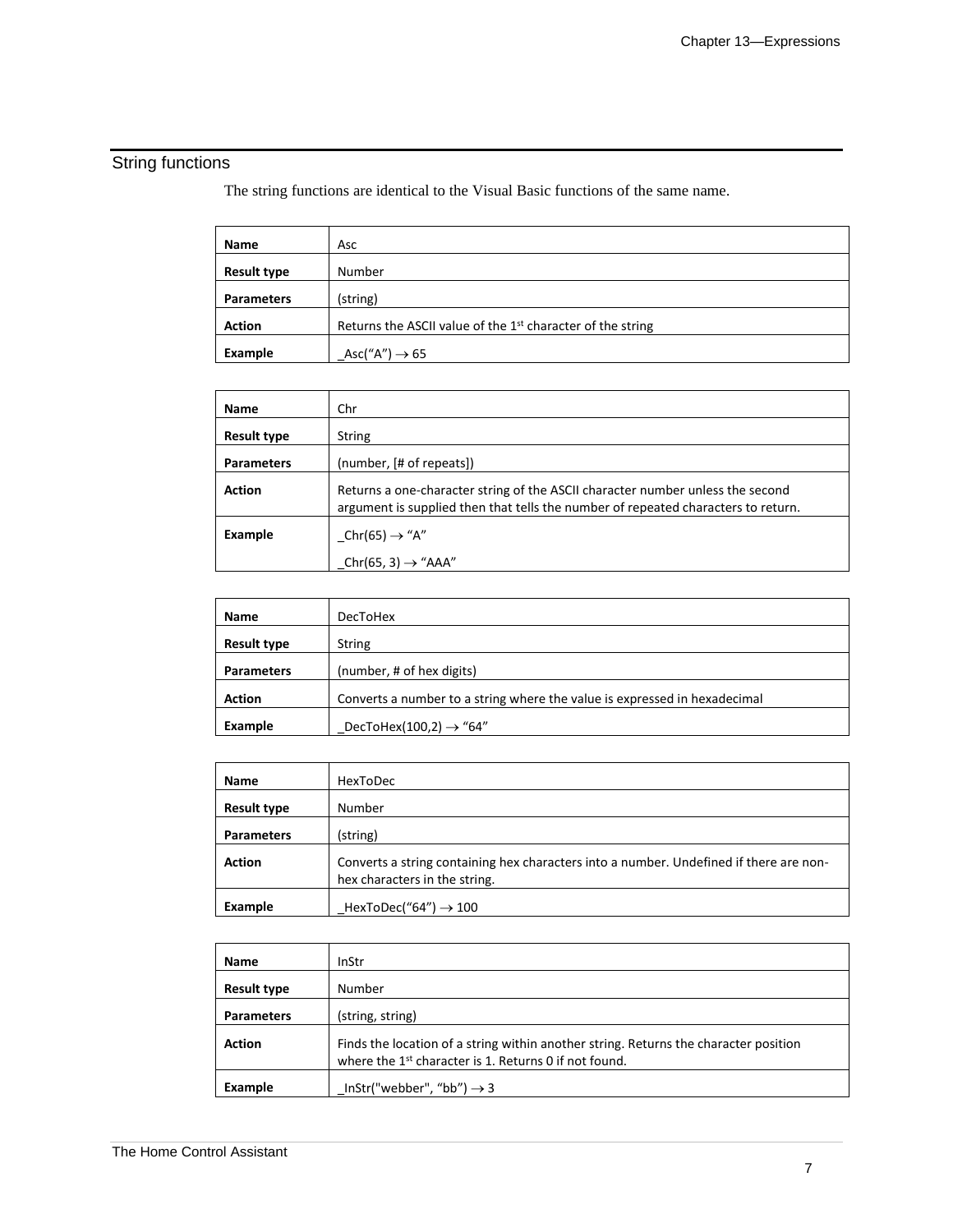| Name               | LTrim                                                       |
|--------------------|-------------------------------------------------------------|
| <b>Result type</b> | <b>String</b>                                               |
| <b>Parameters</b>  | (string)                                                    |
| <b>Action</b>      | Trims white-space characters from the left side of a string |
| Example            | LTrim(" example") $\rightarrow$ "example"                   |

| Name               | Lcase                                  |
|--------------------|----------------------------------------|
| <b>Result type</b> | <b>String</b>                          |
| <b>Parameters</b>  | (string)                               |
| <b>Action</b>      | Make a string lowercase                |
| Example            | Lcase("Webber") $\rightarrow$ "webber" |

| Name               | Left                                  |
|--------------------|---------------------------------------|
| <b>Result type</b> | <b>String</b>                         |
| <b>Parameters</b>  | (string, number)                      |
| <b>Action</b>      | Returns the leftmost 'n' characters   |
| Example            | Left("webber", 3) $\rightarrow$ "web" |

| <b>Name</b>        | Len                                            |
|--------------------|------------------------------------------------|
| <b>Result type</b> | Number                                         |
| <b>Parameters</b>  | (string)                                       |
| <b>Action</b>      | Returns the number of characters in the string |
| Example            | Len("webber") $\rightarrow$ 6                  |

| <b>Name</b>        | Match                                                                                                                                                 |
|--------------------|-------------------------------------------------------------------------------------------------------------------------------------------------------|
| <b>Result type</b> | Bool                                                                                                                                                  |
| <b>Parameters</b>  | (string, pattern string)                                                                                                                              |
| <b>Action</b>      | Performs a regular expression match between the supplied string and pattern. If the<br>expression matches the pattern, then the function returns yes. |
| Example            | Match("00773", "00.*") $\rightarrow$ yes                                                                                                              |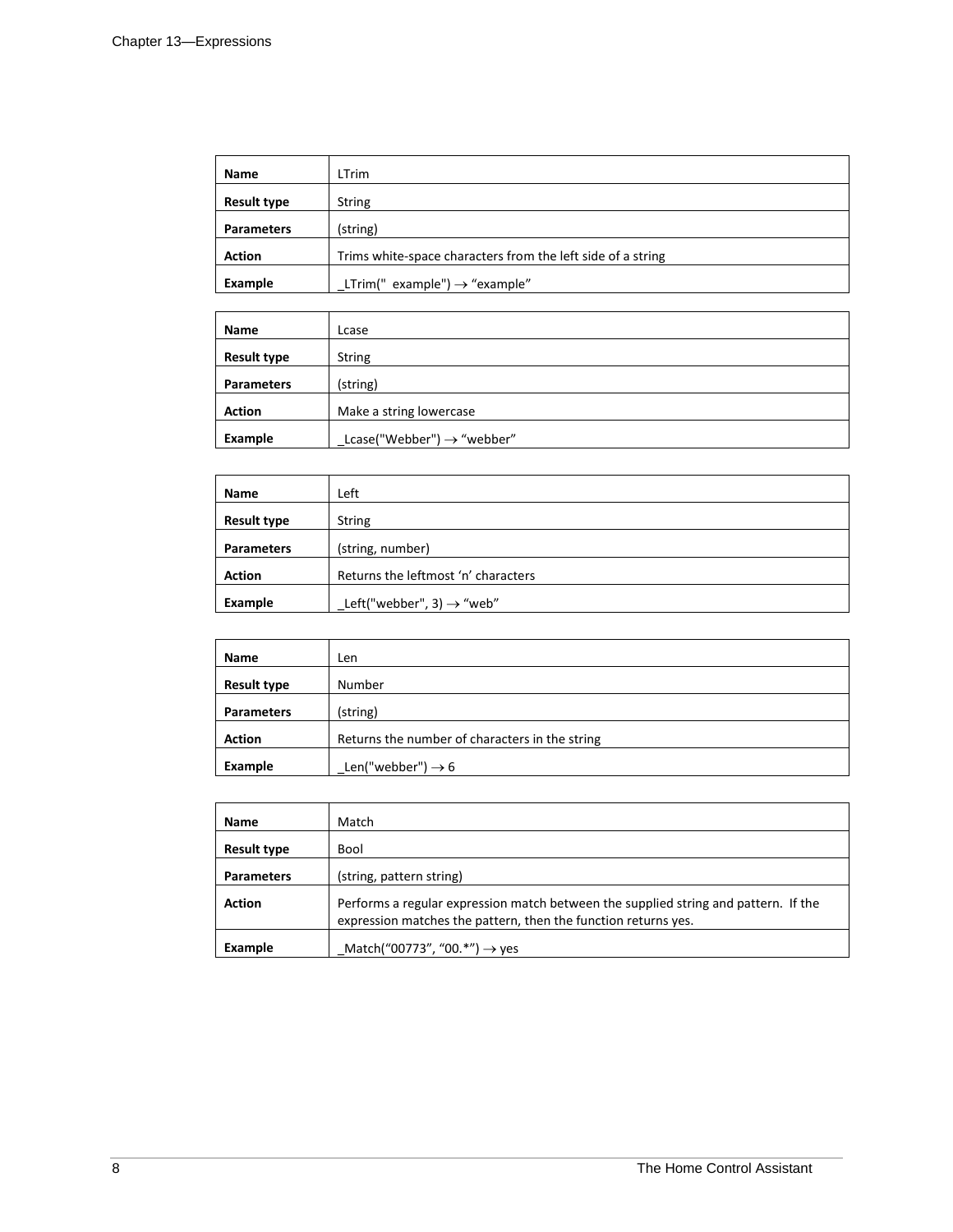| <b>Name</b>        | Mid                                                                                                                                                                                                                          |
|--------------------|------------------------------------------------------------------------------------------------------------------------------------------------------------------------------------------------------------------------------|
| <b>Result type</b> | <b>String</b>                                                                                                                                                                                                                |
| <b>Parameters</b>  | (string, start at #, [# of characters])                                                                                                                                                                                      |
| <b>Action</b>      | Returns characters from the start position for the supplied length. The first character in<br>the string is 1. If the second argument is omitted the remainder of the start starting<br>from the start position is returned. |
| Example            | Mid("webber", 2, 3) $\rightarrow$ "ebb"                                                                                                                                                                                      |

| Name               | <b>RTrim</b>                                                  |
|--------------------|---------------------------------------------------------------|
| <b>Result type</b> | <b>String</b>                                                 |
| <b>Parameters</b>  | (string)                                                      |
| <b>Action</b>      | Trims white-space characters from the right end of the string |
| Example            | ") $\rightarrow$ "webber"<br>RTrim ("webber                   |

| Name               | Right                                              |
|--------------------|----------------------------------------------------|
| <b>Result type</b> | <b>String</b>                                      |
| <b>Parameters</b>  | (string, # characters)                             |
| <b>Action</b>      | Returns the rightmost 'n' characters from a string |
| Example            | Right("webber", 2) $\rightarrow$ "er"              |

| <b>Name</b>        | TextPiece                                                                                                                                                  |
|--------------------|------------------------------------------------------------------------------------------------------------------------------------------------------------|
| <b>Result type</b> | String / Bool                                                                                                                                              |
| <b>Parameters</b>  | (string, piece #, delimiter string)                                                                                                                        |
| <b>Action</b>      | Returns the nth piece of the string that contains sections of text between delimiters. If<br>there is no nth piece in the string a bool of No is returned. |
| Example            | TextPiece("apple,banana,grape", 2, ",") $\rightarrow$ "banana"                                                                                             |

| Name               | TextReplace                                                                                  |
|--------------------|----------------------------------------------------------------------------------------------|
| <b>Result type</b> | <b>String</b>                                                                                |
| <b>Parameters</b>  | (string, find string, replacement string)                                                    |
| <b>Action</b>      | Replaces one string for another within a string.                                             |
| Example            | TextReplace("speed 10 mph", "mph", "miles per hour") $\rightarrow$ "speed 10 miles per hour" |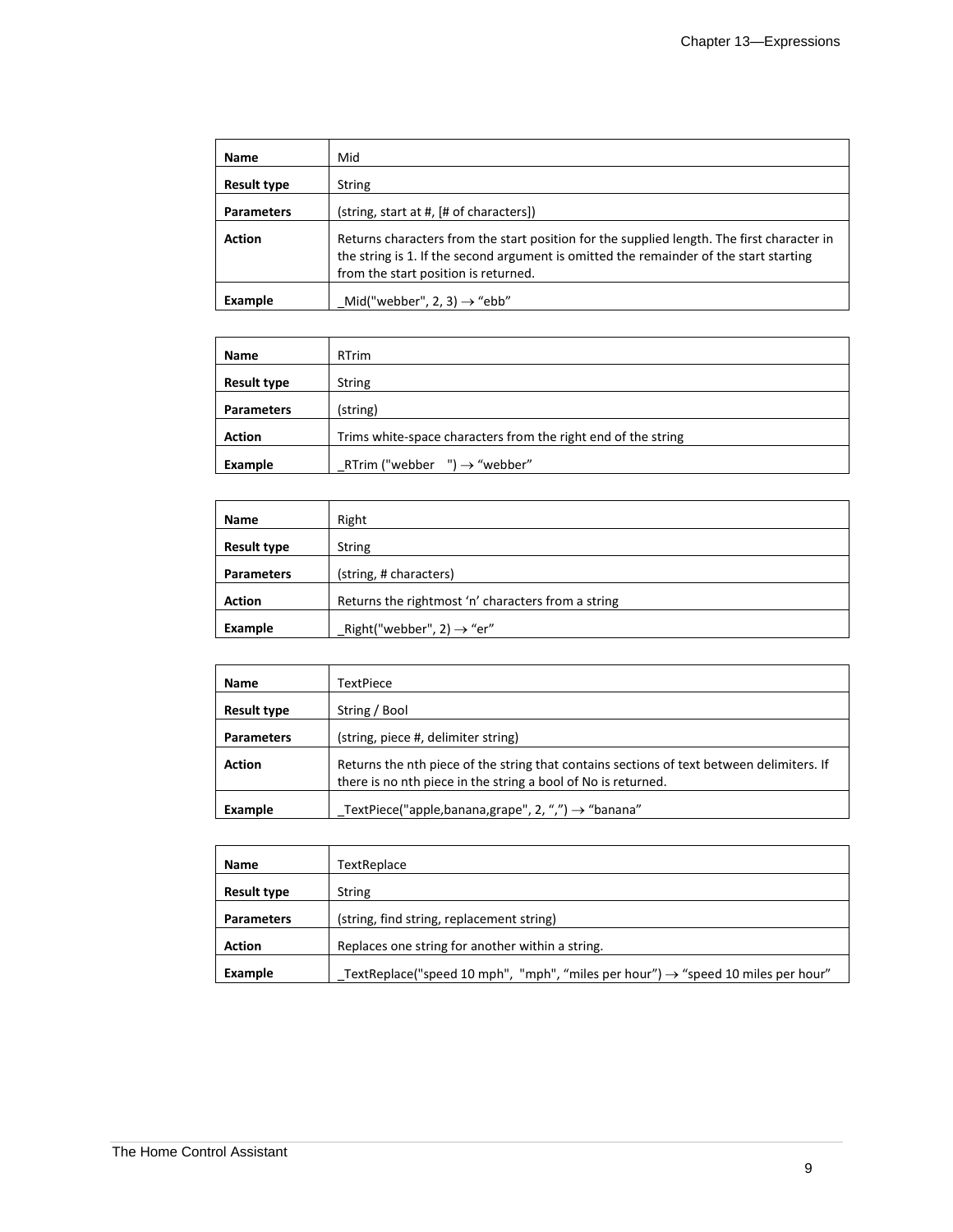| Name               | Trim                                                                   |
|--------------------|------------------------------------------------------------------------|
| <b>Result type</b> | <b>String</b>                                                          |
| <b>Parameters</b>  | (string)                                                               |
| <b>Action</b>      | Trims white-space characters from the left and right ends of a string. |
| Example            | webber $'$ ) $\rightarrow$ "webber"<br>Trim("                          |

| <b>Name</b>        | Ucase                                  |
|--------------------|----------------------------------------|
| <b>Result type</b> | <b>String</b>                          |
| <b>Parameters</b>  | (string)                               |
| <b>Action</b>      | Uppercases a string.                   |
| Example            | $Ucase("webber") \rightarrow "WEBBER"$ |

### Test / Conversion functions

These functions are generally useful in creating programs, and many are like the corresponding Visual Basic functions.

| <b>Name</b>        | Abs                                      |
|--------------------|------------------------------------------|
| <b>Result type</b> | Number                                   |
| <b>Parameters</b>  | (number)                                 |
| <b>Action</b>      | Returns the absolute value of the number |
| Example            | Abs(-87) $\rightarrow$ 87                |

| <b>Name</b>        | Choose                                                                                                                                                                       |
|--------------------|------------------------------------------------------------------------------------------------------------------------------------------------------------------------------|
| <b>Result type</b> | Anv                                                                                                                                                                          |
| <b>Parameters</b>  | (number, any, any, )                                                                                                                                                         |
| <b>Action</b>      | Returns as its result the Nth argument. The $1st$ argument chooses which argument to be<br>returned. The any arguments can be of any types and there can be up to 10 of them |
| Example            | Choose (3, "Jan", "Feb", "Mar", "Apr", "May") $\rightarrow$ "Mar"                                                                                                            |

| Name               | IIF                                                                          |
|--------------------|------------------------------------------------------------------------------|
| <b>Result type</b> | Any                                                                          |
| <b>Parameters</b>  | (bool, any1, any2)                                                           |
| <b>Action</b>      | Returns any1 if the 1 <sup>st</sup> argument is yes. Otherwise returns any2. |
| Example            | IIF (yes, "red", "blue") $\rightarrow$ "red"                                 |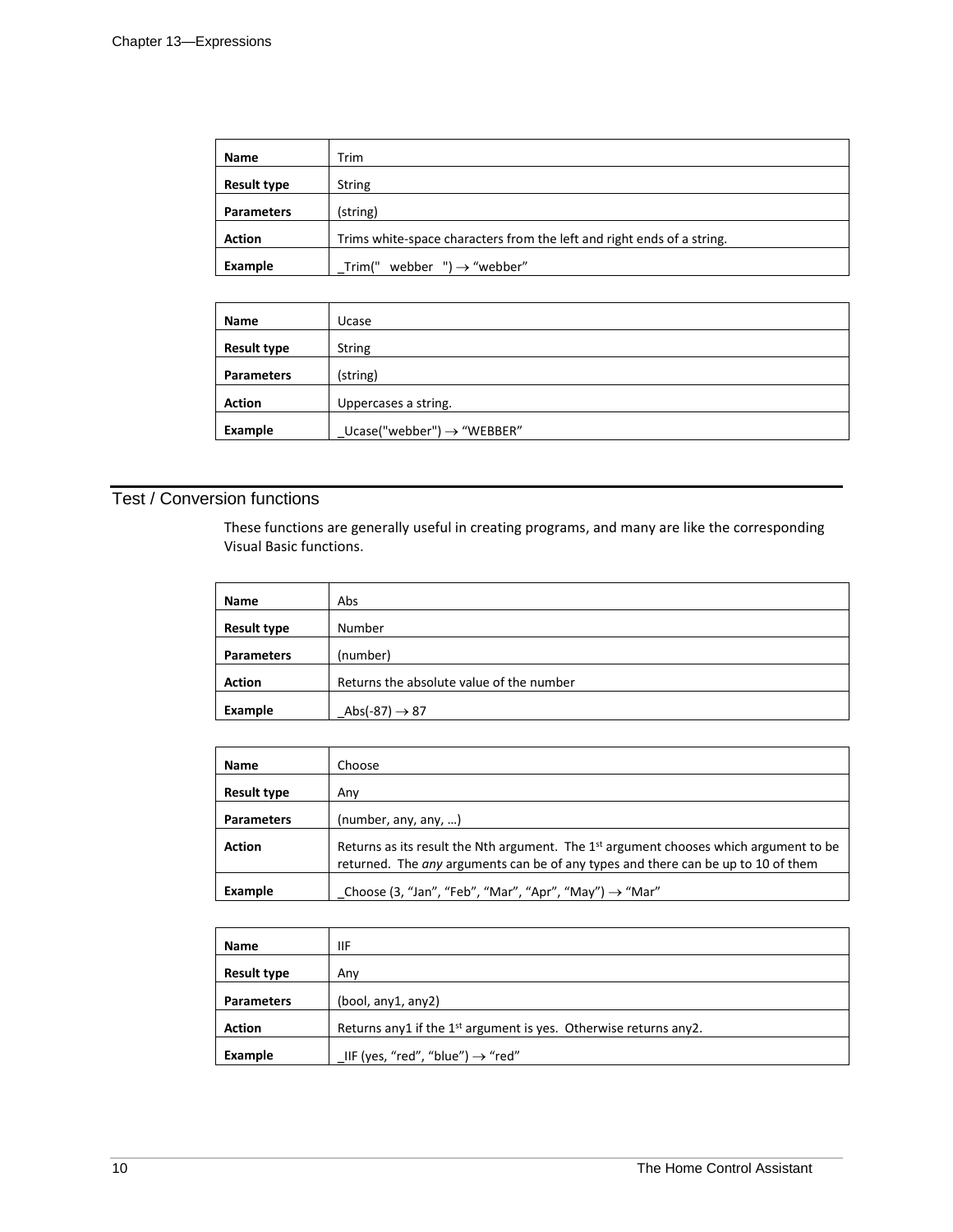| Name               | Int                                                                                                                  |
|--------------------|----------------------------------------------------------------------------------------------------------------------|
| <b>Result type</b> | Number                                                                                                               |
| <b>Parameters</b>  | (any)                                                                                                                |
| <b>Action</b>      | Converts the argument to a number if not already a number and returns it discarding<br>any fractional part           |
| Example            | $Int(412.87) \to 412$<br>$\_int("412.87") \rightarrow 412$<br>$-int("abc") \rightarrow 0$<br>$int("") \rightarrow 0$ |

| <b>Name</b>        | <b>IsBool</b>                                                                                                         |
|--------------------|-----------------------------------------------------------------------------------------------------------------------|
| <b>Result type</b> | Bool                                                                                                                  |
| <b>Parameters</b>  | (any)                                                                                                                 |
| <b>Action</b>      | Returns YES if the argument contains a bool value with no type coercion or an<br>expression that evaluates to a bool. |
| Example            | $\textsf{\_}$ IsBool(TRUE) $\rightarrow$ Yes<br>$IsBool(1) \rightarrow No$                                            |

| Name               | <b>IsDate</b>                                                                                                                       |
|--------------------|-------------------------------------------------------------------------------------------------------------------------------------|
| <b>Result type</b> | <b>Bool</b>                                                                                                                         |
| <b>Parameters</b>  | (any)                                                                                                                               |
| <b>Action</b>      | Returns YES if the argument contains a datetime value value with no type coercion or an<br>expression that evaluates to a dateTime. |
| Example            | $IsDate("web") \rightarrow No$                                                                                                      |

| <b>Name</b>        | <b>IsEven</b>                                 |
|--------------------|-----------------------------------------------|
| <b>Result type</b> | Bool                                          |
| <b>Parameters</b>  | (number)                                      |
| <b>Action</b>      | Returns YES is the argument is an even number |
| Example            | IsEven(13) $\rightarrow$ No                   |

| Name               | IsNumber                                                                                                                  |
|--------------------|---------------------------------------------------------------------------------------------------------------------------|
| <b>Result type</b> | Bool                                                                                                                      |
| <b>Parameters</b>  | (any)                                                                                                                     |
| <b>Action</b>      | Returns YES if the argument contains a number value with no type coercion or an<br>expression that evaluates to a number. |
| Example            | $\text{\_}$ IsNumber("412") $\rightarrow$ No<br>IsNumber (412) $\rightarrow$ Yes                                          |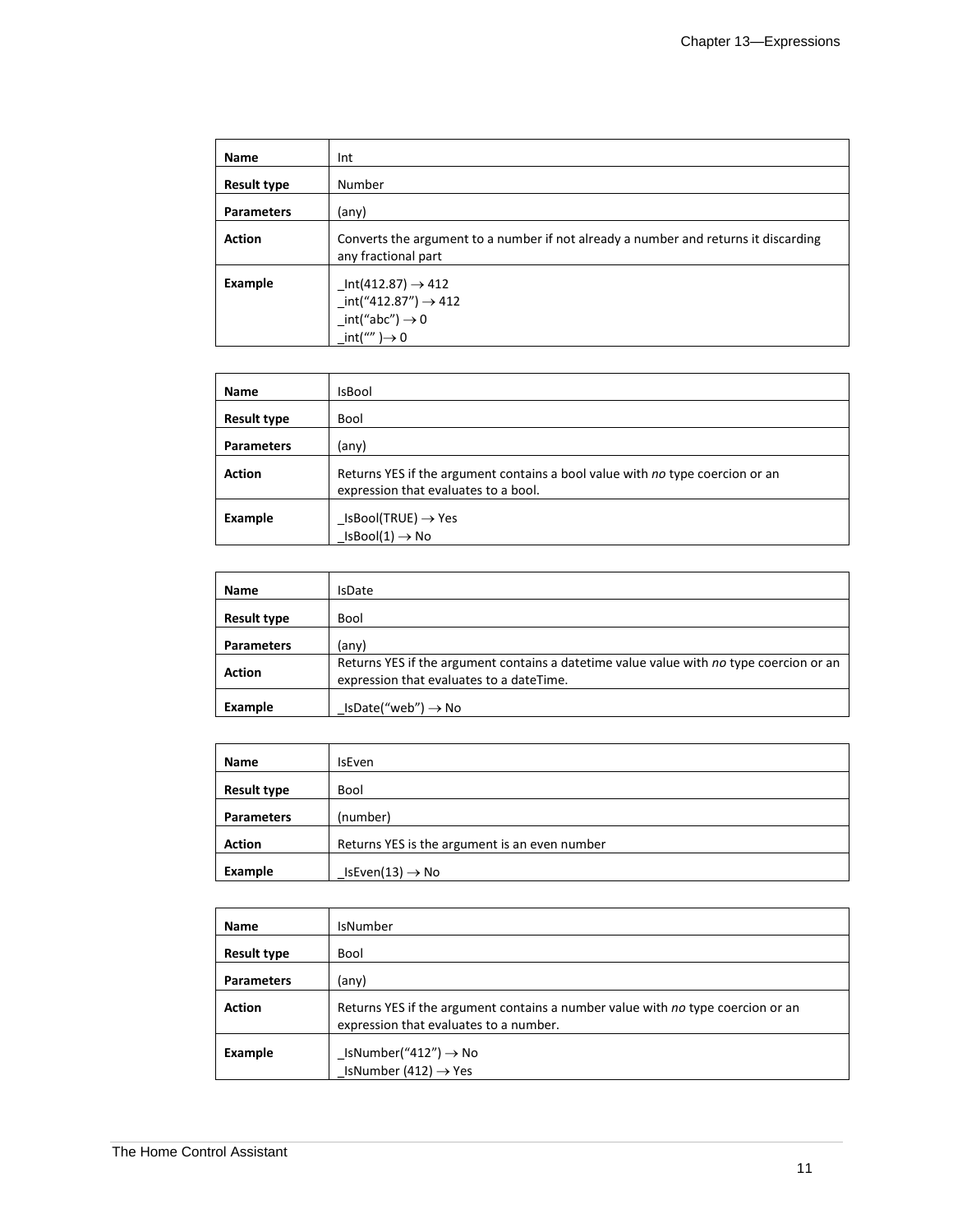| Name               | <b>IsOdd</b>                                 |
|--------------------|----------------------------------------------|
| <b>Result type</b> | Bool                                         |
| <b>Parameters</b>  | (number)                                     |
| <b>Action</b>      | Returns YES is the argument is an odd number |
| Example            | $IsOdd(13) \rightarrow Yes$                  |

| Name               | <b>IsText</b>                                                                                                       |
|--------------------|---------------------------------------------------------------------------------------------------------------------|
| <b>Result type</b> | Bool                                                                                                                |
| <b>Parameters</b>  | (any)                                                                                                               |
| <b>Action</b>      | Returns YES if the argument contains a text value with no type coercion or an<br>expression that evaluates to text. |
| Example            | $List("hello there") \rightarrow Yes$<br>IsText(400) $\rightarrow$ No                                               |

| Name               | Max                                                                   |
|--------------------|-----------------------------------------------------------------------|
| <b>Result type</b> | Number                                                                |
| <b>Parameters</b>  | (number, [number], [number], )                                        |
| <b>Action</b>      | Returns the maximum value of the arguments given. Up to 10 arguments. |
| Example            | Max(10, 50, 13, 17) $\rightarrow$ 50                                  |

| Name               | Min                                                                   |
|--------------------|-----------------------------------------------------------------------|
| <b>Result type</b> | Number                                                                |
| <b>Parameters</b>  | (number, [number], [number], )                                        |
| <b>Action</b>      | Returns the minimum value of the arguments given. Up to 10 arguments. |
| Example            | Min(10, 50, 13, 17) $\rightarrow$ 10                                  |

| <b>Name</b>        | Num                                                                                                                                            |
|--------------------|------------------------------------------------------------------------------------------------------------------------------------------------|
| <b>Result type</b> | Number                                                                                                                                         |
| <b>Parameters</b>  | (any)                                                                                                                                          |
| <b>Action</b>      | Converts the argument to a number if not already a number. Generally not needed<br>because HCA converts between strings and numbers as needed. |
| Example            | $\_Num("100") \rightarrow 100$<br>$_l$ Num("abc") $\rightarrow$ No<br>Num ("") $\rightarrow$ No                                                |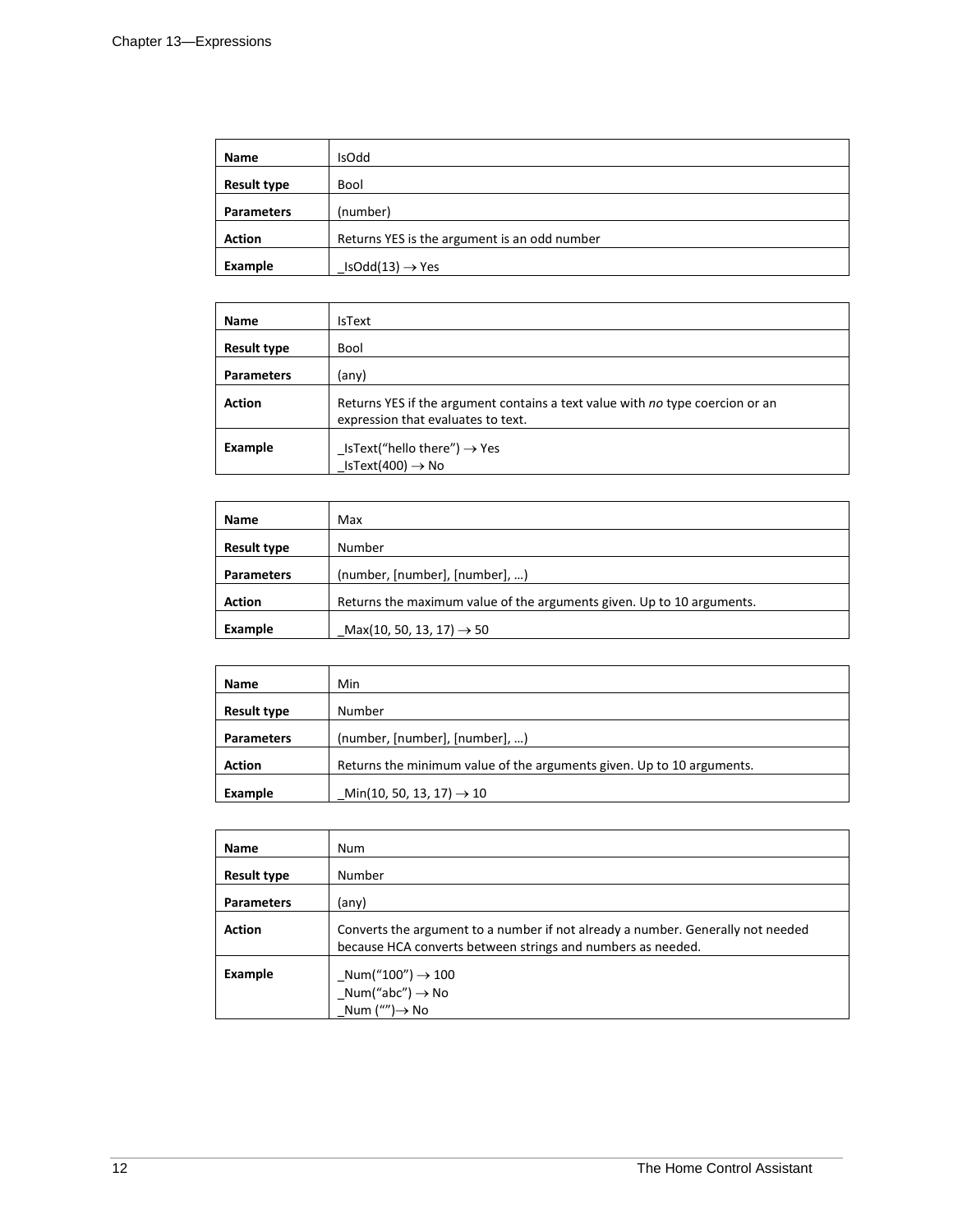| Name               | Round                                    |
|--------------------|------------------------------------------|
| <b>Result type</b> | Number                                   |
| <b>Parameters</b>  | (number)                                 |
| <b>Action</b>      | Rounds the number to the nearest integer |
| Example            | Round(402.6) $\rightarrow$ 403           |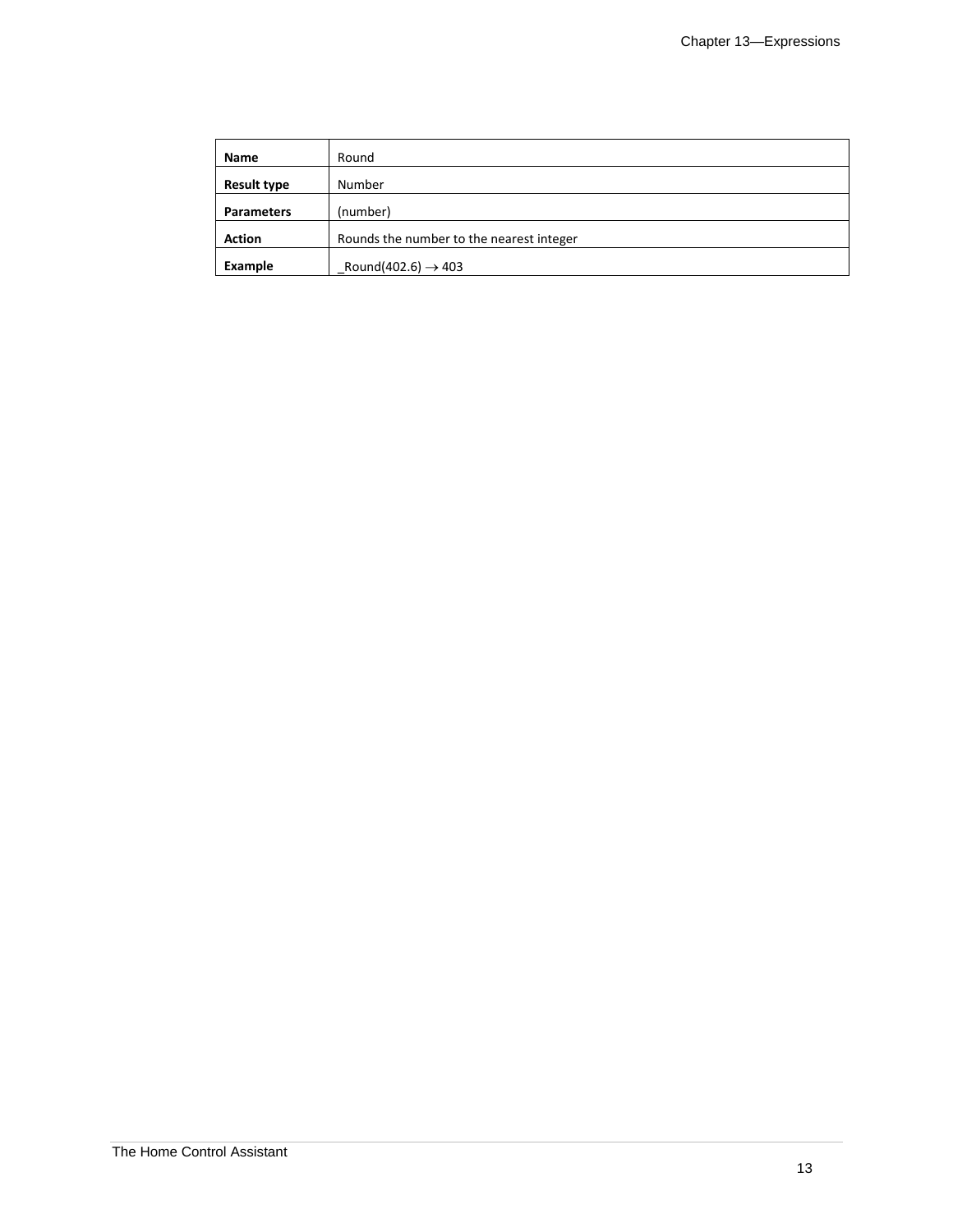### Time and date functions

For the examples below, assume that the current time is 02:12:45 pm and the current date is Friday 28-September-2018

| <b>Name</b>        | Date                                                                                                                        |
|--------------------|-----------------------------------------------------------------------------------------------------------------------------|
| <b>Result type</b> | DateTime                                                                                                                    |
| <b>Parameters</b>  | (year #, month #, day#)                                                                                                     |
| <b>Action</b>      | Constructs a datetime value from the supplied year, month, and day. Year is the 4-digit<br>year, month is 1-12, day is 1-31 |
| Example            | Date(2018, 9, 28) $\rightarrow$ 28-Sep-2018                                                                                 |

| Name               | DateTime                                                                                                                                                                                           |
|--------------------|----------------------------------------------------------------------------------------------------------------------------------------------------------------------------------------------------|
| <b>Result type</b> | DateTime                                                                                                                                                                                           |
| <b>Parameters</b>  | (year #, month #, day#, hour#, minute#, second#)                                                                                                                                                   |
| <b>Action</b>      | Constructs a datetime value from the supplied year, month, day, hour, minute, second.<br>Year is the 4-digit year, month is 1-12, day is 1-31, hour is 0-23, minute is 0-59, and<br>second is 0-59 |
| Example            | DateTime(2018, 9, 28, 14, 16, 30) $\rightarrow$ 28-Sep-2018 2:16:30pm                                                                                                                              |

| Name               | Day                               |
|--------------------|-----------------------------------|
| <b>Result type</b> | Number                            |
| <b>Parameters</b>  | (dateTime)                        |
| <b>Action</b>      | Returns the day from a dateTime   |
| Example            | $Day(\text{Now})) \rightarrow 28$ |

| Name               | <b>DayOfWeek</b>                                                               |
|--------------------|--------------------------------------------------------------------------------|
| <b>Result type</b> | Number                                                                         |
| <b>Parameters</b>  | (dateTime)                                                                     |
| <b>Action</b>      | Returns the weekday from a dateTime as a number from 1 to 7, where 1 is Sunday |
| Example            | DayOfWeek( Now()) $\rightarrow$ 6                                              |

| <b>Name</b>        | DayOfYear                                         |
|--------------------|---------------------------------------------------|
| <b>Result type</b> | Number                                            |
| <b>Parameters</b>  | (dateTime)                                        |
| <b>Action</b>      | Returns the ordinal number of the day of the year |
| Example            | $DayOfYear(\text{now())} \rightarrow 271$         |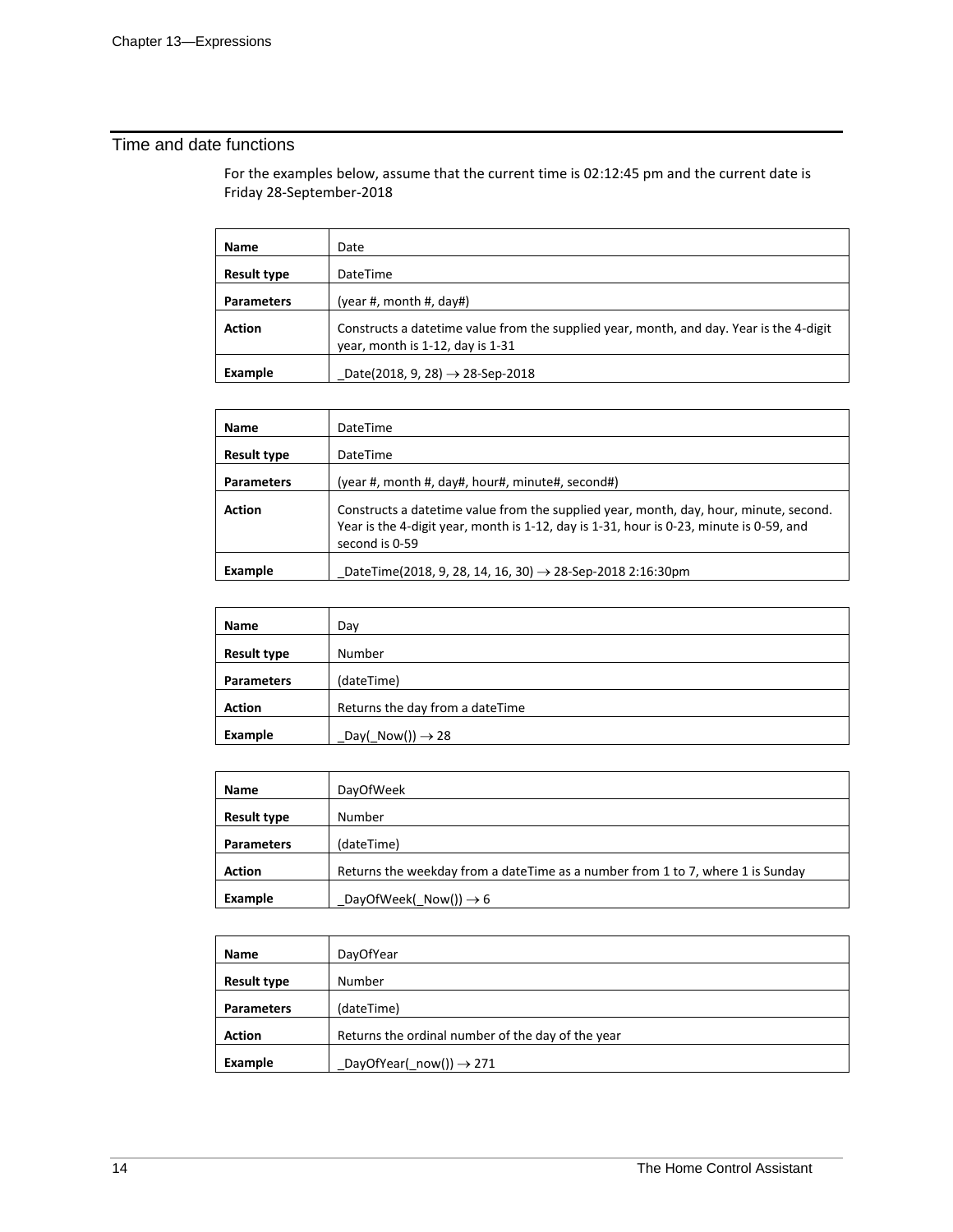| Name               | Days                                                                        |
|--------------------|-----------------------------------------------------------------------------|
| <b>Result type</b> | DateTimeSpan                                                                |
| <b>Parameters</b>  | (#days)                                                                     |
| <b>Action</b>      | Creates a date time span equal to the number of days                        |
| Example            | $Now() + \text{Days}(1) \rightarrow$ Saturday 28-September-2018 02:12:45 PM |

| <b>Name</b>        | Hour                               |
|--------------------|------------------------------------|
| <b>Result type</b> | Number                             |
| <b>Parameters</b>  | (dateTime)                         |
| <b>Action</b>      | Returns the hour of a date time    |
| Example            | $Hour(\text{Now})) \rightarrow 14$ |

| Name               | <b>Hours</b>                                                            |
|--------------------|-------------------------------------------------------------------------|
| <b>Result type</b> | DateTimeSpan                                                            |
| <b>Parameters</b>  | (#hours)                                                                |
| <b>Action</b>      | Creates a date time span equal to the number of hours                   |
| Example            | $Now() + _$ Hours(2) $\rightarrow$ Friday 28-September-2018 04:12:45 PM |

| <b>Name</b>        | LocalToUTC                                                                                                                          |
|--------------------|-------------------------------------------------------------------------------------------------------------------------------------|
| <b>Result type</b> | DateTime                                                                                                                            |
| <b>Parameters</b>  | (dateTime)                                                                                                                          |
| <b>Action</b>      | Convert a local time to UTC. The conversion is done by Windows so the local time zone<br>and DST setting as set in Windows is used. |
| Example            | LocalToUTC(_Now()) → Friday 28-September-2020 04:12:45 PM                                                                           |

| Name               | Minute                            |
|--------------------|-----------------------------------|
| <b>Result type</b> | Number                            |
| <b>Parameters</b>  | (dateTime)                        |
| <b>Action</b>      | Returns the minute of a date time |
| Example            | Minute( $Now() \rightarrow 12$    |

| Name               | <b>Minutes</b>                                                           |
|--------------------|--------------------------------------------------------------------------|
| <b>Result type</b> | DateTimeSpan                                                             |
| <b>Parameters</b>  | (#minutes)                                                               |
| <b>Action</b>      | Creates a dateTimeSpan equal to the number of minutes                    |
| Example            | $Now() +$ Minutes(10) $\rightarrow$ Friday 28-September-2018 02:22:45 PM |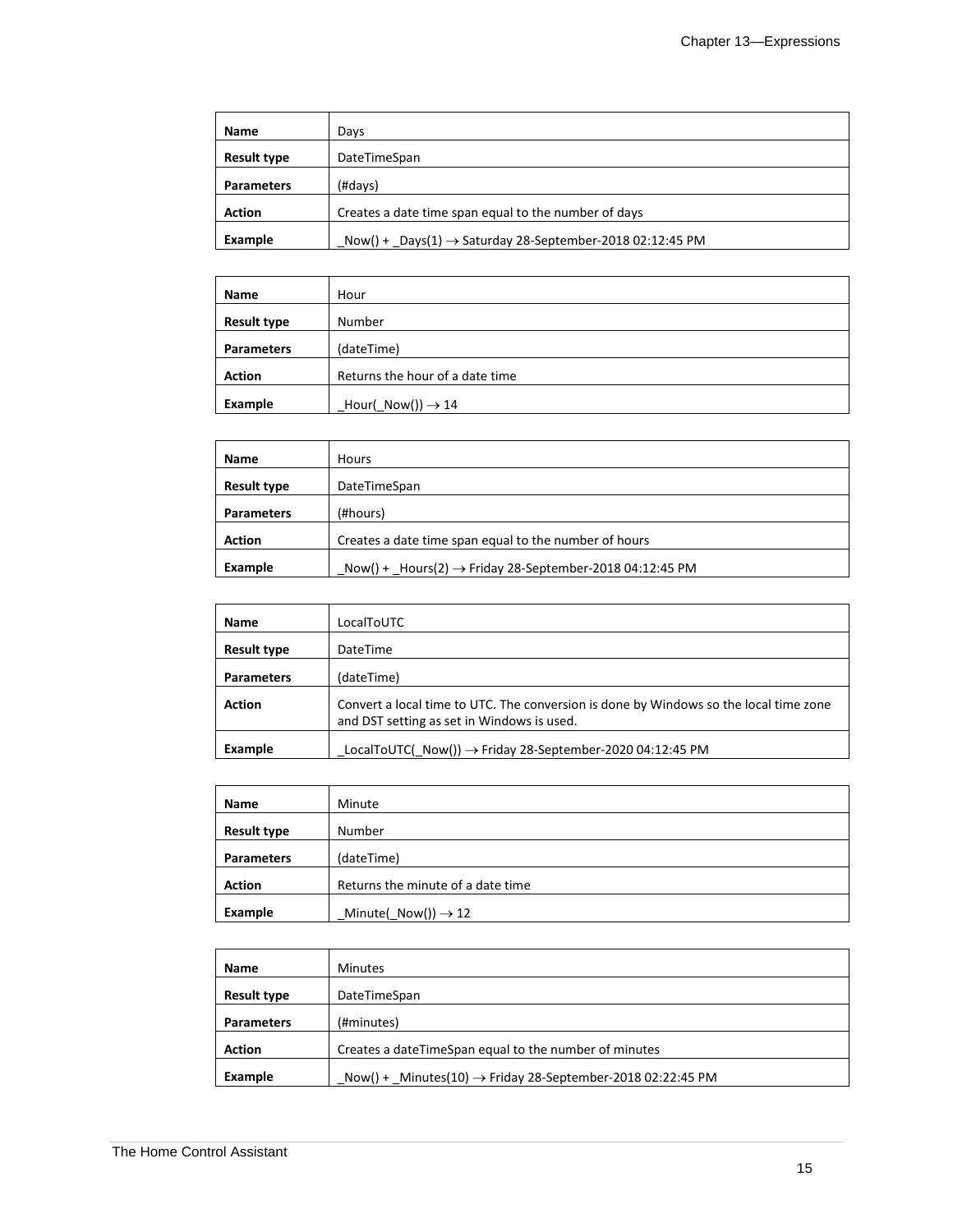| <b>Name</b>        | Month                            |
|--------------------|----------------------------------|
| <b>Result type</b> | Number                           |
| <b>Parameters</b>  | (dateTime)                       |
| <b>Action</b>      | Returns the month of a date time |
| Example            | Month(_Now()) $\rightarrow$ 9    |

| <b>Name</b>        | MonthName                                                                                                                                                                         |
|--------------------|-----------------------------------------------------------------------------------------------------------------------------------------------------------------------------------|
| <b>Result type</b> | <b>String</b>                                                                                                                                                                     |
| <b>Parameters</b>  | (month#, [use full name?])                                                                                                                                                        |
| <b>Action</b>      | Returns the name of the month as a text string. If the optional 2 <sup>nd</sup> argument is supplied<br>and is yes, the full name is generated otherwise an abbreviation is used. |
| Example            | MonthName( now(), yes) $\rightarrow$ "September"                                                                                                                                  |

| Name               | <b>Now</b>                                               |
|--------------------|----------------------------------------------------------|
| <b>Result type</b> | DateTime                                                 |
| <b>Parameters</b>  | none                                                     |
| <b>Action</b>      | Returns as a datetime the current date and time          |
| Example            | Now() $\rightarrow$ Friday 28-September-2018 02:12:45 PM |

| <b>Name</b>        | ParseTime                                                                                                    |
|--------------------|--------------------------------------------------------------------------------------------------------------|
| <b>Result type</b> | DateTime / Bool                                                                                              |
| <b>Parameters</b>  | ("datetime text")                                                                                            |
| <b>Action</b>      | Parses the argument into a dateTime. Returns that datetime if the parse worked.<br>Returns a Bool No if not. |
| Example            | ParseTime("10/4/2018 5:34:44 AM") $\rightarrow$ #10/4/2018 5:34:44 AM#                                       |

| <b>Name</b>        | Second                                 |
|--------------------|----------------------------------------|
| <b>Result type</b> | Number                                 |
| <b>Parameters</b>  | (dateTime)                             |
| <b>Action</b>      | Returns the second part of a date time |
| Example            | Second( $Now()$ ) $\rightarrow$ 45     |

| Name               | Seconds                                                                |
|--------------------|------------------------------------------------------------------------|
| <b>Result type</b> | DateTimeSpan                                                           |
| <b>Parameters</b>  | (#seconds)                                                             |
| <b>Action</b>      | Creates a dateTimeSpan equal to the number of seconds                  |
| Example            | Now() + Seconds(10) $\rightarrow$ Friday 28-September-2018 02:12:55 PM |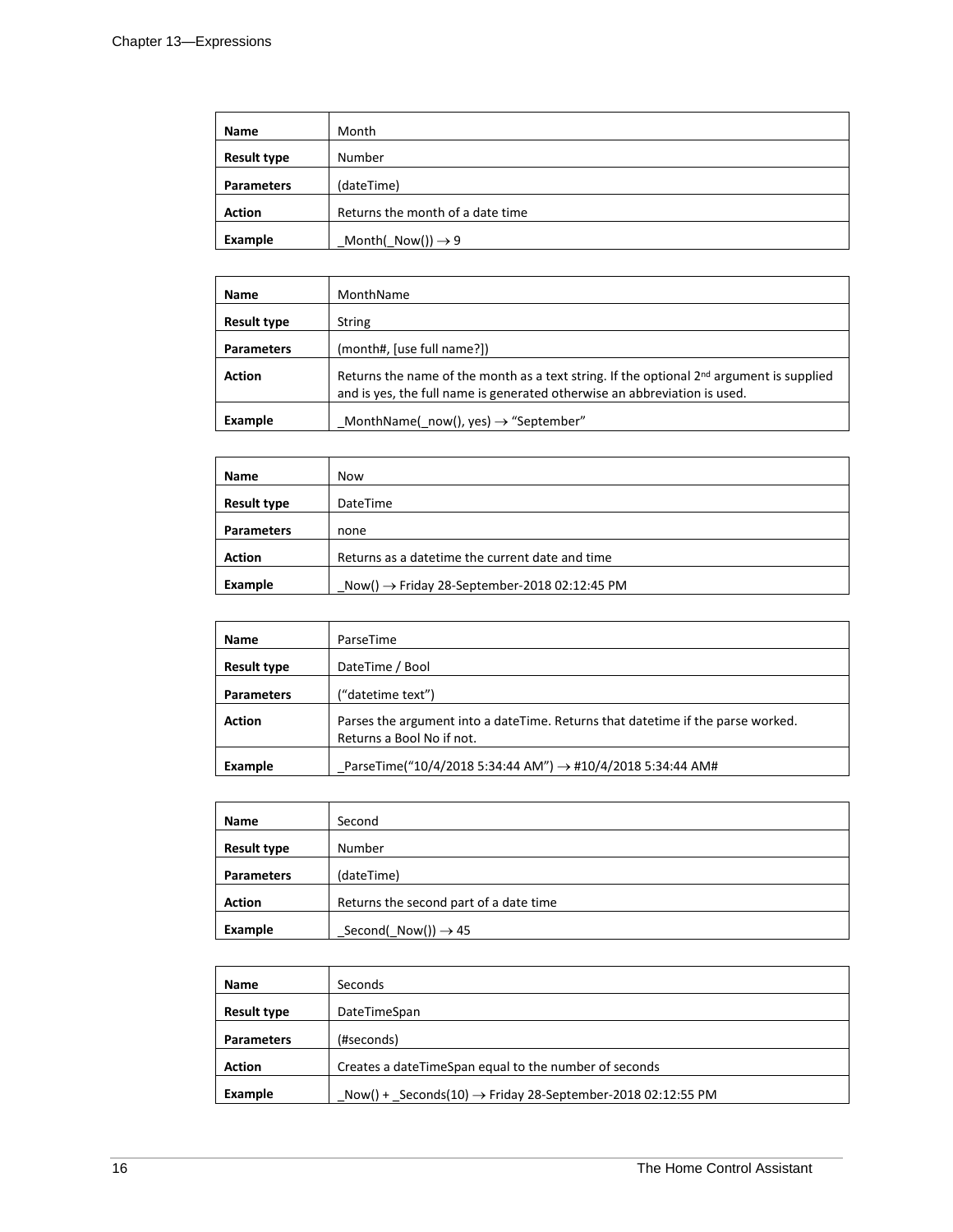| Name               | Sunrise                                           |
|--------------------|---------------------------------------------------|
| <b>Result type</b> | <b>DateTime</b>                                   |
| <b>Parameters</b>  | None                                              |
| <b>Action</b>      | Returns the sunrise time for the current location |
| Example            | Sunrise() $\rightarrow$ 9/28/2018 7:03 AM         |

| Name               | Sunset                                           |
|--------------------|--------------------------------------------------|
| <b>Result type</b> | DateTime                                         |
| <b>Parameters</b>  | None                                             |
| <b>Action</b>      | Returns the sunset time for the current location |
| Example            | Sunset() $\rightarrow$ 9/28/2018 6:57 PM         |

| Name               | Time                                                       |
|--------------------|------------------------------------------------------------|
| <b>Result type</b> | <b>DateTime</b>                                            |
| <b>Parameters</b>  | (hour, minute, second)                                     |
| <b>Action</b>      | Creates a dateTime with the given hour, minute, and second |
| Example            | Time(14, 20, 0) $\rightarrow$ 02:20:00 PM                  |

| Name               | TimeSpan                                                                         |
|--------------------|----------------------------------------------------------------------------------|
| <b>Result type</b> | DateTimeSpan                                                                     |
| <b>Parameters</b>  | (days, hours, minutes, seconds)                                                  |
| <b>Action</b>      | Creates a dateTimeSpan with the given values                                     |
| Example            | Now() + TimeSpan(0, 1, 20, 0) $\rightarrow$ Friday 28-September-2018 03:32:45 PM |

| <b>Name</b>        | TotalHours                                                     |
|--------------------|----------------------------------------------------------------|
| <b>Result type</b> | Number                                                         |
| <b>Parameters</b>  | (dateTimeSpan)                                                 |
| <b>Action</b>      | Returns the total number of hours represented by the time span |
| Example            | TotalHours(TimeSpan(0, 1, 30, 0)) $\rightarrow$ 1.5            |

| Name               | <b>TotalMinutes</b>                                            |
|--------------------|----------------------------------------------------------------|
| <b>Result type</b> | Number                                                         |
| <b>Parameters</b>  | (dateTimeSpan)                                                 |
| <b>Action</b>      | Returns the total number of hours represented by the time span |
| Example            | TotalMinutes( TimeSpan(0, 1, 30, 0)) $\rightarrow$ 90          |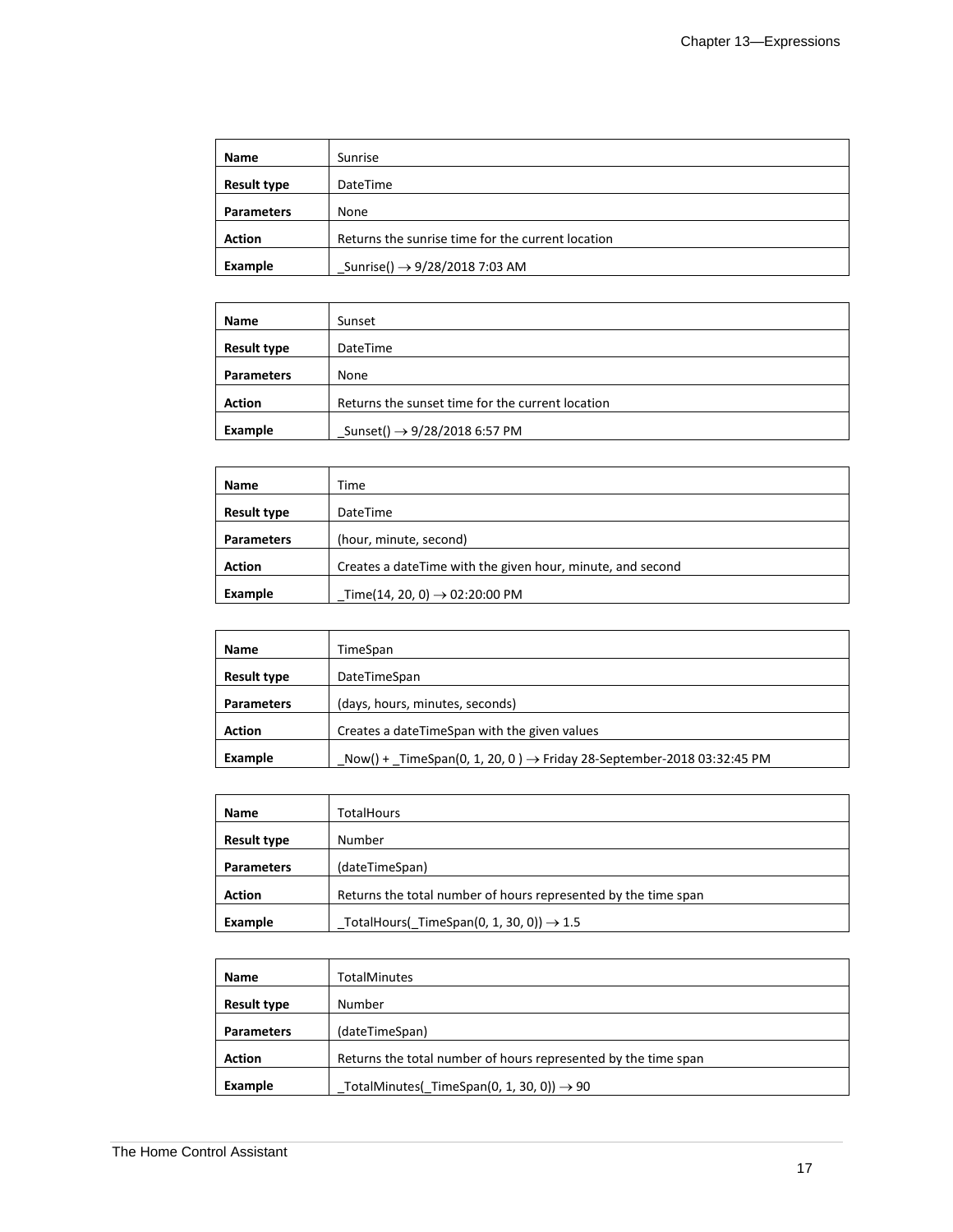| <b>Name</b>        | <b>TotalSeconds</b>                                              |
|--------------------|------------------------------------------------------------------|
| <b>Result type</b> | Number                                                           |
| <b>Parameters</b>  | (dateTimeSpan)                                                   |
| <b>Action</b>      | Returns the total number of seconds represented by the time span |
| Example            | TotalSeconds( TimeSpan(0, 1, 30, 0)) $\rightarrow$ 5400          |

| <b>Name</b>        | UTCToLocal                                                                                                                               |
|--------------------|------------------------------------------------------------------------------------------------------------------------------------------|
| <b>Result type</b> | DateTime                                                                                                                                 |
| <b>Parameters</b>  | (dateTime)                                                                                                                               |
| <b>Action</b>      | Convert a UTC time to local time. The conversion is done by Windows so the local time<br>zone and DST setting as set in Windows is used. |
| Example            | $_U$ UTCToLocal $(_N$ Now $()) \rightarrow$ Friday 28-September-2020 04:12:45 PM                                                         |

| <b>Name</b>        | Weekday                                                                                                       |
|--------------------|---------------------------------------------------------------------------------------------------------------|
| <b>Result type</b> | <b>String</b>                                                                                                 |
| <b>Parameters</b>  | (#days ago)                                                                                                   |
| <b>Action</b>      | Returns the three-letter abbreviation of the weekday. (0) = today, (1) = yesterday, (2) =<br>2 days ago, etc. |
| Example            | Weekday(2) $\rightarrow$ "Wed"                                                                                |

| <b>Name</b>       | WeekdayName                                                                                                                                                                                                              |
|-------------------|--------------------------------------------------------------------------------------------------------------------------------------------------------------------------------------------------------------------------|
| Result type       | String                                                                                                                                                                                                                   |
| <b>Parameters</b> | (number, [full name?])                                                                                                                                                                                                   |
| <b>Action</b>     | Returns a string of the weekday name. Sunday is numbered 1, and Saturday is<br>numbered 7. If the second argument is supplied and is YES, the full name is returned,<br>otherwise the 3-letter abbreviation is returned. |
| Example           | WeekdayName(DayOfWeek(Now()), No) $\rightarrow$ "Fri"                                                                                                                                                                    |

| Name               | Year                                 |
|--------------------|--------------------------------------|
| <b>Result type</b> | Number                               |
| <b>Parameters</b>  | (dateTime)                           |
| <b>Action</b>      | Returns the year of the dateTime     |
| Example            | $Year(\text{Now})) \rightarrow 2018$ |

#### **There are four major uses of the time functions in the Compute element. These are:**

• Determine how long something took. This is done by:

 $t = \text{Now}()$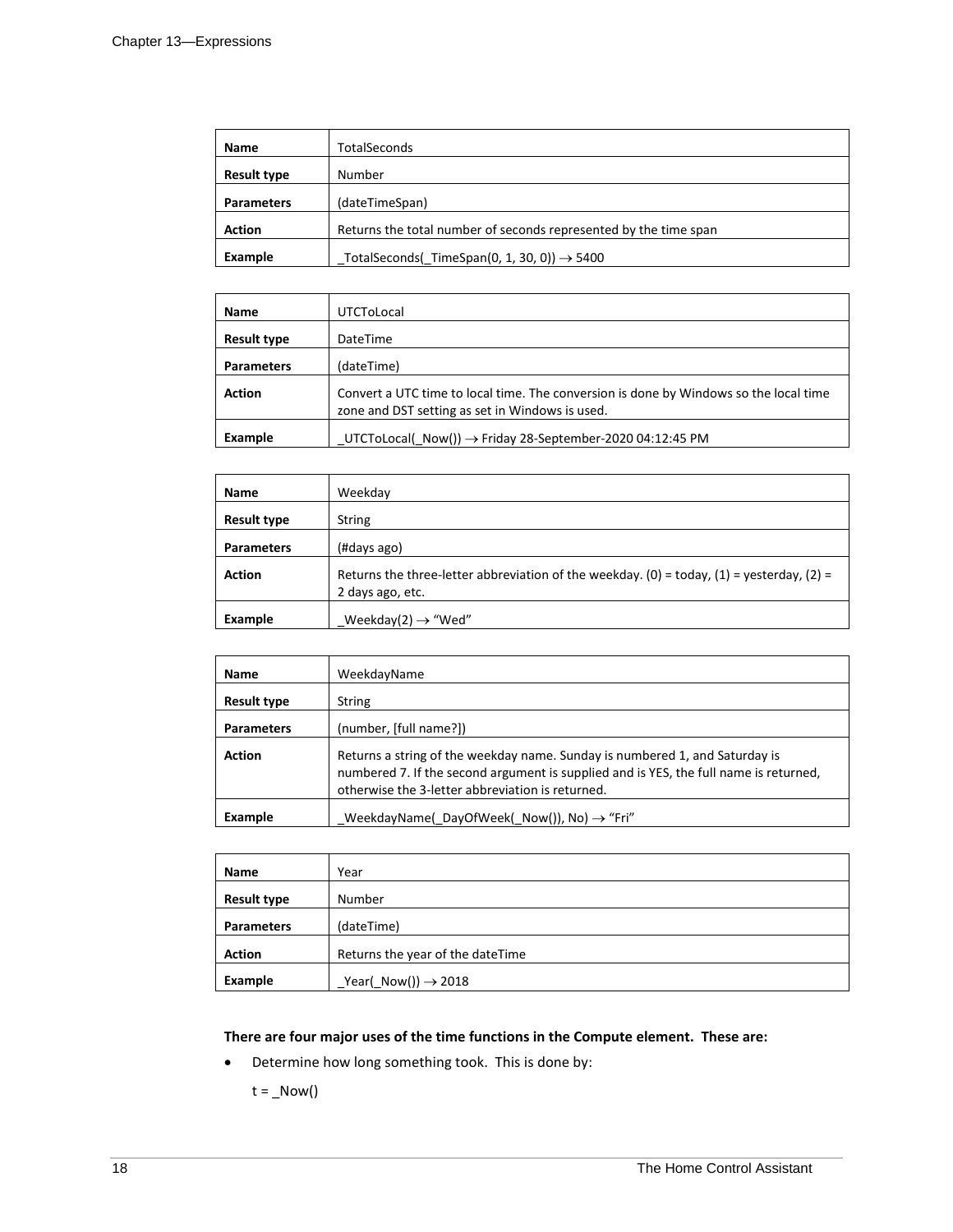... do something...  $timeltTook = _Now() - t$ 

- Add or subtract from the current time to generate a date-time in the past or future: TwentyFourHoursAgo = \_Now() - \_days(1) SixAndAHalfHoursAgo = \_Now() - \_timeSpan(0, 6, 30, 0)
- Compose a date-time from its component parts:

t = \_DateTime(2018, 9, 28, 14, 12, 45)

• Format a date-time to a string: s = \_FormatTime(\_Now(), "\$d-\$b-\$y \$H:\$M") This would show as "28-Sep-18 14:12"

### Formatting functions

| <b>Name</b>        | Formatint                                                                                                                                    |
|--------------------|----------------------------------------------------------------------------------------------------------------------------------------------|
| <b>Result type</b> | <b>String</b>                                                                                                                                |
| <b>Parameters</b>  | (#, #digits, [leading zeros?])                                                                                                               |
| <b>Action</b>      | Convert a number to a string with no fractional part. If the 3rd argument is supplied as<br>YES, the string is formatted with leading zeros. |
| Example            | Formatint(100.5, 4, 1) $\rightarrow$ "0100"                                                                                                  |

| Name               | FormatNum                                                                               |
|--------------------|-----------------------------------------------------------------------------------------|
| <b>Result type</b> | <b>String</b>                                                                           |
| <b>Parameters</b>  | (#, #decimal places)                                                                    |
| <b>Action</b>      | Converts the number to a string with the given number of digits after the decimal point |
| Example            | FormatNum(1.6764, 1) $\rightarrow$ "1.6"                                                |

| <b>Name</b>        | FormatPatten                                                                                                                                                                                                                                                                                         |
|--------------------|------------------------------------------------------------------------------------------------------------------------------------------------------------------------------------------------------------------------------------------------------------------------------------------------------|
| <b>Result type</b> | String                                                                                                                                                                                                                                                                                               |
| <b>Parameters</b>  | (#, "pattern")                                                                                                                                                                                                                                                                                       |
| <b>Action</b>      | Convert a number to a string according to the pattern. The pattern uses the same<br>characters as that used for the C programming language sprintf function. Look online for<br>references to sprintf. The only difference is the \$ character is used instead of the %<br>character in the pattern. |
| Example            | FormatPattern (412.543, "\$f.1") $\rightarrow$ "412.5"                                                                                                                                                                                                                                               |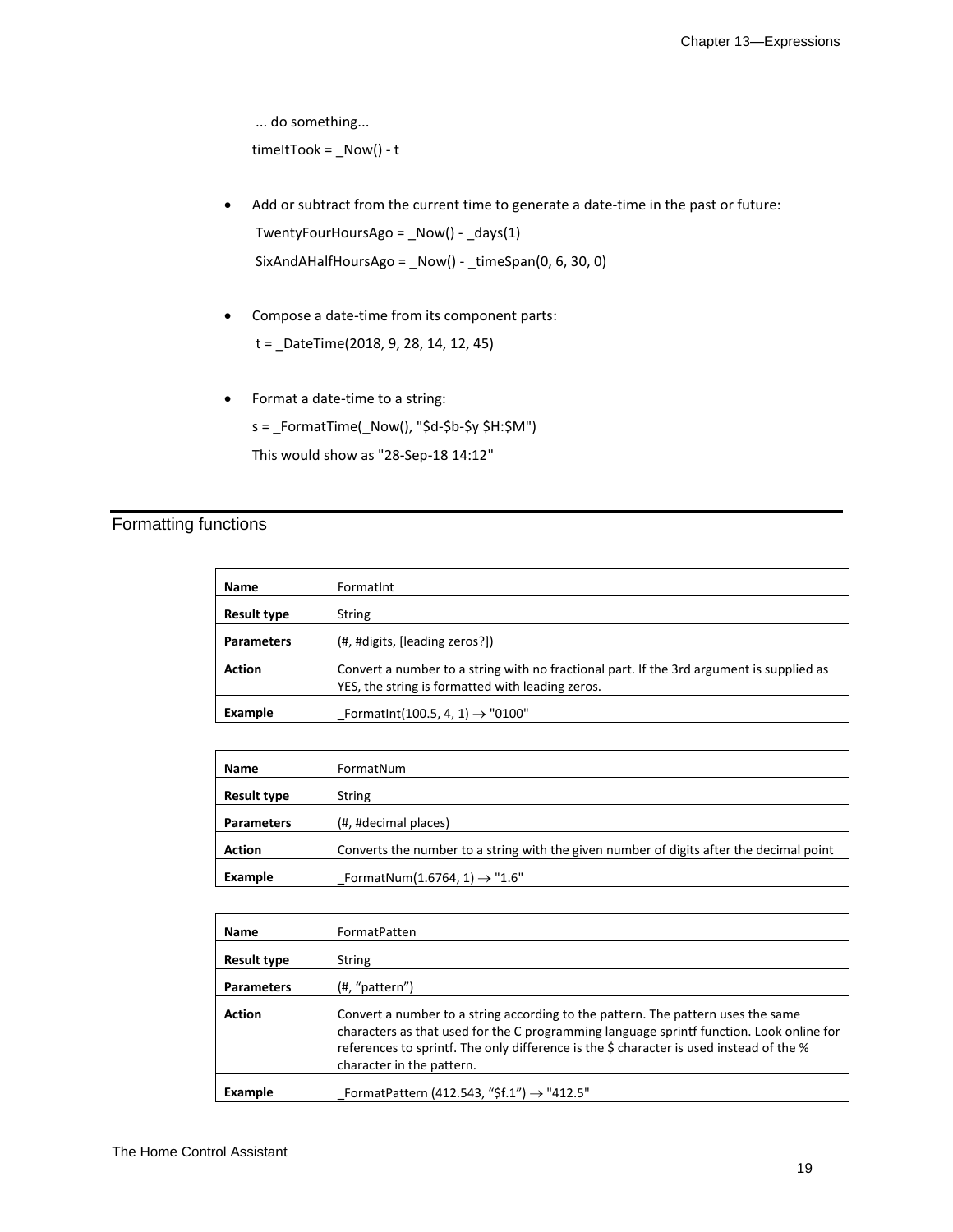| <b>Name</b>        | FormatTime                                                                                                                                         |
|--------------------|----------------------------------------------------------------------------------------------------------------------------------------------------|
| <b>Result type</b> | <b>String</b>                                                                                                                                      |
| <b>Parameters</b>  | (dateTime)                                                                                                                                         |
| <b>Action</b>      | Returns a string of the date-time formatted according to the pattern. The pattern is a<br>string made up of replacements from the following table. |
| Example            | FormatTime( now(), "\$d-\$b \$I:\$M \$p") $\rightarrow$ "28-Sep 2:12 pm"                                                                           |

FormatTime pattern characters:

| Pattern marker | <b>Meaning</b>                                                             |
|----------------|----------------------------------------------------------------------------|
| \$a            | Abbreviated weekday name                                                   |
| \$A            | Full weekday name                                                          |
| \$b            | Abbreviated month name                                                     |
| \$B            | Full month name                                                            |
| \$c            | Date and time appropriate for locale                                       |
| \$d            | Day of month as number (01-31)                                             |
| \$H            | Hour in 24-hour format (00-23)                                             |
| \$I            | Hour in 12-hour format (01-12)                                             |
| \$j            | Day of year as a number (001-366)                                          |
| \$m            | Month as a number (01-12)                                                  |
| \$M            | Minutes as a number (00-59)                                                |
| \$p            | Current locale's AM/PM indicator for 12-hour clock                         |
| \$S            | Second as a number (00-59)                                                 |
| \$U            | Week of year as a number, with Sunday as the first day of the week (00-51) |
| \$w            | Weekday as a number (0-6). Sunday is 0.                                    |
| \$W            | Week of year as number with Monday as the first day of the week (00-51)    |
| \$x            | Date representation appropriate for locale                                 |
| \$X            | Time representation appropriate for locale                                 |
| \$y            | Year without century as a number (00-99)                                   |
| ŚΥ             | Year with century as number                                                |
| \$z or \$Z     | Time-zone name or abbreviation. Blank if not known                         |
| \$\$           | Dollar sign                                                                |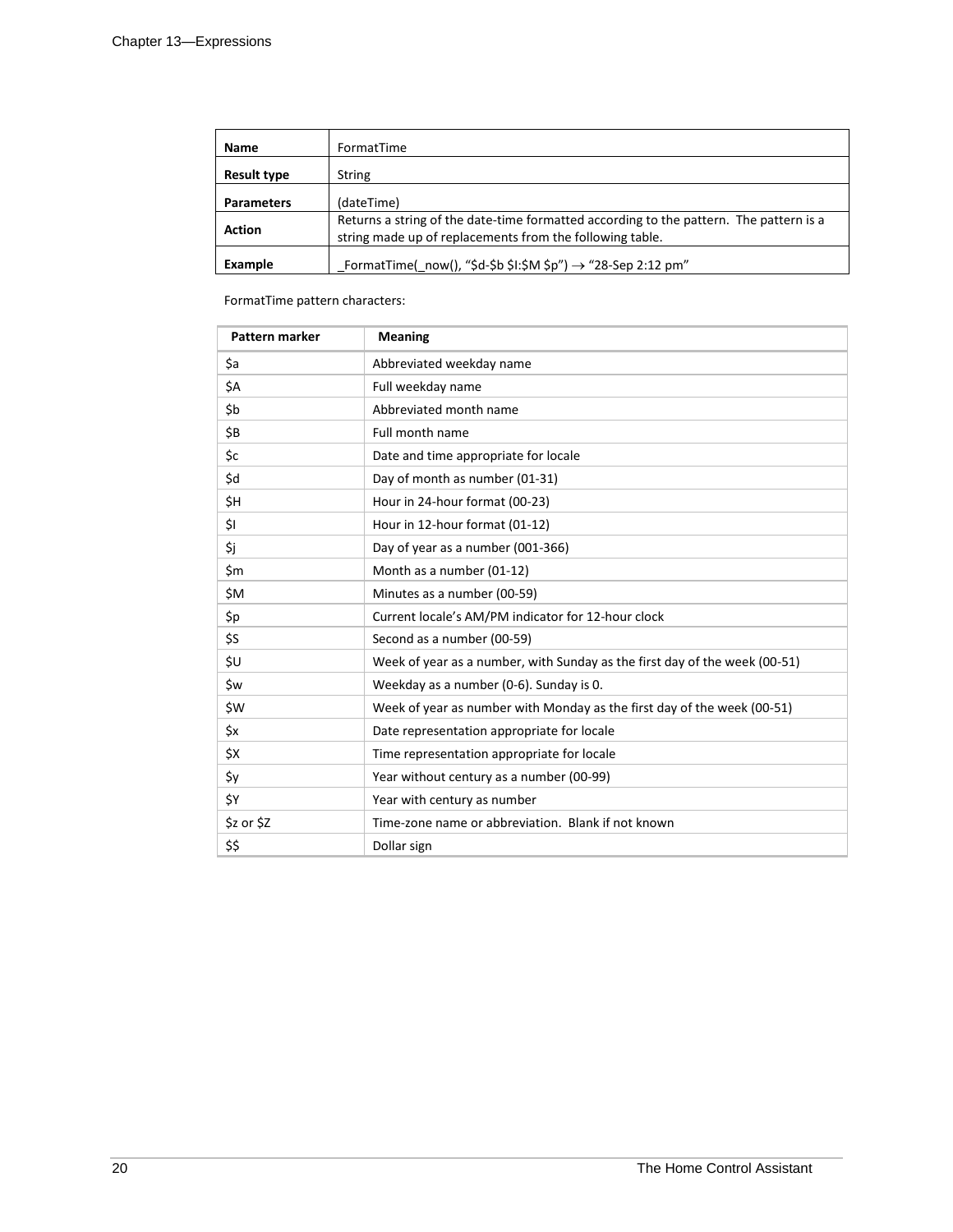### Action functions

These functions perform actions on your devices, programs, and groups in your design.

| <b>Name</b>        | AutoOffTime                                                                                                                                                                                                                         |
|--------------------|-------------------------------------------------------------------------------------------------------------------------------------------------------------------------------------------------------------------------------------|
| <b>Result type</b> | Date-time / Bool                                                                                                                                                                                                                    |
| <b>Parameters</b>  | ("device name")                                                                                                                                                                                                                     |
| <b>Action</b>      | Returns the date-time when the named device/room auto off timer will expire.<br>If there is no auto off timer running for the named device/room, a Boolean value of NO<br>is returned. This can be tested for with IsBool function. |
|                    | Note: This function only reports the auto off time. You can make changes to the auto off<br>timer and settings for a device using the Auto-Off programmer element.                                                                  |
| Example            | AutoOffTime("Kitchen – Lights") $\rightarrow$ No                                                                                                                                                                                    |

| Name               | ChangeSchedule                                                           |
|--------------------|--------------------------------------------------------------------------|
| <b>Result type</b> | Bool                                                                     |
| <b>Parameters</b>  | ("schedule entry name", code#, time1, [time2])                           |
| <b>Action</b>      | Modifies the schedule entry with the given name. The codes are:          |
|                    | 0 = Change On Time, $1$ = Change Off Time, $2$ = Change On and Off Time. |
|                    | With code 2 you must supply the 4 <sup>th</sup> argument.                |
|                    | Returns YES if the modification is made, NO otherwise.                   |
| Example            | $_$ ChangeSchedule("OutsideSet", 0, $_$ Time(20,0,0)) $\rightarrow$ Yes  |
|                    | This sets the on time of the schedule entry to 8pm                       |

| <b>Name</b>        | ModifySchedule                                                                                                                         |
|--------------------|----------------------------------------------------------------------------------------------------------------------------------------|
| <b>Result type</b> | Bool                                                                                                                                   |
| <b>Parameters</b>  | See below                                                                                                                              |
| <b>Action</b>      | ModifySchedule is a more capable replacement for ChangeSchedule                                                                        |
|                    | The first argument to ModifySchedule is a code that defines what the operation is. This<br>is followed by up to 7 additional arguments |
|                    | Arg1: Code $1 =$ Create schedule<br>Arg2: Schedule name<br>Arg3: [Optional] Name of parent schedule                                    |
|                    | Arg1: Code 2 = Delete schedule<br>Arg2: Schedule name                                                                                  |
|                    | Arg1: Code $3$ = Clear schedule – remove all schedule entries<br>Arg2: Schedule name                                                   |
|                    |                                                                                                                                        |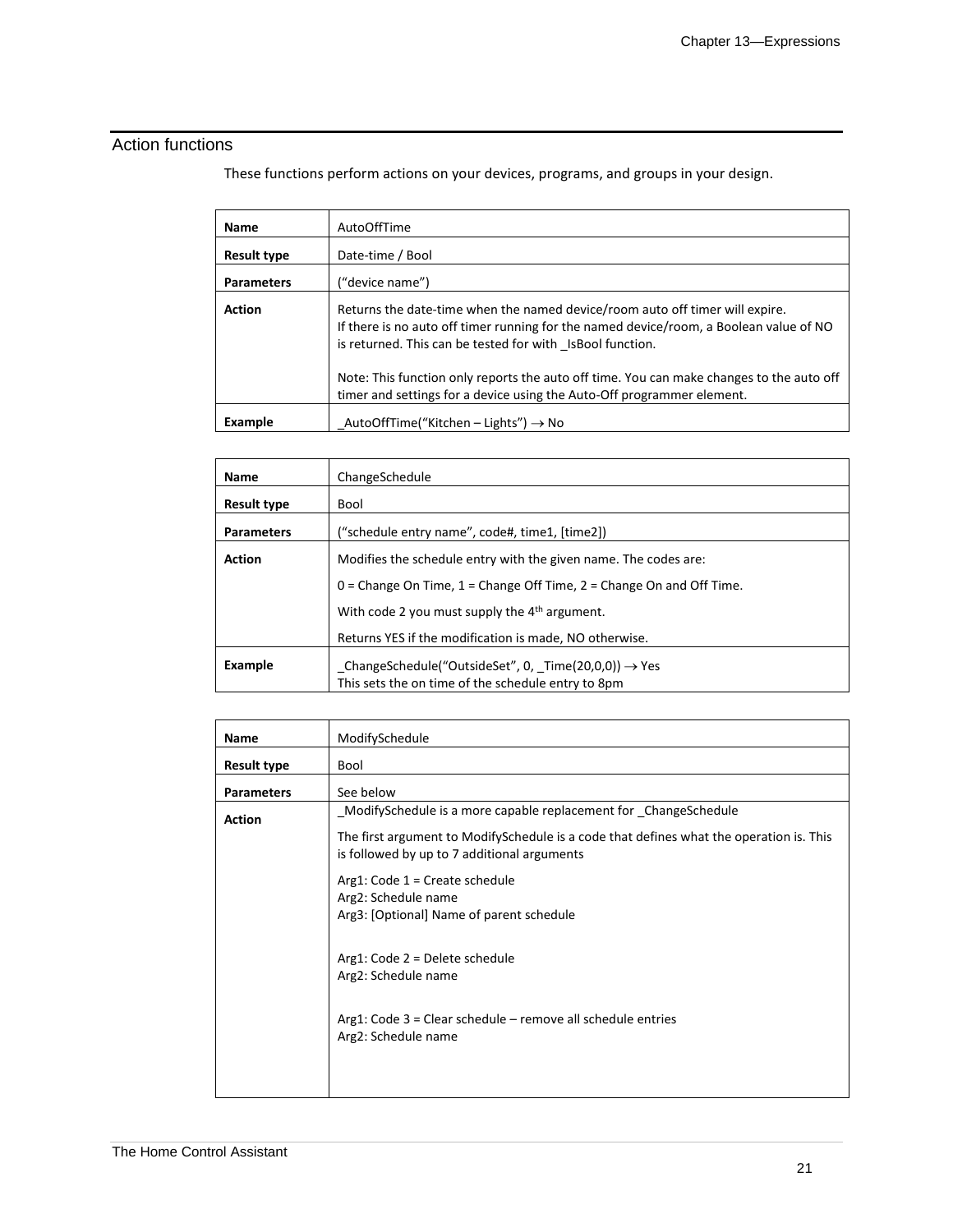|                | Arg1: Code 4 = Create schedule entry<br>Arg2: Schedule name<br>Arg3: Entry name (can be "" for an unnamed entry)<br>Arg4: Target name (device, program, or group being scheduled)<br>Arg5: On code (0=nop, 1=atTime, 2=sunrise, 3=sunset)<br>Arg6: On data (if Arg5 is 1 then data is a time, if Arg5 is 2 or 3 then data is a signed # of<br>minutes) |
|----------------|--------------------------------------------------------------------------------------------------------------------------------------------------------------------------------------------------------------------------------------------------------------------------------------------------------------------------------------------------------|
|                | Arg7: Off code (0=nop, 1=atTime, 2=sunrise, 3=sunset)<br>Arg8: Off data (if Arg7 is 1 then data is a time, if Arg7 is 2 or 3 then data is a signed # of<br>minutes)                                                                                                                                                                                    |
|                | An ON entry is created if arg5 and arg6 are supplied and arg7 and arg8 are omitted                                                                                                                                                                                                                                                                     |
|                | An OFF entry is created if arg5 and arg6 are omitted or arg5 is 0, and arg7 and arg8 are<br>supplied                                                                                                                                                                                                                                                   |
|                | An ON-OFF entry is created if args5, arg6, arg7, and arg8 are supplied                                                                                                                                                                                                                                                                                 |
|                | Arg1: Code 5 = Delete schedule entry<br>Arg2: entry name                                                                                                                                                                                                                                                                                               |
|                | $Arg1: Code 6 = Modify schedule entry$<br>Arg2: Entry name<br>Arg3: On code (0=nop, 1=atTime, 2=sunrise, 3=sunset)<br>Arg4: On data (if Arg3 is 1 then data is a time, if Arg3 is 2 or 3 then data is a signed # of<br>minutes)                                                                                                                        |
|                | Arg5: Off code (0=nop, 1=atTime, 2=sunrise, 3=sunset)<br>Arg6: Off data (if Arg5 is 1 then data is a time, if Arg5 is 2 or 3 then data is a signed # of<br>minutes)                                                                                                                                                                                    |
|                | When modifying an existing schedule entry, the ON or OFF clause is modified if data is<br>supplied or that part of the schedule entry is unmodified if the ON/OFF codes are 0 (for<br>no operation)                                                                                                                                                    |
|                | Returns YES if the action was possible, No otherwise. For example, a deletion of a<br>schedule isn't allowed if it is in use in a change schedule VP element.                                                                                                                                                                                          |
| <b>Example</b> | ModifySchedule(4, "My Schedule", "", "Kitchen-Lights", 1, _Time(22,30,0)) → Yes                                                                                                                                                                                                                                                                        |

| Name               | CurrentScene                                               |
|--------------------|------------------------------------------------------------|
| <b>Result type</b> | <b>String</b>                                              |
| <b>Parameters</b>  | ("device name")                                            |
| <b>Action</b>      | Returns the current scene, if known, for the device.       |
| Example            | CurrentScene("kitchen – lights") $\rightarrow$ "Nighttime" |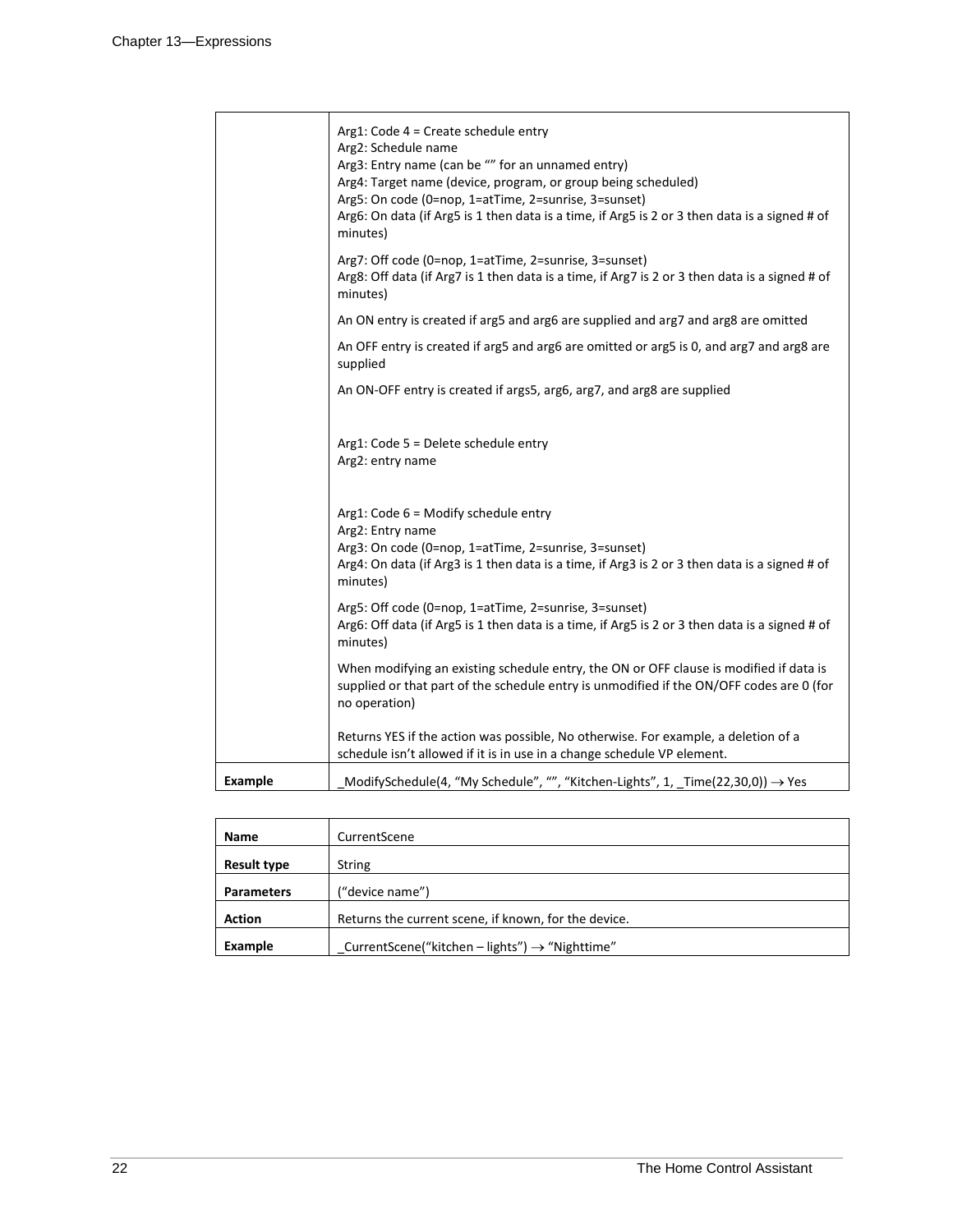| <b>Name</b>        | CurrentSchedule                           |
|--------------------|-------------------------------------------|
| <b>Result type</b> | <b>String</b>                             |
| <b>Parameters</b>  | none                                      |
| <b>Action</b>      | Returns the name of the current schedule. |
| Example            | CurrentSchedule() $\rightarrow$ "Away"    |

| <b>Name</b>        | DayNight                                                                      |
|--------------------|-------------------------------------------------------------------------------|
| <b>Result type</b> | Bool                                                                          |
| <b>Parameters</b>  | ("Device name", code#, data)                                                  |
| <b>Action</b>      | Reprograms device if possible to change configuration                         |
|                    | Code 1: Change switch on-level. Data is percent 0-100                         |
|                    | Code 2: Change LED level. Data is "High", "Medium", "Low", "Faint", or "None" |
|                    | Code 3: Change backlighting. Data is "Off" or "On"                            |
|                    | Note: Not all devices can be reprogrammed.                                    |
| Example            | DayNight("Kitchen – Lights", 1, 20) $\rightarrow$ Yes                         |

| <b>Name</b>        | DimDownPercent                                                                                                                                                                                                                         |
|--------------------|----------------------------------------------------------------------------------------------------------------------------------------------------------------------------------------------------------------------------------------|
| <b>Result type</b> | Number                                                                                                                                                                                                                                 |
| <b>Parameters</b>  | ("device name", percent)                                                                                                                                                                                                               |
| <b>Action</b>      | Decreases the named object percentage by the supplied amount. Returns 0 if able to<br>send the command, -1 if not. Note that a return code of 0 only means the command<br>was sent and not that the device received and acted upon it. |
| Example            | DimDownPercent("Kitchen - Lights", 20) $\rightarrow$ 0                                                                                                                                                                                 |

| Name               | DimPercent                                                                                                                                                                                                                                                                                 |
|--------------------|--------------------------------------------------------------------------------------------------------------------------------------------------------------------------------------------------------------------------------------------------------------------------------------------|
| <b>Result type</b> | Number                                                                                                                                                                                                                                                                                     |
| <b>Parameters</b>  | ("device name", [request status?])                                                                                                                                                                                                                                                         |
| <b>Action</b>      | Returns the dim percentage of the named object.<br>If the 2 <sup>nd</sup> parameter is NO or omitted, the evaluation is based upon internal HCA state. If<br>the 2 <sup>nd</sup> parameter is YES and if the device is 2-way, its state is requested to determine<br>the percent returned. |
| Example            | DimPercent("Kitchen – Lights") $\rightarrow$ 80                                                                                                                                                                                                                                            |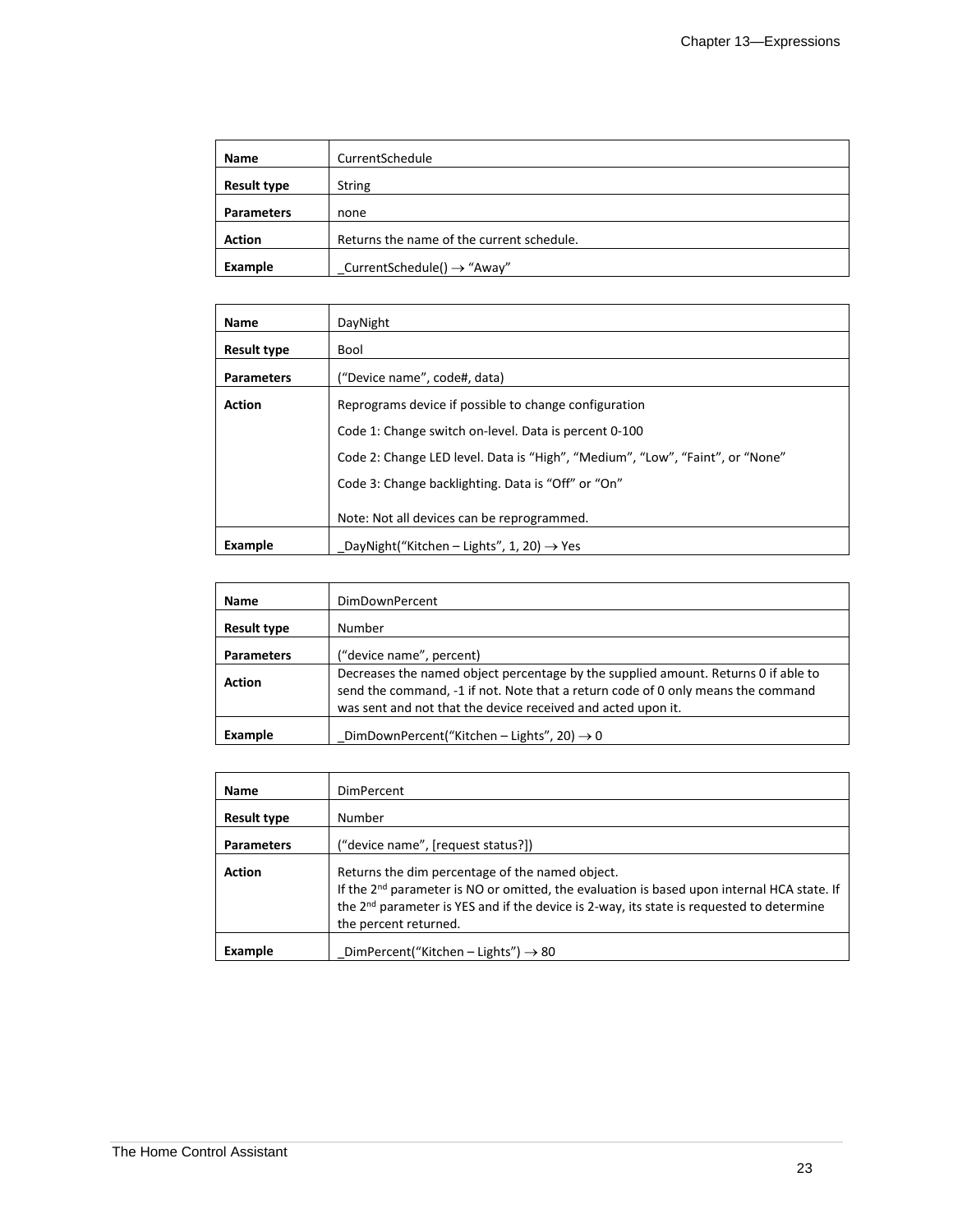| <b>Name</b>        | <b>DimToPercent</b>                                                                                                                                                                                                         |
|--------------------|-----------------------------------------------------------------------------------------------------------------------------------------------------------------------------------------------------------------------------|
| <b>Result type</b> | Number                                                                                                                                                                                                                      |
| <b>Parameters</b>  | ("device name", percent)                                                                                                                                                                                                    |
| <b>Action</b>      | Controls the named object the supplied percentage. Returns 0 if able to send the<br>command, -1 if not. Note that a return code of 0 only means the command was sent<br>and not that the device received and acted upon it. |
| Example            | DimToPercent("Kitchen – Lights", 50) $\rightarrow$ 0                                                                                                                                                                        |

| <b>Name</b>        | DimUpPercent                                                                                                                                                                                                                           |
|--------------------|----------------------------------------------------------------------------------------------------------------------------------------------------------------------------------------------------------------------------------------|
| <b>Result type</b> | Number                                                                                                                                                                                                                                 |
| <b>Parameters</b>  | ("device name", percent)                                                                                                                                                                                                               |
| <b>Action</b>      | Increases the named object percentage by the supplied amount. Returns 0 if able to<br>send the command, -1 if not. Note that a return code of 0 only means the command<br>was sent and not that the device received and acted upon it. |
| Example            | DimUpPercent("Kitchen - lights", 10) $\rightarrow$ 0                                                                                                                                                                                   |

| Name               | Hue                                                                                                                                           |
|--------------------|-----------------------------------------------------------------------------------------------------------------------------------------------|
| <b>Result type</b> | Bool - Yes if the operation worked, No if not                                                                                                 |
| <b>Parameters</b>  | See below                                                                                                                                     |
| <b>Action</b>      | Function version of the Hue element. The first argument to the function is a code that<br>determines the operation.                           |
|                    | Arg1: Code $0 = On$<br>Arg2: Device or Hue group name                                                                                         |
|                    | Arg1: Code $1 =$ Off<br>Arg2: Device or Hue group name                                                                                        |
|                    | Arg1: Code $2 = Set$ to percent<br>Arg2: Device or Hue group name<br>Arg3: Percent                                                            |
|                    | $Arg1: Code 3 = Set to color$<br>Arg2: Device or Hue group name<br>Arg3: Color name or if providing the color by HSB: H<br>Arg4: S<br>Arg5: B |
|                    | Arg1: Code $4 = Set$ group to scene<br>Arg2: Hue group name<br>Arg3: Hue scene name<br>Arg4: Percent, if omitted defaults to 100%             |
| <b>Example</b>     | Hue(2, "Kitchen - lights", 50) $\rightarrow$ Yes                                                                                              |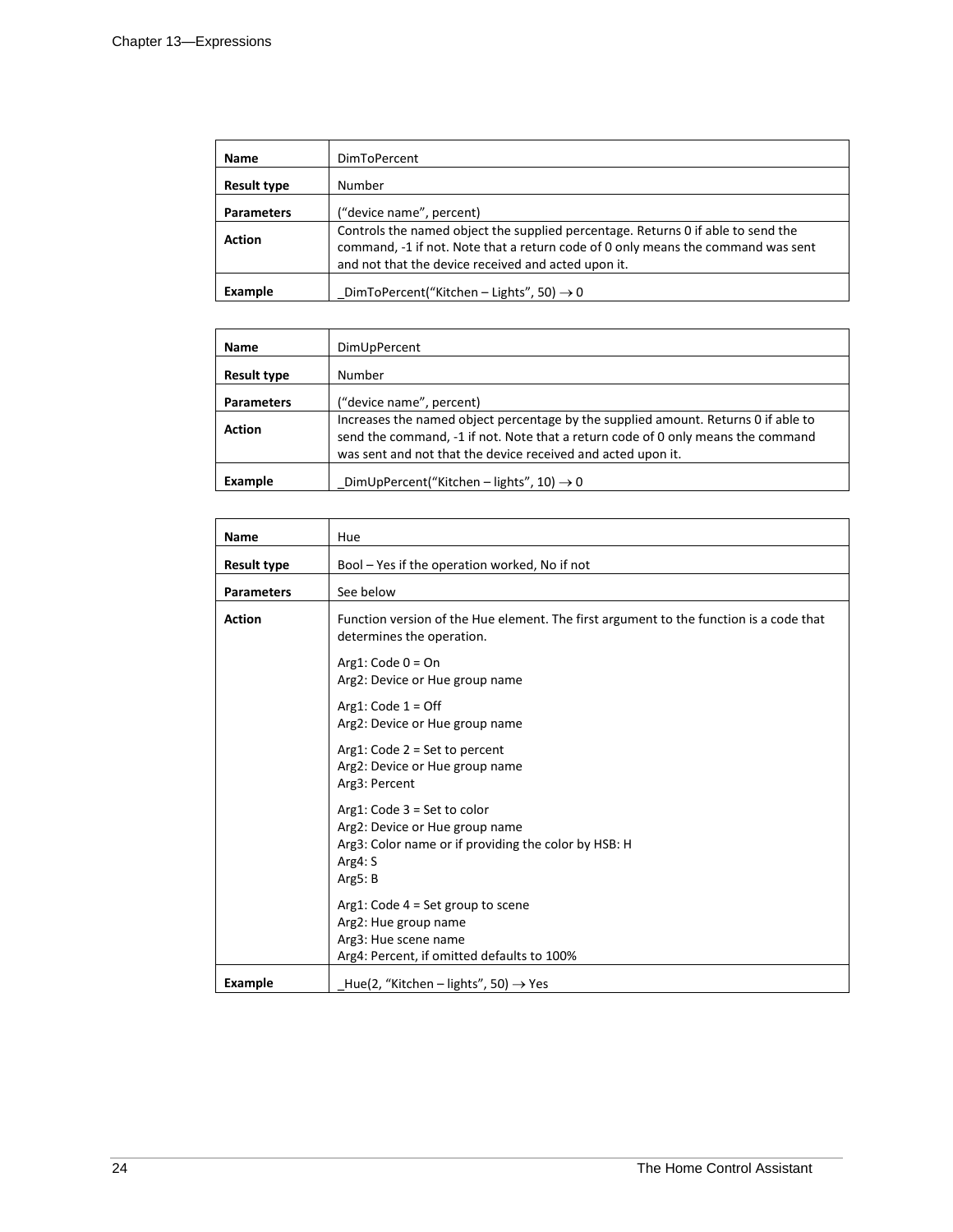| <b>Name</b>        | <b>HueColorCreate</b>                                                                                                                                                                                                                 |
|--------------------|---------------------------------------------------------------------------------------------------------------------------------------------------------------------------------------------------------------------------------------|
| <b>Result type</b> | void                                                                                                                                                                                                                                  |
| <b>Parameters</b>  | ("color name", hue, sat, brt, [update if already exists])                                                                                                                                                                             |
| <b>Action</b>      | Adds or updates a color in the colors available for the Hue function and the Hue<br>programmer element. If the final optional argument is present and if YES then the color<br>is updated. Otherwise, if it exists it is not updated. |
|                    | This is useful for library programs to make colors available.                                                                                                                                                                         |
| Example            | HueColorCreate("Pink", 56018, 98, 216)                                                                                                                                                                                                |

| Name               | IconChange                                                                                                                        |
|--------------------|-----------------------------------------------------------------------------------------------------------------------------------|
| <b>Result type</b> | Void                                                                                                                              |
| <b>Parameters</b>  | ("name", ["icon name"], ["display name"])                                                                                         |
| <b>Action</b>      | Change the displayed icon for a device, program, group, or display.                                                               |
|                    | The 2nd parameter is the name of the icon to change to. If omitted, the original icon<br>selected for the object is restored.     |
|                    | The 3rd parameter is the name of the effected display. If omitted, then all displays with<br>an icon for this object are changed. |
| Example            | IconChange("Kitchen – lights", "Appliance")                                                                                       |

| <b>Name</b>        | <b>IconChangeEx</b>                                                                                                                                                                                                                                           |
|--------------------|---------------------------------------------------------------------------------------------------------------------------------------------------------------------------------------------------------------------------------------------------------------|
| <b>Result type</b> | Void                                                                                                                                                                                                                                                          |
| <b>Parameters</b>  | ("name", code, [arg3], [arg4], [arg5])                                                                                                                                                                                                                        |
| <b>Action</b>      | Change the displayed icon for a device, program, group, or display. The $1st$ argument is<br>the object whose icon is modified. The 2 <sup>nd</sup> argument is a code.                                                                                       |
|                    | code=0 - Returns the icon to HCA control and resets the icon, icon representation, label,<br>and annotation text                                                                                                                                              |
|                    | code=1 - Changes the icon<br>arg3: Icon name<br>arg4: < Optional>Icon representation (0=On, 1=Off, 2=Dim)                                                                                                                                                     |
|                    | If the option 4 <sup>th</sup> argument is present that sets the representation of the icon as<br>specified. The state of the object doesn't change the icon representation.                                                                                   |
|                    | If the optional 4 <sup>th</sup> argument is omitted, then while the icon image is changed, the state<br>of the object controls the representation of the icon.                                                                                                |
|                    | code=2 - Changes the label text below the icon<br>arg3: Label text                                                                                                                                                                                            |
|                    | code=3 - Change the text to the right of the icon if a theme with that feature is in use<br>arg3: Text                                                                                                                                                        |
|                    | code=4 - Displays text over the icon ("annotation")<br>arg3: Text (limited to 48 characters)<br>arg4: < optional>Text size in points. If omitted uses 18<br>arg5: <optional>RGB of the text color. If omitted uses black (Hint: Use _RGB function)</optional> |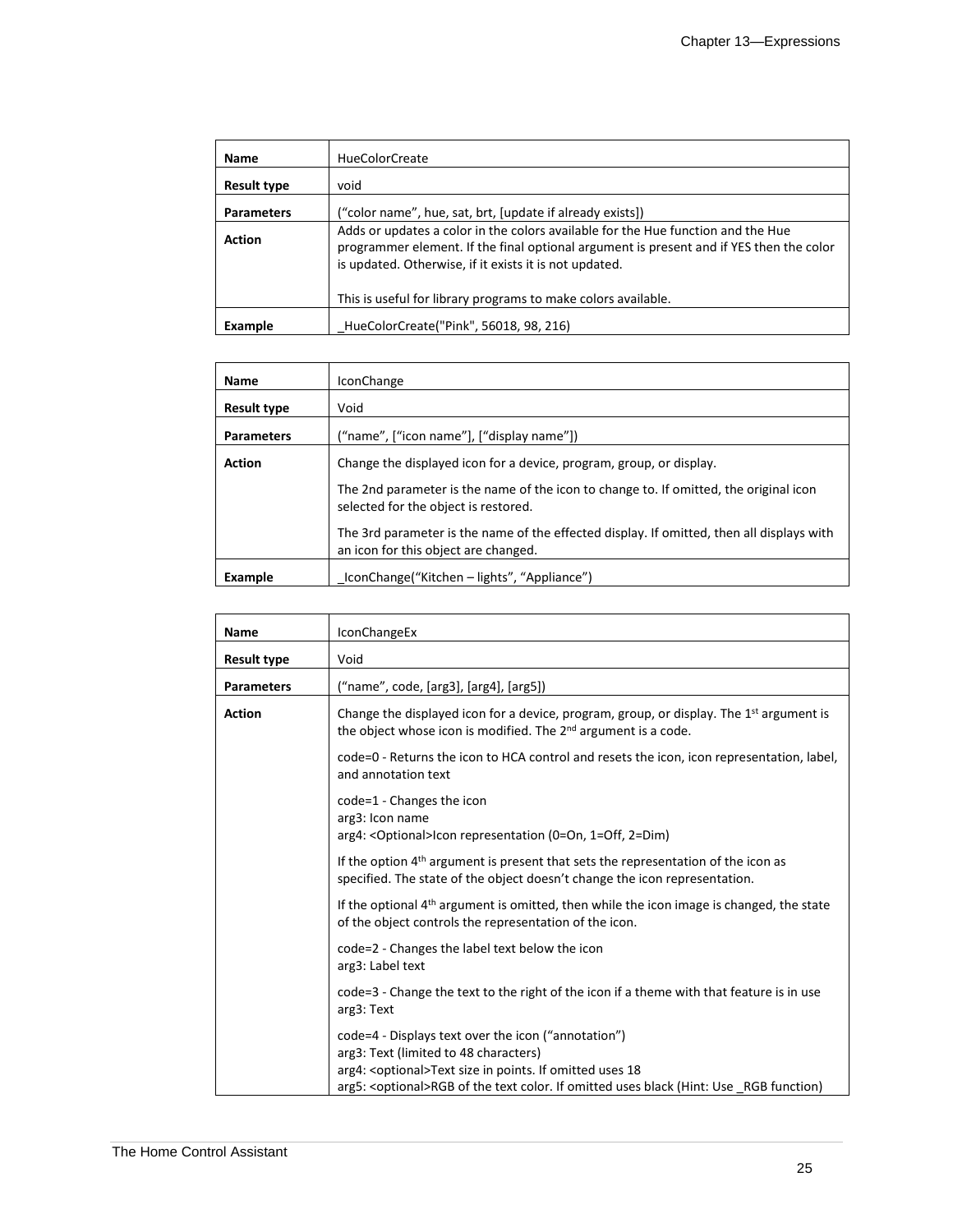|         | To make multiple lines, embed a newline character in the text where it breaks like this:<br>"abc" + $chr(10) + "def"$ |
|---------|-----------------------------------------------------------------------------------------------------------------------|
| Example | IconChangeEx("Kitchen - Lights", 2, "Ceiling Lights")                                                                 |

| <b>Name</b>        | <b>IconExists</b>                                                                                                             |
|--------------------|-------------------------------------------------------------------------------------------------------------------------------|
| <b>Result type</b> | Bool                                                                                                                          |
| <b>Parameters</b>  | ("icon name", ["theme name"])                                                                                                 |
| <b>Action</b>      | Returns YES if the named icon exists in the named theme. If the theme argument is<br>omitted, then the default theme is used. |
| Example            | IconExists ("Appliance") $\rightarrow$ YES                                                                                    |

| <b>Name</b>        | InsteonBeep                                                               |
|--------------------|---------------------------------------------------------------------------|
| <b>Result type</b> | Void                                                                      |
| <b>Parameters</b>  | ("device name", code)                                                     |
| <b>Action</b>      | Sends a command to the named Insteon device that should cause it to beep. |
| Example            | InsteonBeep ("Kitchen – Lights", 0)                                       |

| Name               | <b>IsCurrentSchedule</b>                                   |
|--------------------|------------------------------------------------------------|
| <b>Result type</b> | Bool                                                       |
| <b>Parameters</b>  | ("schedule name")                                          |
| <b>Action</b>      | Returns YES if the named schedule is the current schedule. |
| Example            | IsCurrentSchedule("Away") $\rightarrow$ Yes                |

| <b>Name</b>        | IsDim                                                                                                                                                                                                                                                                                                                                      |
|--------------------|--------------------------------------------------------------------------------------------------------------------------------------------------------------------------------------------------------------------------------------------------------------------------------------------------------------------------------------------|
| <b>Result type</b> | Bool / Number                                                                                                                                                                                                                                                                                                                              |
| <b>Parameters</b>  | ("Device name", [request status?])                                                                                                                                                                                                                                                                                                         |
| <b>Action</b>      | Returns YES if the named object is at 1% to 99%<br>If the 2nd parameter is NO or omitted, the evaluation is based upon internal HCA state.<br>If the 2nd parameter is YES, and the object supports status, its state is requested to<br>determine the return value. If the device doesn't respond to the status poll, a -1 is<br>returned. |
| Example            | $LsDim("Kitchen - lights") \rightarrow Yes$                                                                                                                                                                                                                                                                                                |

| <b>Name</b>        | <b>IsDisabled</b>                                   |
|--------------------|-----------------------------------------------------|
| <b>Result type</b> | Bool                                                |
| <b>Parameters</b>  | ("name")                                            |
| <b>Action</b>      | Returns Yes if the object is disabled.              |
| Example            | $L$ IsDisabled("Kitchen – Lights") $\rightarrow$ No |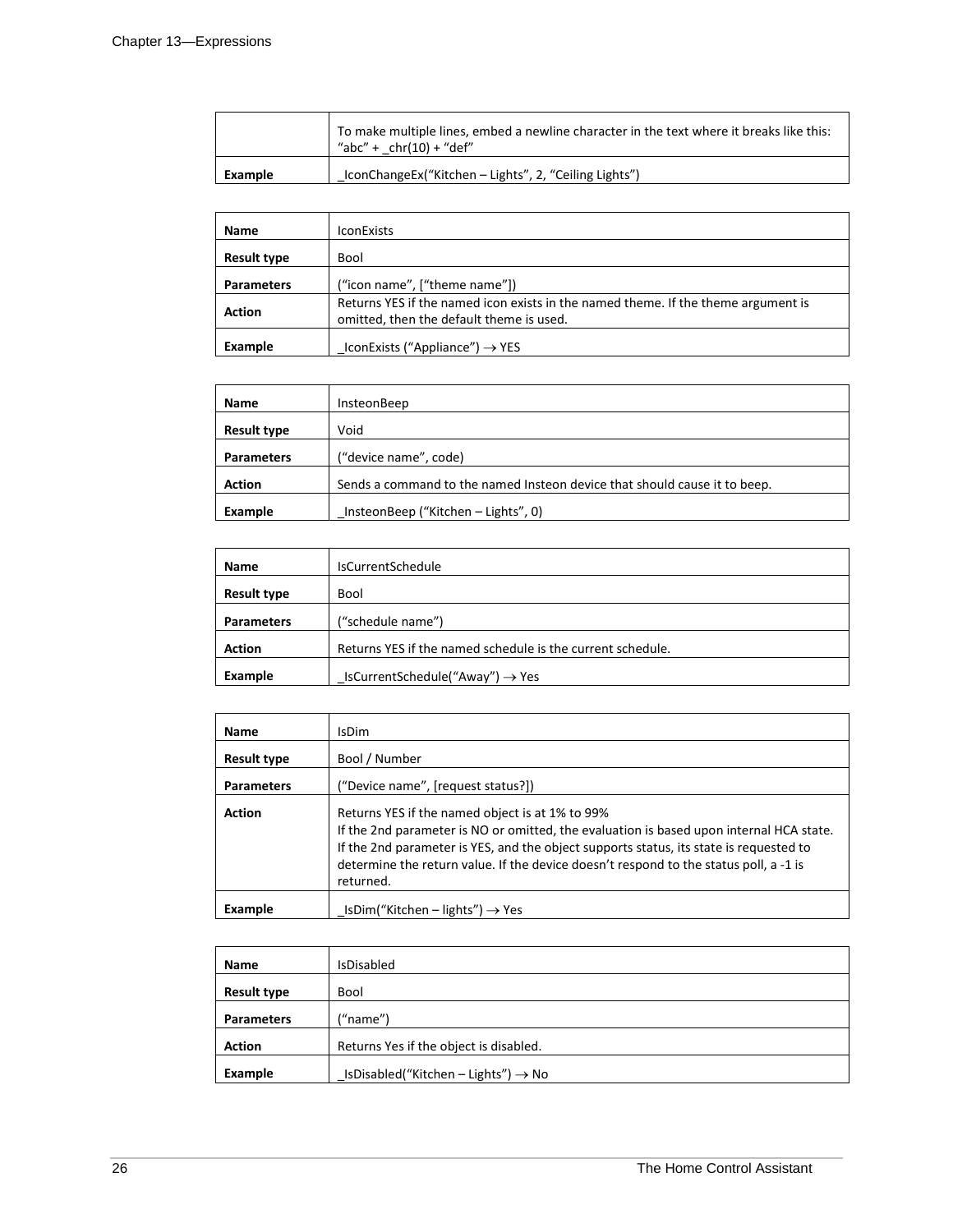| Name               | <b>IsinErrorState</b>                                                                                      |
|--------------------|------------------------------------------------------------------------------------------------------------|
| <b>Result type</b> | Bool                                                                                                       |
| <b>Parameters</b>  | ("name")                                                                                                   |
| <b>Action</b>      | Returns yes if the object is in an error state due to a previous communication failure<br>with the device. |
| Example            | IsInErrorState("Kitchen - Lights") $\rightarrow$ No                                                        |

| <b>Name</b>        | IsOff                                                                                                                                                                                                                                                                                                                                           |
|--------------------|-------------------------------------------------------------------------------------------------------------------------------------------------------------------------------------------------------------------------------------------------------------------------------------------------------------------------------------------------|
| <b>Result type</b> | Bool / Number                                                                                                                                                                                                                                                                                                                                   |
| <b>Parameters</b>  | ("Device name", [request status?])                                                                                                                                                                                                                                                                                                              |
| <b>Action</b>      | Returns YES if the named object is OFF, NO otherwise.<br>If the 2nd parameter is NO or omitted, the evaluation is based upon internal HCA state.<br>If the 2nd parameter is YES and the object supports status, its state is requested to<br>determine the return value. If the device doesn't respond to the status poll, a -1 is<br>returned. |
| Example            | IsOff("Kitchen Lights") $\rightarrow$ No                                                                                                                                                                                                                                                                                                        |

| <b>Name</b>        | IsOn                                                                                                                                                                                                                                                                                                                                           |
|--------------------|------------------------------------------------------------------------------------------------------------------------------------------------------------------------------------------------------------------------------------------------------------------------------------------------------------------------------------------------|
| <b>Result type</b> | Bool / Number                                                                                                                                                                                                                                                                                                                                  |
| <b>Parameters</b>  | ("Device name", [request status?])                                                                                                                                                                                                                                                                                                             |
| <b>Action</b>      | Returns YES if the named object is ON, NO otherwise.<br>If the 2nd parameter is NO or omitted, the evaluation is based upon internal HCA state.<br>If the 2nd parameter is YES and the object supports status, its state is requested to<br>determine the return value. If the device doesn't respond to the status poll, a -1 is<br>returned. |
| Example            | $IsOn("Kitchen Lights") \rightarrow Yes$                                                                                                                                                                                                                                                                                                       |

| Name               | <b>IsRunning</b>                                     |
|--------------------|------------------------------------------------------|
| <b>Result type</b> | Bool                                                 |
| <b>Parameters</b>  | ("Program name")                                     |
| <b>Action</b>      | Returns YES if the program is currently running      |
| Example            | IsRunning("Home – Driveway Alert") $\rightarrow$ Yes |

| Name               | IsSuspended                                      |
|--------------------|--------------------------------------------------|
| <b>Result type</b> | <b>Bool</b>                                      |
| <b>Parameters</b>  | ("name")                                         |
| <b>Action</b>      | Returns YES if the named object is suspended     |
| Example            | IsSuspended("Kitchen - lights") $\rightarrow$ No |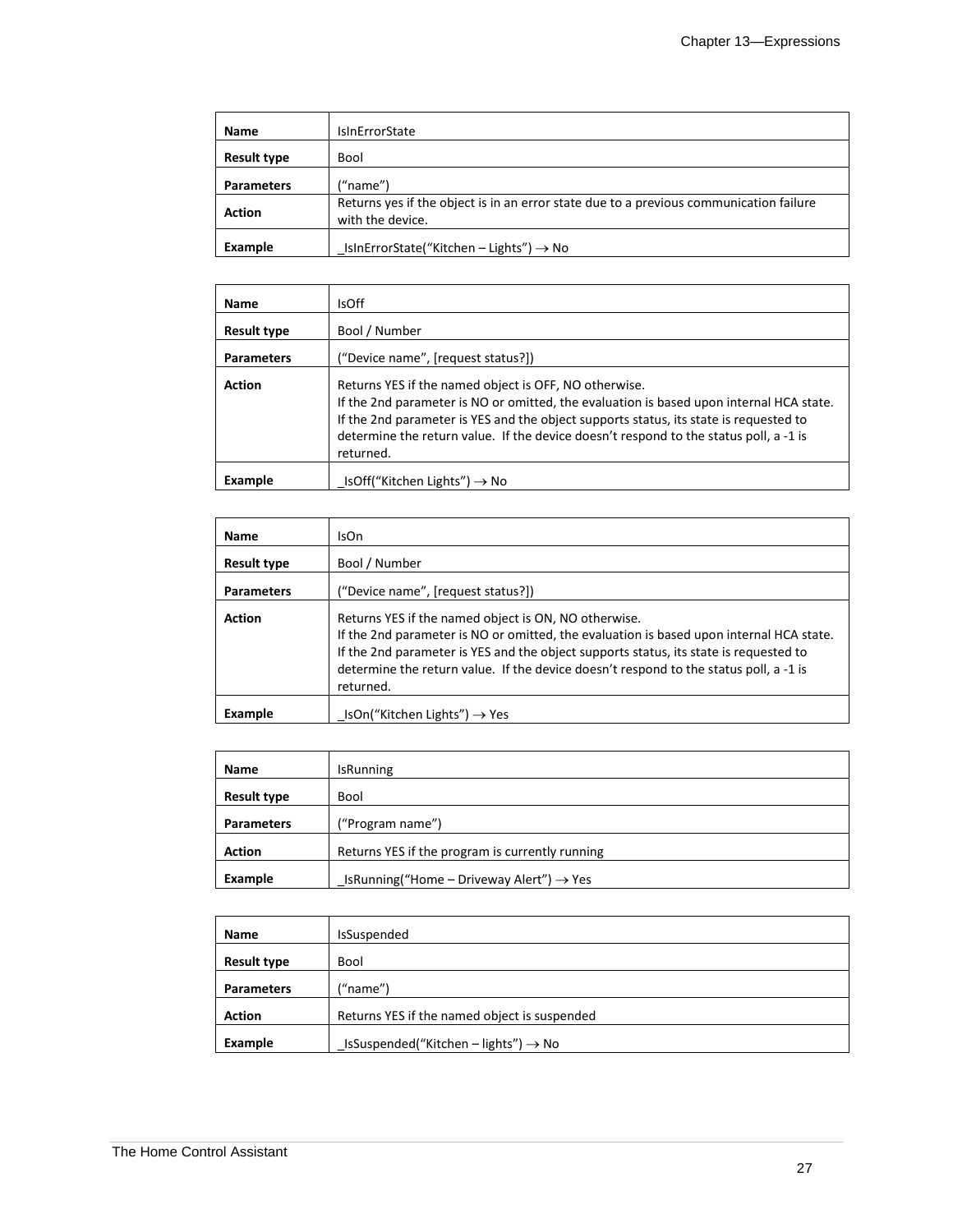| Name               | Off                                                                                                                                                                                                                                                                                              |  |
|--------------------|--------------------------------------------------------------------------------------------------------------------------------------------------------------------------------------------------------------------------------------------------------------------------------------------------|--|
| <b>Result type</b> | Number                                                                                                                                                                                                                                                                                           |  |
| <b>Parameters</b>  | ("name", [button#])                                                                                                                                                                                                                                                                              |  |
| <b>Action</b>      | Controls the named object to OFF. If the optional 2nd argument is supplied, it<br>designates a keypad button indicator. Returns 0 if able to send the command, -1 if not.<br>Note that a return code of 0 only means the command was sent and not that the device<br>received and acted upon it. |  |
| <b>Example</b>     | Off ("Kitchen – lights") $\rightarrow$ 0                                                                                                                                                                                                                                                         |  |

| <b>Name</b>        | On                                                                                                                                                                                                                                                                                              |
|--------------------|-------------------------------------------------------------------------------------------------------------------------------------------------------------------------------------------------------------------------------------------------------------------------------------------------|
| <b>Result type</b> | Number                                                                                                                                                                                                                                                                                          |
| <b>Parameters</b>  | ("name", [button#])                                                                                                                                                                                                                                                                             |
| <b>Action</b>      | Controls the named object to ON. If the optional 2nd argument is supplied, it designates<br>a keypad button indicator. Returns 0 if able to send the command, -1 if not. Note that a<br>return code of 0 only means the command was sent and not that the device received<br>and acted upon it. |
| Example            | On ("Kitchen – lights") $\rightarrow$ 0                                                                                                                                                                                                                                                         |

| <b>Name</b>       | SetCurrentState                                                                                                                                                                                                    |
|-------------------|--------------------------------------------------------------------------------------------------------------------------------------------------------------------------------------------------------------------|
| Result type       | Void                                                                                                                                                                                                               |
| <b>Parameters</b> | ("name", percent#)                                                                                                                                                                                                 |
| <b>Action</b>     | Change the internal maintained state of the named object to the percent supplied. The<br>device is not actually communicated with. Also updates the icons for the device.<br>$0\%$ = OFF, 100% = ON, 1%-99% = Dim. |
| Example           | SetCurrentState("Kitchen - lights", 80)                                                                                                                                                                            |

| <b>Name</b>        | SetHomeMode                                                   |  |
|--------------------|---------------------------------------------------------------|--|
| <b>Result type</b> | Bool                                                          |  |
| <b>Parameters</b>  | (code#)                                                       |  |
| <b>Action</b>      | Set new home mode using code values:                          |  |
|                    | 0 = Home & Awake, 1 = Home & Asleep, 2 = Away, 3 = $4th$ mode |  |
|                    | Returns YES if successful, NO if not.                         |  |
| Example            | SetHomeMode(1) $\rightarrow$ Yes                              |  |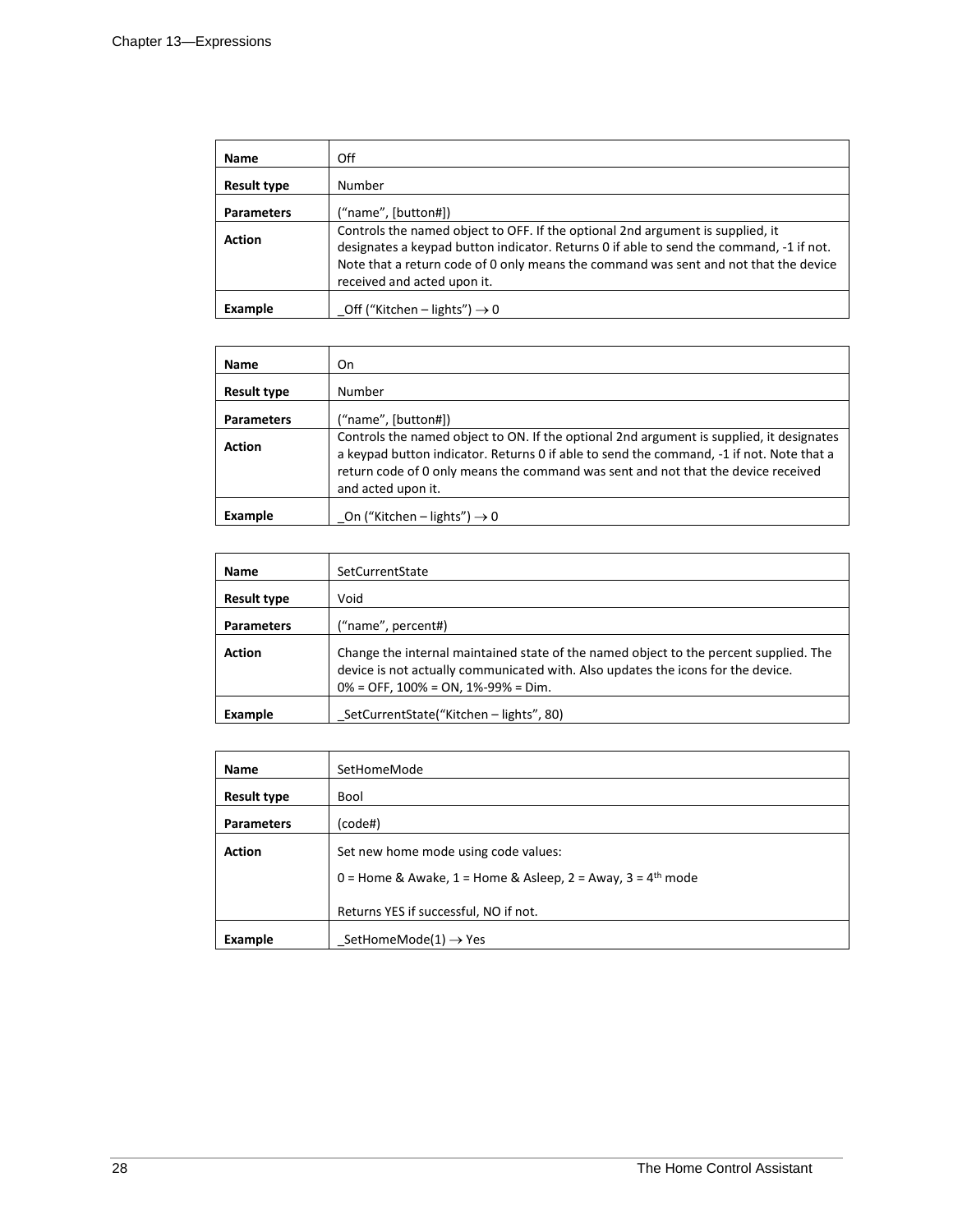| <b>Name</b>        | SetRunAgainTime                                                                                                                                                                                                                        |  |
|--------------------|----------------------------------------------------------------------------------------------------------------------------------------------------------------------------------------------------------------------------------------|--|
| <b>Result type</b> | Void                                                                                                                                                                                                                                   |  |
| <b>Parameters</b>  | (date-time, ["program name"])                                                                                                                                                                                                          |  |
| <b>Action</b>      | Requests a program to start at the specified time. Does, in effect, the same action as the<br>Auto-Start configuration on the program's Advanced Options tab but using a computed<br>time rather than a fixed time as specified there. |  |
|                    | If the time is given as 0, any previous request for start is cancelled.                                                                                                                                                                |  |
|                    | If the 2nd argument is provided, the named program is the target otherwise it applies to<br>the running program.                                                                                                                       |  |
| Example            | _SetRunAgainTime(_now() + _hours(1))                                                                                                                                                                                                   |  |

| Name               | SetToScene                                                                                      |  |  |
|--------------------|-------------------------------------------------------------------------------------------------|--|--|
| <b>Result type</b> | <b>String</b>                                                                                   |  |  |
| <b>Parameters</b>  | ("name", "scene name")                                                                          |  |  |
| <b>Action</b>      | Controls a device to a named scene. Returns the current scene before the named scene<br>is set. |  |  |
| Example            | SetToScene("Kitchen – lights", "nighttime") $\rightarrow$ ""                                    |  |  |

| Name               | StartProgram                                                                                                                                                                                                                                                                                                     |  |
|--------------------|------------------------------------------------------------------------------------------------------------------------------------------------------------------------------------------------------------------------------------------------------------------------------------------------------------------|--|
| <b>Result type</b> | void                                                                                                                                                                                                                                                                                                             |  |
| <b>Parameters</b>  | ("program name", [arg1], [arg2],  [arg8])                                                                                                                                                                                                                                                                        |  |
| <b>Action</b>      | If the program doesn't "return a value" – option on program "Advanced Options" tab –<br>then starts a program running independently from the program containing this<br>function. Does not hold until that program is complete. If additional arguments are<br>provided, they are passed to the started program. |  |
|                    | If the program being started returns a result - option enabled on the program<br>"Advanced Options" tab -then the program that contains the Start-Program waits until<br>the started program to complete and the result of the StartProgram function is the<br>value generated by the started program.           |  |
| Example            | StartProgram("Outside – HandleLights", 100, 10)                                                                                                                                                                                                                                                                  |  |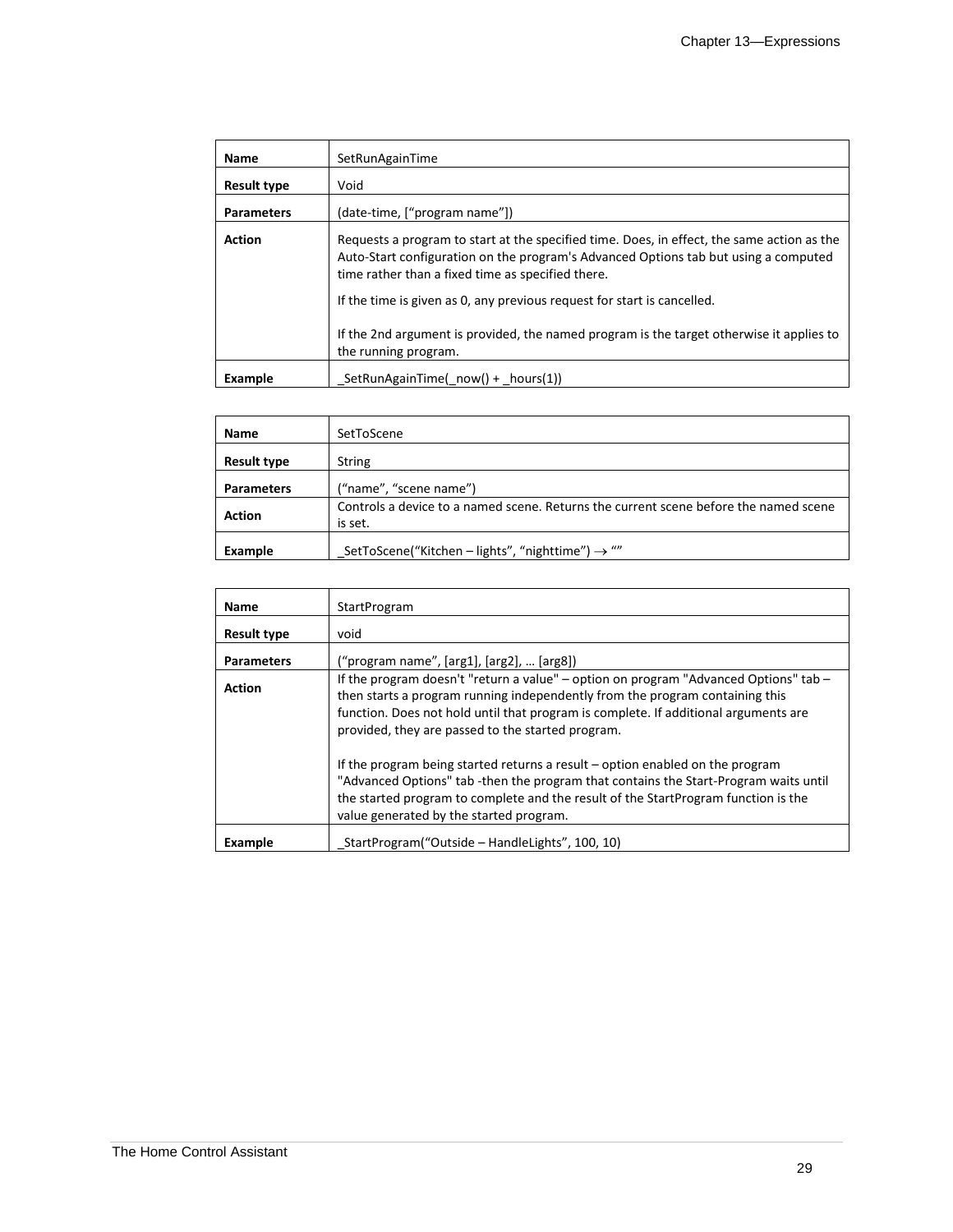# Thermostat functions

| <b>Name</b>        | GetThermostat                                                                                                                                            |  |
|--------------------|----------------------------------------------------------------------------------------------------------------------------------------------------------|--|
| <b>Result type</b> | Bool / Number                                                                                                                                            |  |
| <b>Parameters</b>  | ("thermostat device name", code#)                                                                                                                        |  |
| <b>Action</b>      | Retrieves the thermostat setting given by the code from the table below. Returns a<br>number if the operation worked and a bool of No if it didn't.      |  |
|                    | It is up to program that uses this function to request only settings supported by the<br>thermostat and for the setpoints only when in the correct mode. |  |
|                    | The return value is the setting retrieved or an error. Use the IsBool on the result to<br>determine if you have received the requested data or an error. |  |
| Example            | GetThermostat("Home – Thermostat", 1) $\rightarrow$ 68                                                                                                   |  |

| Name               | SetThermostat                                                                                                                                                 |  |
|--------------------|---------------------------------------------------------------------------------------------------------------------------------------------------------------|--|
| <b>Result type</b> | Bool / Number                                                                                                                                                 |  |
| <b>Parameters</b>  | ("thermostat device name", code#, value#, [code#], [value#], )                                                                                                |  |
| <b>Action</b>      | Changes a thermostat setting given by the code to the value. Codes are given in the<br>table below.                                                           |  |
|                    | Can change from 1 to 5 settings at once with optional code value pairs.                                                                                       |  |
|                    | Returns a Yes if the operation worked and No if it didn't. Use the IsBool on the result<br>to determine if the operation worked or an error.                  |  |
|                    | It is up to program that uses this function to change only settings supported by the<br>thermostat and to change the setpoints only when in the correct mode. |  |
| Example            | SetThermostat("Home – Thermostat", 2, 68) $\rightarrow$ Yes                                                                                                   |  |

| Code | <b>Setting</b>        | <b>Returned value</b>                                                                                                                                   |
|------|-----------------------|---------------------------------------------------------------------------------------------------------------------------------------------------------|
| 0    | Temperature           | Integer value                                                                                                                                           |
|      | <b>Heat Setpoint</b>  | Integer value                                                                                                                                           |
| 2    | Mode                  | Off = 0. Heat = $1$ , Cool = $2$ , Auto = $3$                                                                                                           |
| 3    | Fan                   | $0 = On, 1 = Off$                                                                                                                                       |
| 4    | Economy               | $0 = On, 1 = Off$                                                                                                                                       |
| 5    | Aux Heat              | $0 = On, 1 = Off$                                                                                                                                       |
| 6    | Humidity              | Integer value                                                                                                                                           |
| 7    | Cool Setpoint         | Integer value                                                                                                                                           |
| 8    | Has Leaf (NEST only)  | $0 = On, 1 = Off$                                                                                                                                       |
| 13   | Nest Mode (NEST only) | $0 = A$ way, $1 =$ Home<br>When changing the NEST mode, it changes all thermostats in the<br>structure associated with the thermostat being controlled. |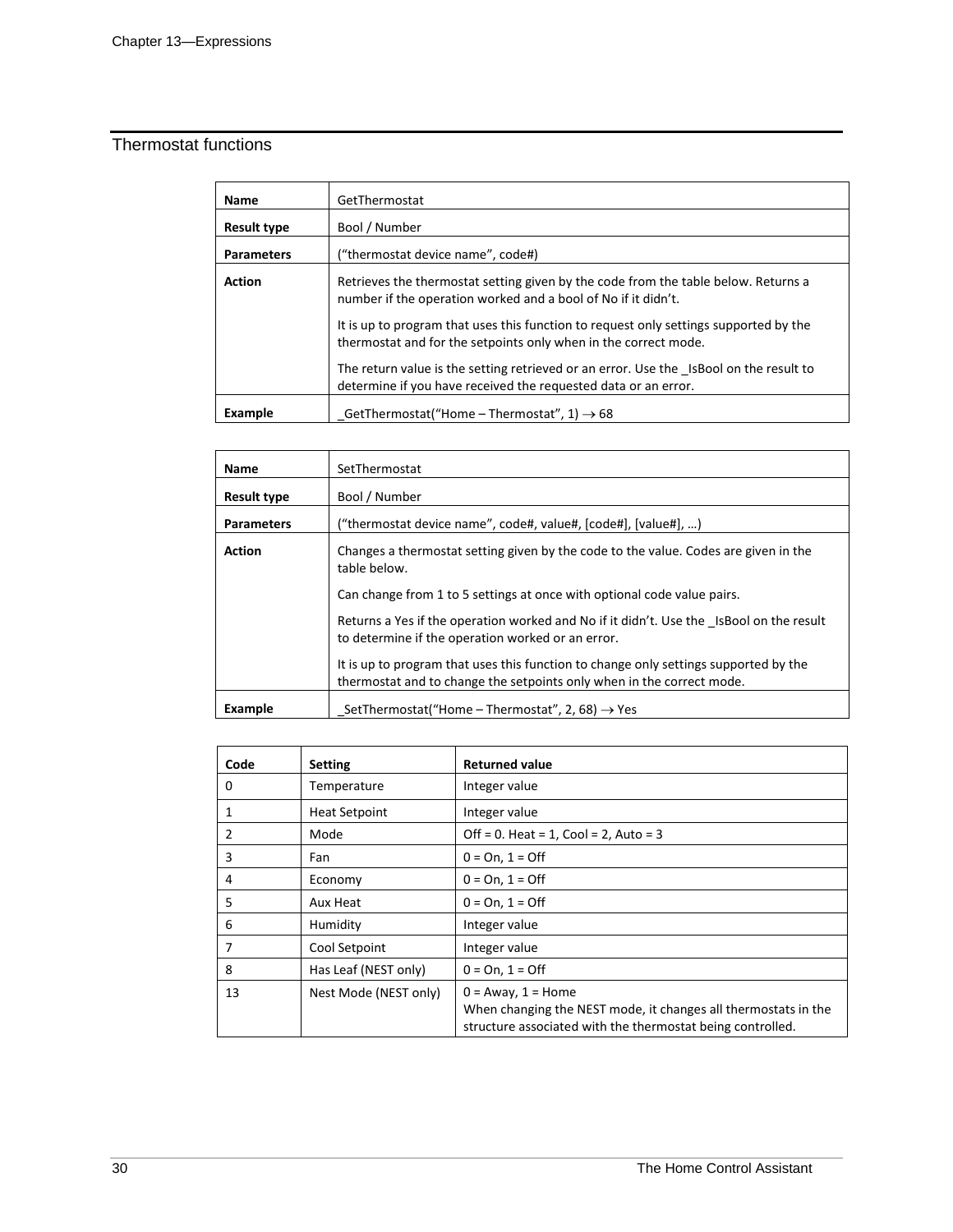| <b>Name</b>        | TempDecode                                                                                                          |  |
|--------------------|---------------------------------------------------------------------------------------------------------------------|--|
| <b>Result type</b> | Bool / Number                                                                                                       |  |
| <b>Parameters</b>  | (unitcode#, level#)                                                                                                 |  |
| <b>Action</b>      | Returns the temperature using the RCS X10 decode table for temperature reporting.<br>Useful for legacy thermostats. |  |
| Example            |                                                                                                                     |  |

### Weather functions

| <b>Name</b>        | WeatherGet                                                                                                                                                                                                        |  |
|--------------------|-------------------------------------------------------------------------------------------------------------------------------------------------------------------------------------------------------------------|--|
| <b>Result type</b> | Number                                                                                                                                                                                                            |  |
| <b>Parameters</b>  | ("data item name", [code#], [#hours])                                                                                                                                                                             |  |
| <b>Action</b>      | This function retrieves the named weather item in the units the provider is configured<br>for.                                                                                                                    |  |
|                    | The item name, provided as a string, is the name of the weather item to retrieve. The<br>item names are the same as used in the weather-test element: "Temperature",<br>"Apparent Temperature", "Dew Point", etc. |  |
|                    | The code is optional and is specified as: 0=current, 1=max, 2=min, 3=average.                                                                                                                                     |  |
|                    | The #hours argument is optional and is specified as a positive number for forecast data<br>and as a negative number for historical data.                                                                          |  |
|                    | If the data isn't available the value -999 is returned.                                                                                                                                                           |  |
| Example            | WeatherGet("Wind speed", 1, -3) $\rightarrow$ 10.9<br>Gets the max wind speed in the last 3 hours                                                                                                                 |  |
|                    | WeatherGet("Wind speed", 1, +3) $\rightarrow$ 3.2<br>Gets the max wind speed expected in the next 3 hours                                                                                                         |  |

| Name               | DarkSky                                                                                                                                                                                                                                                          |
|--------------------|------------------------------------------------------------------------------------------------------------------------------------------------------------------------------------------------------------------------------------------------------------------|
| <b>Result type</b> | String                                                                                                                                                                                                                                                           |
| <b>Parameters</b>  | ("path1", ["path2"], ["path3"], )                                                                                                                                                                                                                                |
| <b>Action</b>      | Retrieves data from the dark sky weather provider using the supplied path. There can<br>be from 1 to 10 arguments which are the path through the JSON. The path elements are<br>not case sensitive.                                                              |
|                    | A program error happens if the weather provider is not dark sky. If the requested data<br>isn't available -999 is returned. When retrieving a key whose value is time, a conversion<br>is automatically done between dark sky time (unix time) and Windows time. |
|                    | See the Dark Sky technical note for more information.                                                                                                                                                                                                            |
| Example            | DarkSky("currently", "pressure") $\rightarrow$ "1010.34"                                                                                                                                                                                                         |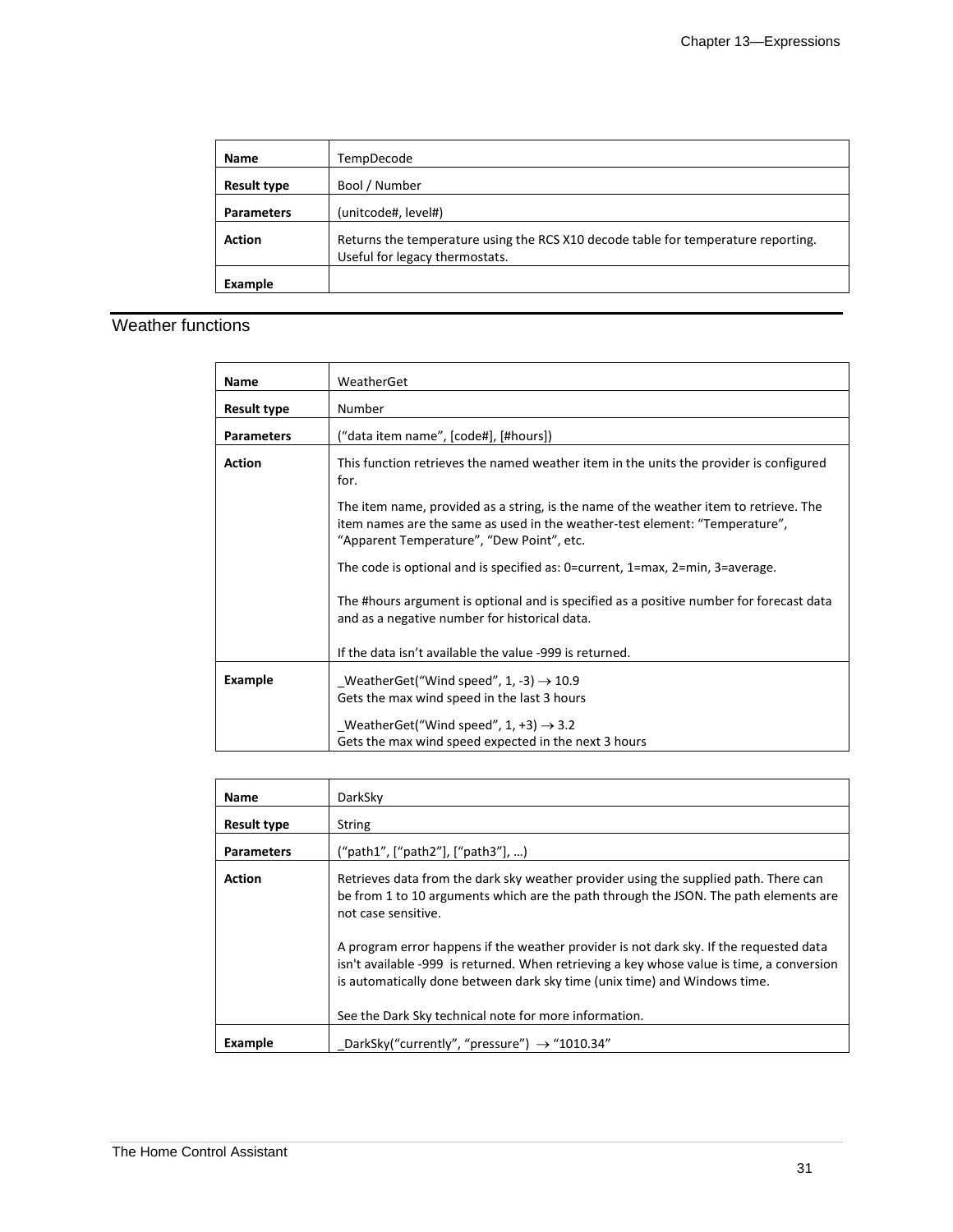| Name               | <b>BarometerConvert</b>                                                                                              |
|--------------------|----------------------------------------------------------------------------------------------------------------------|
| <b>Result type</b> | Number                                                                                                               |
| <b>Parameters</b>  | (number, from units code#, to units code#)                                                                           |
| <b>Action</b>      | Converts between barometer units. The unit codes are:<br>Inches = 0, Millimeters = 1, Millbars = 2, HectoPascals = 3 |
| Example            | BarometerConvert (32, 0, 2) $\rightarrow$ 1015                                                                       |

| Name               | <b>BarometerUnits</b>                   |
|--------------------|-----------------------------------------|
| <b>Result type</b> | <b>String</b>                           |
| <b>Parameters</b>  | None                                    |
| <b>Action</b>      | Returns a string of the barometer units |
| Example            | BarometerUnits() $\rightarrow$ "mb"     |

| Name               | HumidityUnits                          |
|--------------------|----------------------------------------|
| <b>Result type</b> | <b>String</b>                          |
| <b>Parameters</b>  | None                                   |
| <b>Action</b>      | Returns a string of the humidity units |
| Example            | HumidityUnits() $\rightarrow$ "%"      |

| Name               | RainConvert                                                                     |
|--------------------|---------------------------------------------------------------------------------|
| <b>Result type</b> | Number                                                                          |
| <b>Parameters</b>  | (Number, from units code#, to units code#)                                      |
| <b>Action</b>      | Converts between rain units. The codes are:<br>Inches = $0$ , Millimeters = $1$ |
| Example            | RainConvert $(1, 0, 1) \rightarrow 25.4$                                        |

| <b>Name</b>        | RainUnits                                    |
|--------------------|----------------------------------------------|
| <b>Result type</b> | <b>String</b>                                |
| <b>Parameters</b>  | None                                         |
| <b>Action</b>      | Returns a string of the rain intensity units |
| Example            | RainUnits() $\rightarrow$ "in/hr"            |

| Name               | SolarRadiationUnits                           |
|--------------------|-----------------------------------------------|
| <b>Result type</b> | <b>String</b>                                 |
| <b>Parameters</b>  | None                                          |
| <b>Action</b>      | Returns a string of the solar radiation units |
| Example            | SolarRadiationUnits() $\rightarrow$ "W/sq m"  |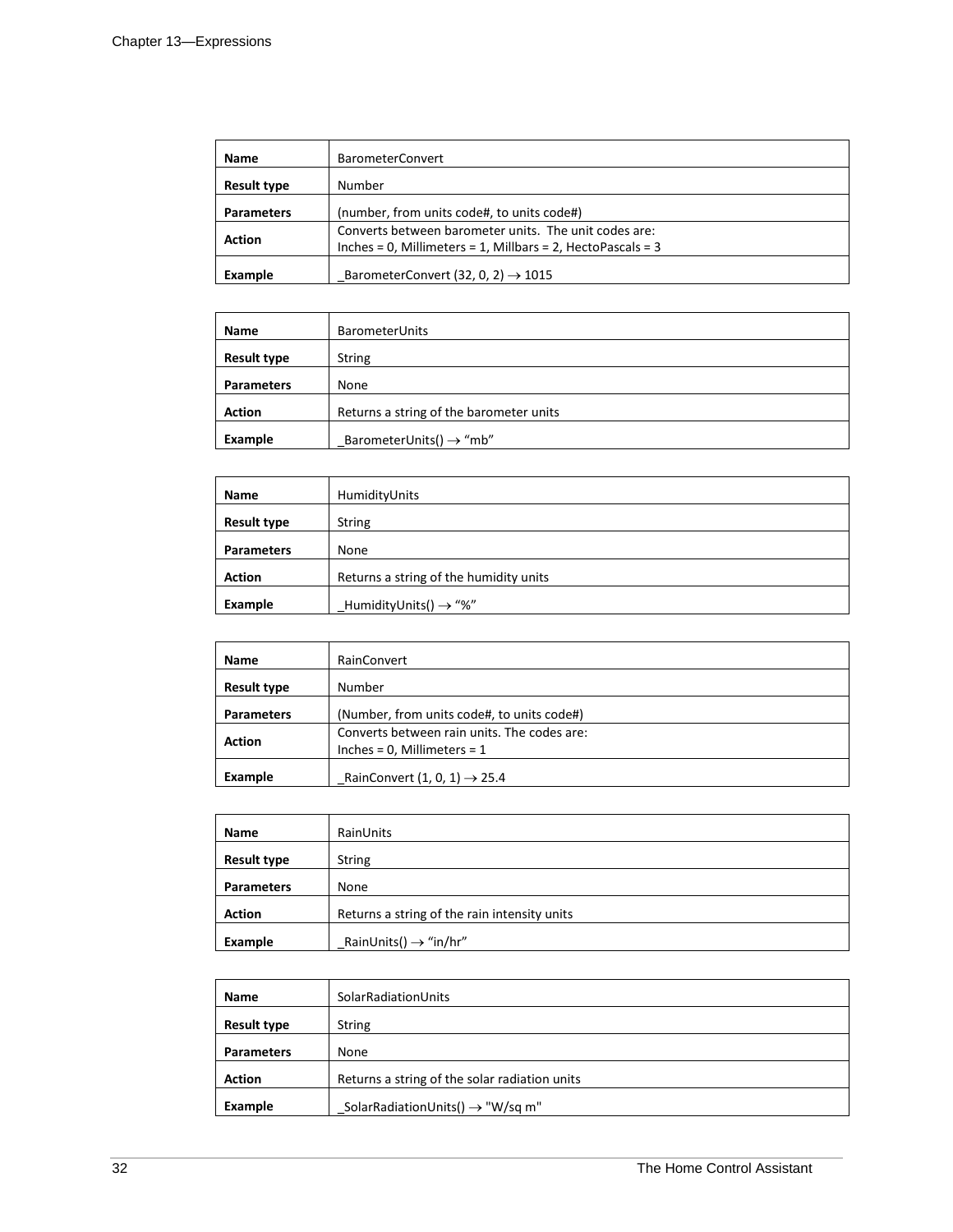| Name               | <b>TempConvert</b>                                                   |
|--------------------|----------------------------------------------------------------------|
| <b>Result type</b> | Number                                                               |
| <b>Parameters</b>  | (number, from units code#, to units code#)                           |
| <b>Action</b>      | Converts between temperature units. The codes are:<br>$F = 0. C = 1$ |
| Example            | TempConvert(32, 0, 1) $\rightarrow$ 0                                |

| <b>Name</b>        | TempUnits                                 |
|--------------------|-------------------------------------------|
| <b>Result type</b> | <b>String</b>                             |
| <b>Parameters</b>  | None                                      |
| <b>Action</b>      | Returns a string of the temperature units |
| Example            | TempUnits() $\rightarrow$ "F"             |

| Name               | <b>UVUnits</b>                     |
|--------------------|------------------------------------|
| <b>Result type</b> | <b>String</b>                      |
| <b>Parameters</b>  | None                               |
| <b>Action</b>      | Returns a string of the UV units   |
| Example            | $UVUnits() \rightarrow "UV Index"$ |

| Name               | WindDirUnits                                 |
|--------------------|----------------------------------------------|
| <b>Result type</b> | <b>String</b>                                |
| <b>Parameters</b>  | None                                         |
| <b>Action</b>      | Returns a string of the wind direction units |
| Example            | WindDirUnits() $\rightarrow$ "degrees"       |

| Name               | WindDirection                                                                        |
|--------------------|--------------------------------------------------------------------------------------|
| <b>Result type</b> | <b>String</b>                                                                        |
| <b>Parameters</b>  | (number)                                                                             |
| <b>Action</b>      | Changes a wind direction in degrees into a string of the form: N, NNE, NE, ENE, etc. |
| Example            | WindDirection (90) $\rightarrow$ "E"                                                 |

| <b>Name</b>        | WindSpeedConvert                                                              |
|--------------------|-------------------------------------------------------------------------------|
| <b>Result type</b> | Number                                                                        |
| <b>Parameters</b>  | (number, from units code#, to units code#)                                    |
| <b>Action</b>      | Converts between wind speed units. The codes are:                             |
|                    | Miles per hour = 0, Knots = 1, Kilometers per hour = 2, Meters per second = 3 |
|                    |                                                                               |
| Example            | WindSpeedConvert (10, 0, 2) $\rightarrow$ 16.09                               |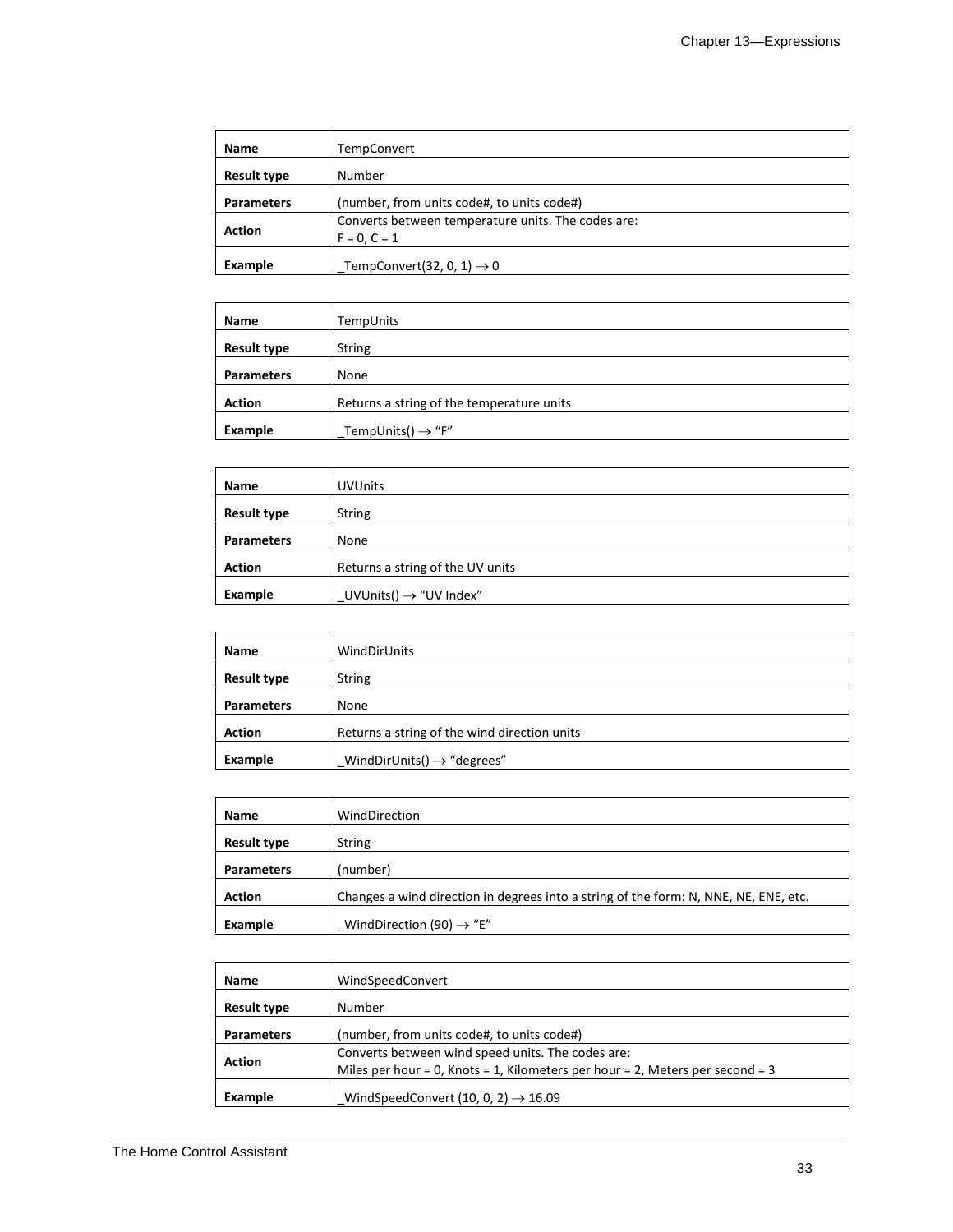| Name               | WindSpeedUnits                           |
|--------------------|------------------------------------------|
| <b>Result type</b> | <b>String</b>                            |
| <b>Parameters</b>  | None                                     |
| <b>Action</b>      | Returns a string of the wind speed units |
| Example            | WindSpeedUnits() $\rightarrow$ "m/s"     |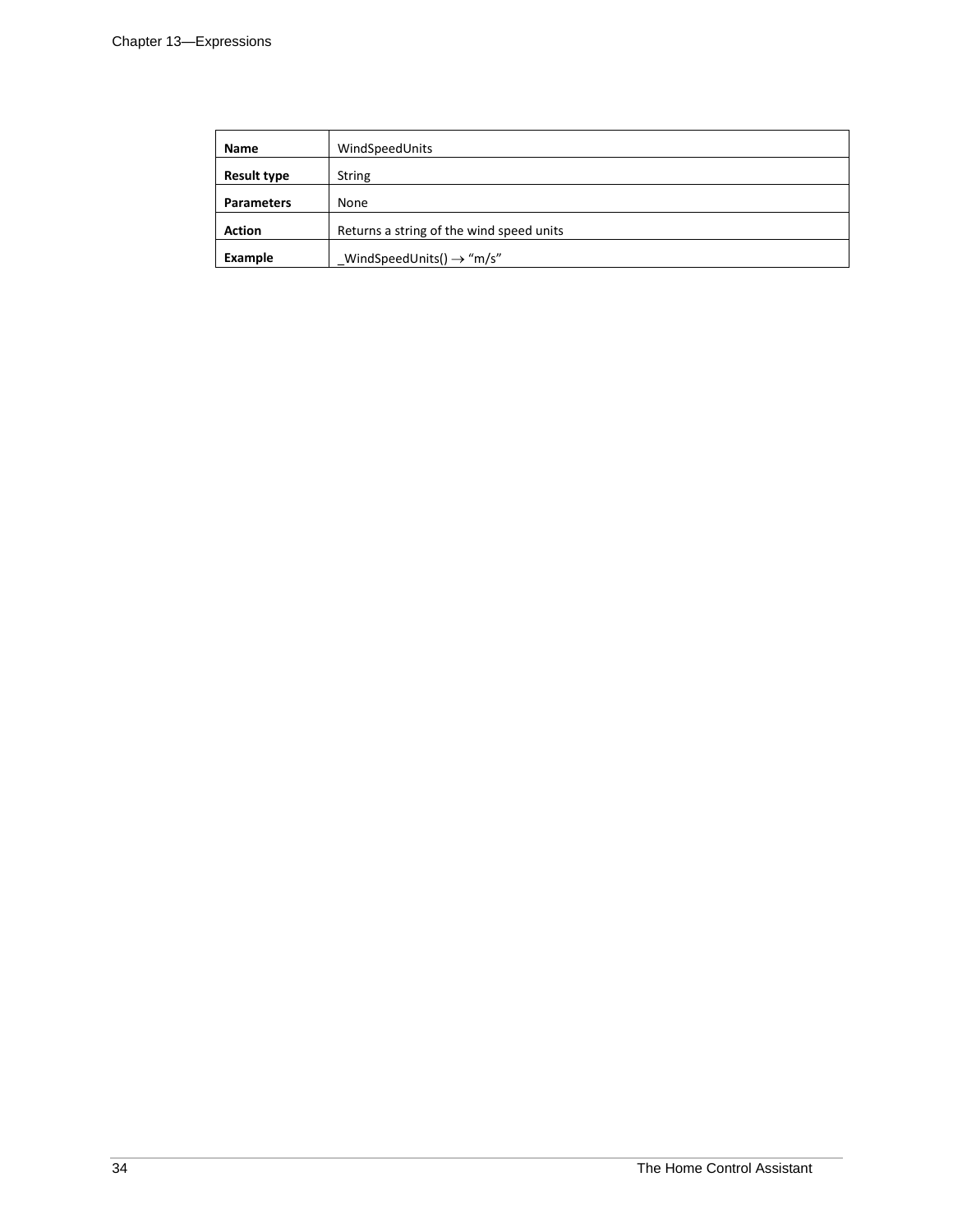# File operation functions

This category of functions comprises a set of functions that operate on disk-based files. HCA allows a maximum of 16 files to be open at one time.

| Name              | FileOpen                                                                                |
|-------------------|-----------------------------------------------------------------------------------------|
| Result type       | Number                                                                                  |
| <b>Parameters</b> | ("path", open option)                                                                   |
| <b>Action</b>     | Opens a file so that the ReadString and WriteString functions can be used               |
|                   | Option $0 =$ Open for Reading                                                           |
|                   | Option $1 =$ Open for Writing                                                           |
|                   | Option $2 =$ Open for writing and writes append to the end                              |
|                   | If the file can't be opened the result is -1 otherwise a number from 0 to 15 inclusive. |
| Example           | $hFile = FileOpen("myFile.txt", 1)$                                                     |

| <b>Name</b>        | <b>FileClose</b>                                                                                    |
|--------------------|-----------------------------------------------------------------------------------------------------|
| <b>Result type</b> | Void                                                                                                |
| <b>Parameters</b>  | (file handle#)                                                                                      |
| <b>Action</b>      | Closes a file previously opened with FileOpen. The argument is the value returned from<br>FileOpen. |
| Example            | Void = FileClose(hFile)                                                                             |

| Name               | <b>FileExists</b>                                                            |
|--------------------|------------------------------------------------------------------------------|
| <b>Result type</b> | Bool                                                                         |
| <b>Parameters</b>  | ("path to the file")                                                         |
| <b>Action</b>      | Determines if a file exists and returns Yes if it does and No if it doesn't. |
| Example            | FileExists("myFile.txt) $\rightarrow$ No                                     |

| <b>Name</b>        | FileLoad                                                                                                                                               |
|--------------------|--------------------------------------------------------------------------------------------------------------------------------------------------------|
| <b>Result type</b> | String / Bool                                                                                                                                          |
| <b>Parameters</b>  | ("path to the file", code#)                                                                                                                            |
| <b>Action</b>      | Opens the file at the supplied path, reads the contents and returns the file contents as<br>one string. The options are:                               |
|                    | $0 =$ copy CR-LF characters in the file into the result string, $1 =$ replace CR-LF characters in<br>the file with a single blank in the result string |
|                    | Returns YES if worked, NO otherwise. Test with IsText or IsBool to check                                                                               |
|                    | There is no limit on the size of the file, but a really big file will probably break HCA.                                                              |
| Example            | FileLoad("my file.txt", 0) $\rightarrow$ "The file contents"                                                                                           |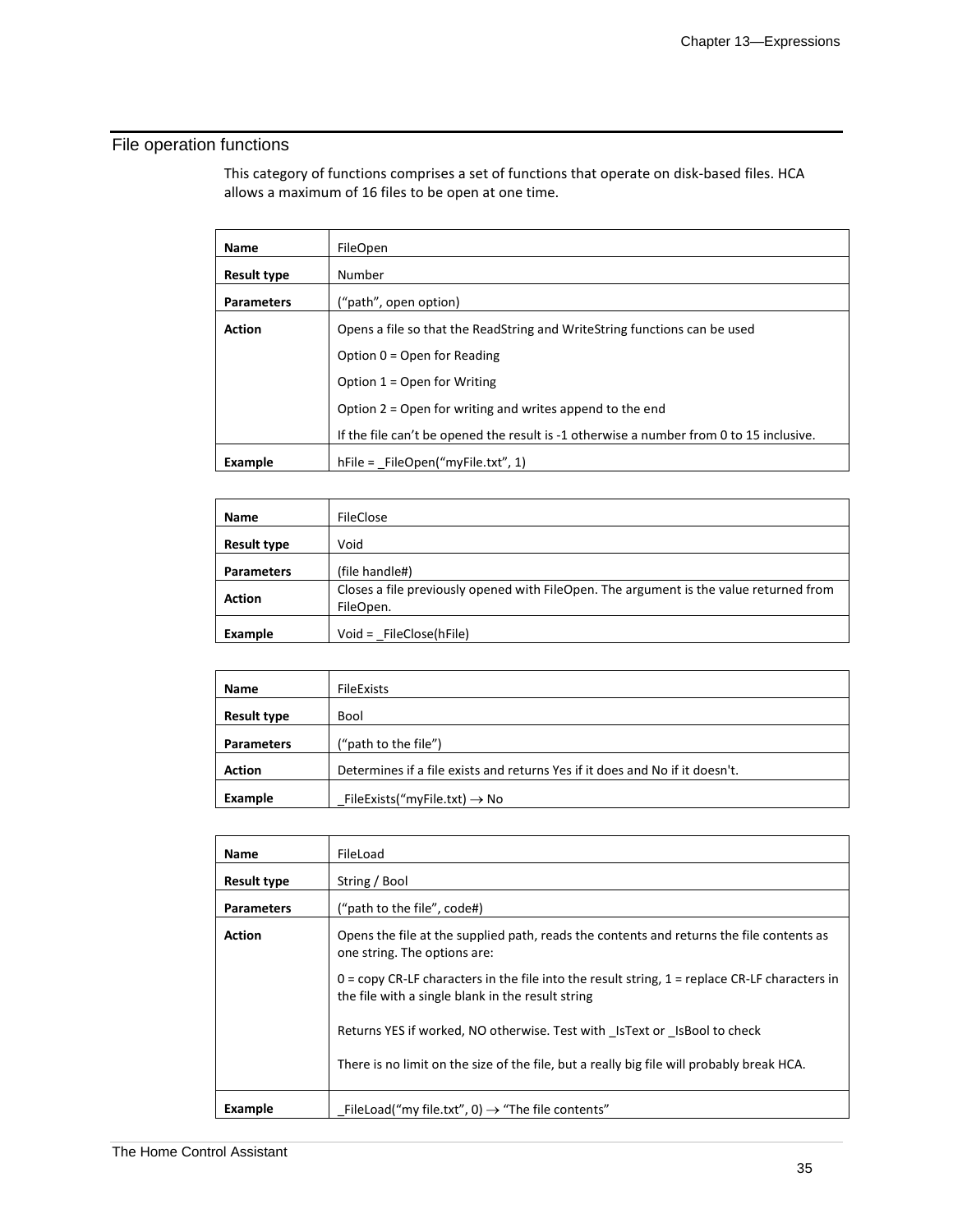| <b>Name</b>        | FileReadString                                                                       |
|--------------------|--------------------------------------------------------------------------------------|
| <b>Result type</b> | String / Bool                                                                        |
| <b>Parameters</b>  | (file handle #)                                                                      |
| <b>Action</b>      | Reads from a file opened by FileOpen.                                                |
|                    | The handle parameter is the number returned from FileOpen                            |
|                    | If there is data remaining in the file, the result is the string read from the file. |
|                    | If there is no data remaining in the file, then the result is a bool value of No.    |
|                    | The result can be tested with the IsText or IsBool functions.                        |
| Example            | FileReadString (hFile) $\rightarrow$ "A line from the file"                          |

| <b>Name</b>        | FileWriteString                                                                                                                                                                                                                                                                                                           |
|--------------------|---------------------------------------------------------------------------------------------------------------------------------------------------------------------------------------------------------------------------------------------------------------------------------------------------------------------------|
| <b>Result type</b> | Number                                                                                                                                                                                                                                                                                                                    |
| <b>Parameters</b>  | (file handle #, "data to write")                                                                                                                                                                                                                                                                                          |
| <b>Action</b>      | Writes to a file opened by FileOpen. The handle parameter is the number returned<br>from FileOpen. The number of characters written to the file is returned. If the string<br>ends with an ASCII newline character, then the line in the file ends with both a CR and<br>NL characters. Create a newline with a $chr(10)$ |
| Example            | FileWriteString (hFile, "Hello web" + chr(10))                                                                                                                                                                                                                                                                            |

| <b>Name</b>        | FileDelete                                                                                                            |
|--------------------|-----------------------------------------------------------------------------------------------------------------------|
| <b>Result type</b> | Bool                                                                                                                  |
| <b>Parameters</b>  | (path)                                                                                                                |
| <b>Action</b>      | Deletes a file. If the delete is successful – the file existed and is now removed – Yes is<br>returned, No otherwise. |
| Example            | FileDelete ("myfile.txt")                                                                                             |

| Name               | <b>HCAFolder</b>                                               |
|--------------------|----------------------------------------------------------------|
| <b>Result type</b> | String                                                         |
| <b>Parameters</b>  | None                                                           |
| <b>Action</b>      | Returns the path to the HCA sub-folder in your documents area. |
| Example            | $HCAFolder() \rightarrow "c:\users\kimberly\documents\HCA"$    |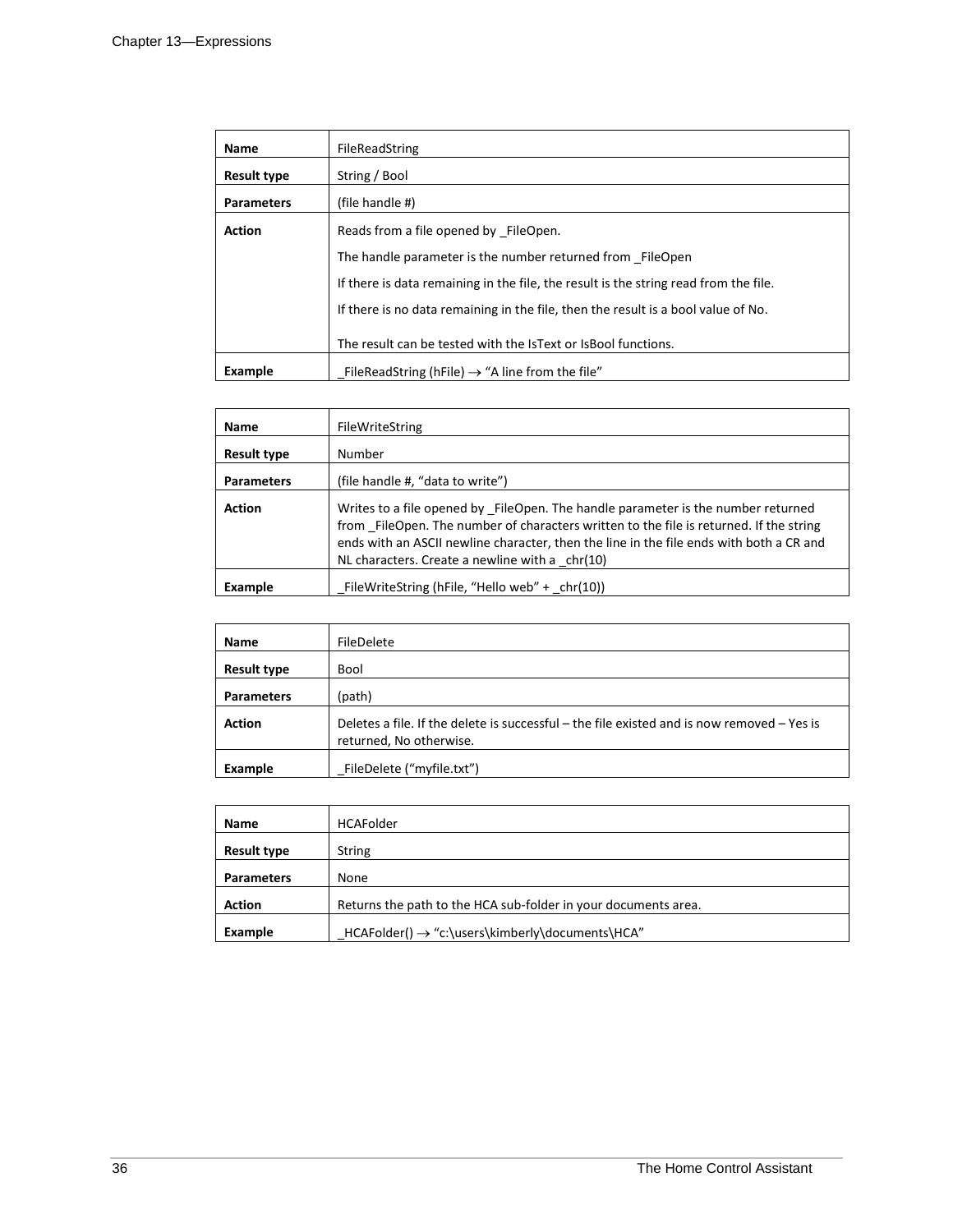### JSON functions

JSON is a method of encoding data. HCA has several functions that work with JSON. Refer to the JSON technical note for more information and examples.

| Name               | Json                                                                                                             |
|--------------------|------------------------------------------------------------------------------------------------------------------|
| <b>Result type</b> | String / Bool                                                                                                    |
| <b>Parameters</b>  | (handle, "key1", ["key2"], ["key3"])                                                                             |
| <b>Action</b>      | Retrieves a value from the parsed JSON starting at the current position. There can be<br>from 2 to 10 arguments. |
|                    | arg1 is the handle returned by JsonOpen                                                                          |
|                    | arg2 - arg10 are the key names to find at each level.                                                            |
|                    | Returns the extracted data if found, NO otherwise. Use IsBool to check the result.                               |
| Example            | Json(handle, "1", "action", "xy", "0") $\rightarrow$ "0.4573"                                                    |

| <b>Name</b>        | JsonOpen                                                                                                                                                                                               |
|--------------------|--------------------------------------------------------------------------------------------------------------------------------------------------------------------------------------------------------|
| <b>Result type</b> | Number / Bool                                                                                                                                                                                          |
| <b>Parameters</b>  | ("text")                                                                                                                                                                                               |
| <b>Action</b>      | Parses the JSON text into an internal form and returns a handle to it. If the parse fails,<br>then the result is NO. Use IsBool to check for failure. A valid return is a number 1 to 16<br>inclusive. |
| Example            | Text = "{ ""Color"" : ""blue"", ""State"" : true}";<br>$h$ Json = JsonOpen(text);                                                                                                                      |

| <b>Name</b>        | <b>JsonClose</b>                                                                   |
|--------------------|------------------------------------------------------------------------------------|
| <b>Result type</b> | Void                                                                               |
| <b>Parameters</b>  | (# returned from json open)                                                        |
| <b>Action</b>      | Releases the parsed form of the JSON. The handle is what was returned by JsonOpen. |
| Example            | JsonClose(hJson)                                                                   |

| <b>Name</b>        | JsonDown                                                                                                                                                                                               |
|--------------------|--------------------------------------------------------------------------------------------------------------------------------------------------------------------------------------------------------|
| <b>Result type</b> | Bool                                                                                                                                                                                                   |
| <b>Parameters</b>  | (# returned from json open)                                                                                                                                                                            |
| <b>Action</b>      | Moves the current position to the first child of the current key in the parsed JSON. The<br>handle is what was returned by JsonOpen.<br>Returns YES if there if the move was successful, NO otherwise. |
| Example            | JsonDown(hJson) $\rightarrow$ Yes                                                                                                                                                                      |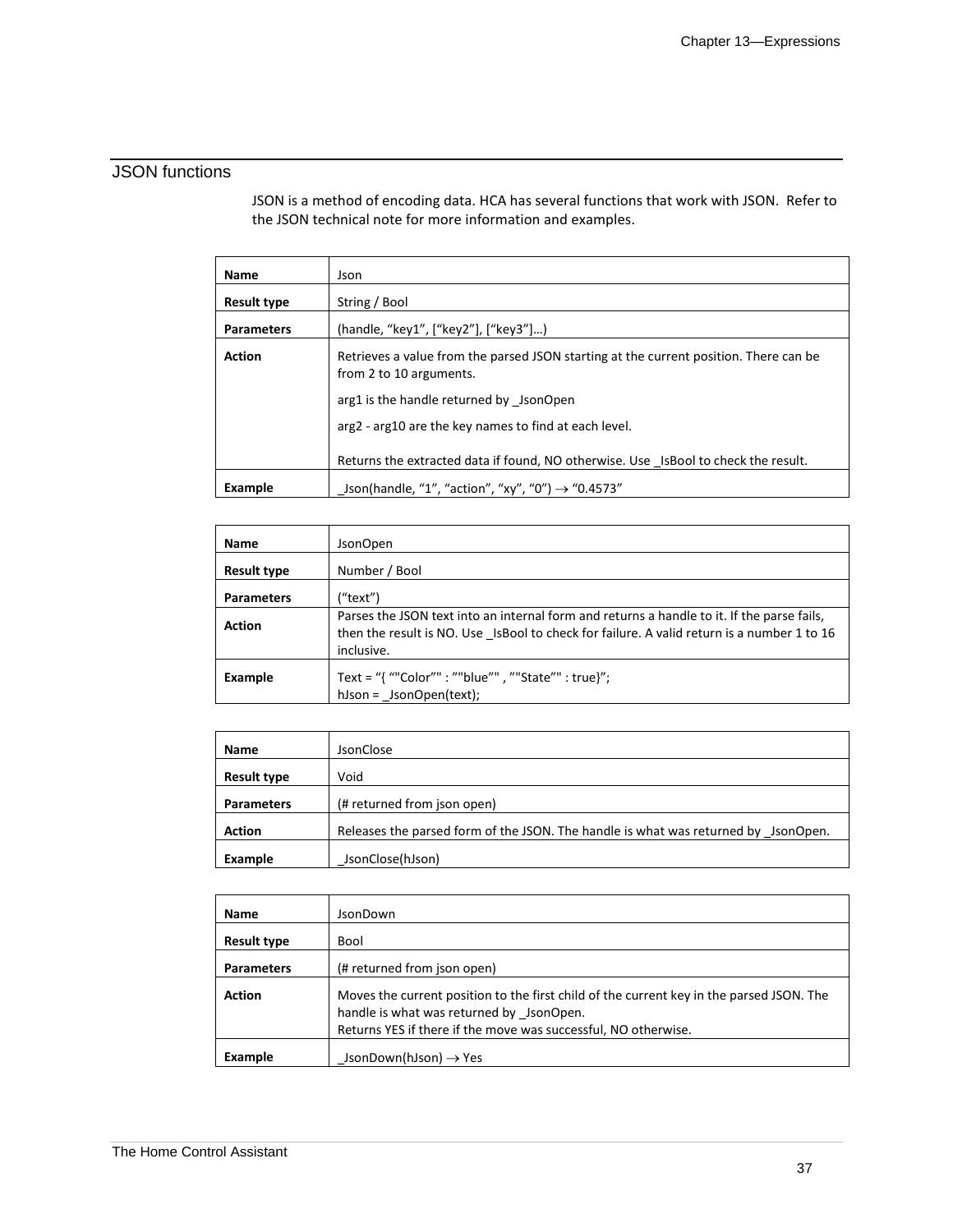| Name               | JsonNext                                                                                                                                                                         |
|--------------------|----------------------------------------------------------------------------------------------------------------------------------------------------------------------------------|
| <b>Result type</b> | <b>Bool</b>                                                                                                                                                                      |
| <b>Parameters</b>  | (# returned from json open)                                                                                                                                                      |
| <b>Action</b>      | Moves the current position to the next key in the parsed JSON. The handle is what was<br>returned by JsonOpen.<br>Returns YES if there if the move was successful, NO otherwise. |
| Example            | JsonNext(hJson) $\rightarrow$ Yes                                                                                                                                                |

| <b>Name</b>        | JsonPrev                                                                                                                                                                             |
|--------------------|--------------------------------------------------------------------------------------------------------------------------------------------------------------------------------------|
| <b>Result type</b> | <b>Bool</b>                                                                                                                                                                          |
| <b>Parameters</b>  | (# returned from json open)                                                                                                                                                          |
| <b>Action</b>      | Moves the current position to the previous key in the parsed JSON. The handle is what<br>was returned by JsonOpen.<br>Returns YES if there if the move was successful, NO otherwise. |
| Example            | JsonPrev(hJson) $\rightarrow$ Yes                                                                                                                                                    |

| <b>Name</b>       | JsonUp                                                                                                                                                                                            |
|-------------------|---------------------------------------------------------------------------------------------------------------------------------------------------------------------------------------------------|
| Result type       | Bool                                                                                                                                                                                              |
| <b>Parameters</b> | (# returned from json open)                                                                                                                                                                       |
| <b>Action</b>     | Moves the current position to the parent of the current key in the parsed JSON. The<br>handle is what was returned by JsonOpen.<br>Returns YES if there if the move was successful, NO otherwise. |
| Example           | JsonUp(hJson) $\rightarrow$ Yes                                                                                                                                                                   |

| <b>Name</b>        | <b>JsonCurrentKey</b>                                                                                     |
|--------------------|-----------------------------------------------------------------------------------------------------------|
| <b>Result type</b> | text                                                                                                      |
| <b>Parameters</b>  | (# returned from json open)                                                                               |
| <b>Action</b>      | Returns the key from the current position in the JSON as moved by JsonUp, JsonDown,<br>JsonNext, JsonPrev |
| Example            | JsonCurrentKey(hJson) $\rightarrow$ "Color"                                                               |

| <b>Name</b>        | <b>JsonCurrentValue</b>                                                                                     |
|--------------------|-------------------------------------------------------------------------------------------------------------|
| <b>Result type</b> | text                                                                                                        |
| <b>Parameters</b>  | (# returned from json open)                                                                                 |
| <b>Action</b>      | Returns the value from the current position in the JSON as moved by JsonUp,<br>JsonDown, JsonNext, JsonPrev |
| Example            | JsonCurrentValue(hJson) $\rightarrow$ "Blue"                                                                |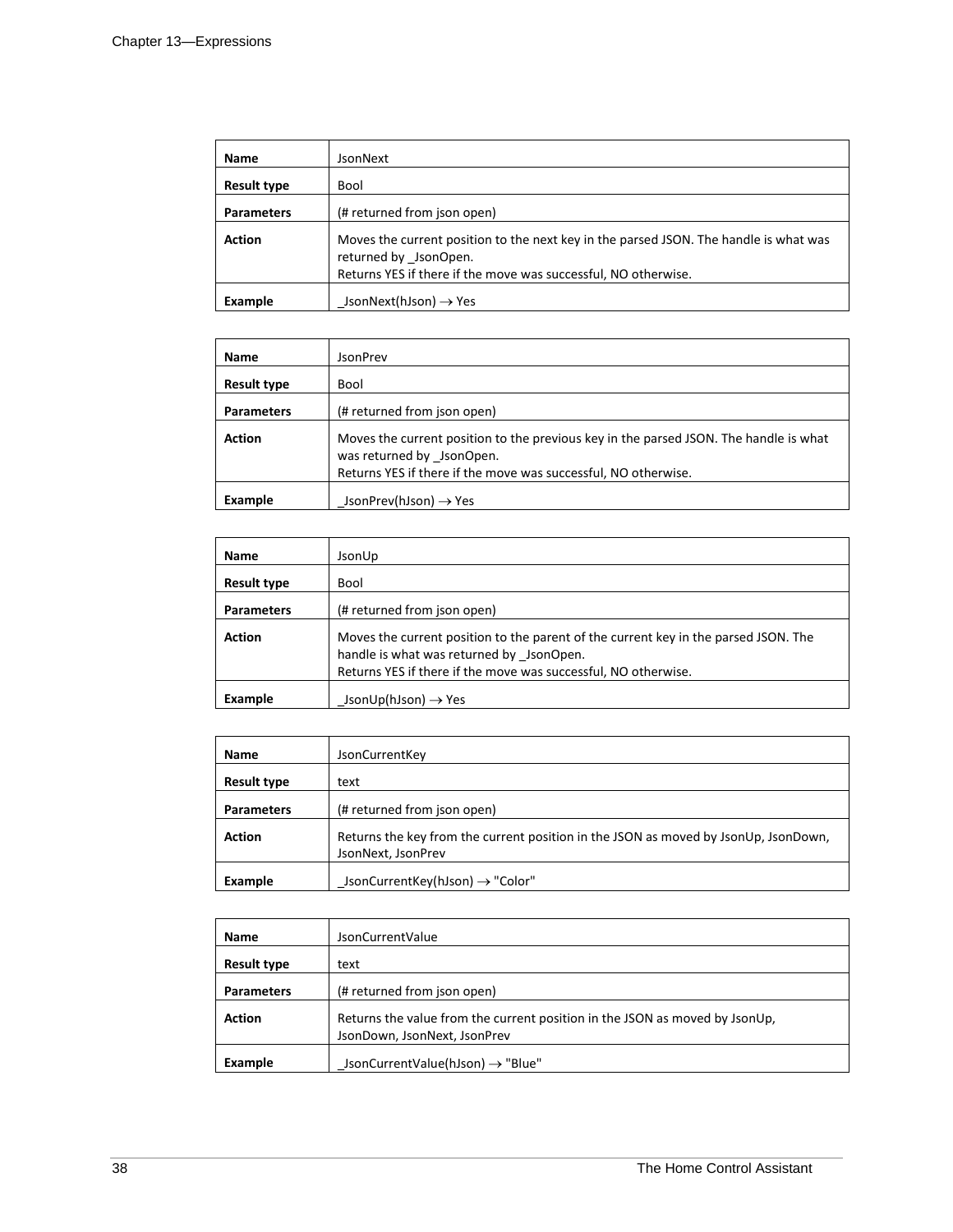# Lookup functions

This category of functions is useful for working with the elements of your design.

| <b>Name</b>        | AddressForDevice                                                                  |
|--------------------|-----------------------------------------------------------------------------------|
| <b>Result type</b> | <b>String</b>                                                                     |
| <b>Parameters</b>  | ("device name")                                                                   |
| <b>Action</b>      | Returns the "address" of the device. Formatted as per the protocol of the device. |
| Example            | AddressForDevice("Den - Plug") $\rightarrow$ "192.168.0.182"                      |

| <b>Name</b>        | CurrentWattage                                                                                                                  |
|--------------------|---------------------------------------------------------------------------------------------------------------------------------|
| <b>Result type</b> | Number                                                                                                                          |
| <b>Parameters</b>  | (["device or room name"])                                                                                                       |
| <b>Action</b>      | Returns the current wattage used by the device or room. With no argument supplied it<br>returns the whole home current wattage. |
| Example            | CurrentWattage ("Kitchen - Lights") $\rightarrow$ 400                                                                           |

| <b>Name</b>        | <b>DesignOpen</b>                                                                                                                                                                                                                                                                                                                                                                                                                                                                                                                                                                                                                                                                                                                                                                                                                                              |
|--------------------|----------------------------------------------------------------------------------------------------------------------------------------------------------------------------------------------------------------------------------------------------------------------------------------------------------------------------------------------------------------------------------------------------------------------------------------------------------------------------------------------------------------------------------------------------------------------------------------------------------------------------------------------------------------------------------------------------------------------------------------------------------------------------------------------------------------------------------------------------------------|
| <b>Result type</b> | Number                                                                                                                                                                                                                                                                                                                                                                                                                                                                                                                                                                                                                                                                                                                                                                                                                                                         |
| <b>Parameters</b>  | (code#, ["room-folder name"], ["tag name"], ["tag value")                                                                                                                                                                                                                                                                                                                                                                                                                                                                                                                                                                                                                                                                                                                                                                                                      |
| <b>Action</b>      | Works with DesignName and DesignClose to allow you to operate on each element in<br>your design. Which elements depends upon the code used.<br>Code=1 devices, code=2 programs, code=3 groups, code=4 rooms & folders, code=5<br>variables, code=6 only rooms, code=7 only folders, code=8 only displays.<br>If the optional 2nd argument is used for codes 1-3, then it limits what DesignName<br>returns to the contents of the folder or room given by the 2 <sup>nd</sup> argument.<br>The optional 3 <sup>rd</sup> argument limits what DesignName returns to those objects that have<br>that tag. If you are using the 3rd or 4 <sup>th</sup> argument and don't want to limit to a specific<br>room, use "" for the 2 <sup>nd</sup> argument.<br>If the optional 4 <sup>th</sup> argument is used, it is further limited to those objects that have the |
|                    | tag with the given value.                                                                                                                                                                                                                                                                                                                                                                                                                                                                                                                                                                                                                                                                                                                                                                                                                                      |
|                    | A valid return is a number from 0 to 15 inclusive.                                                                                                                                                                                                                                                                                                                                                                                                                                                                                                                                                                                                                                                                                                                                                                                                             |
| Example            | hDesign = DesignOpen(1, "Kitchen")                                                                                                                                                                                                                                                                                                                                                                                                                                                                                                                                                                                                                                                                                                                                                                                                                             |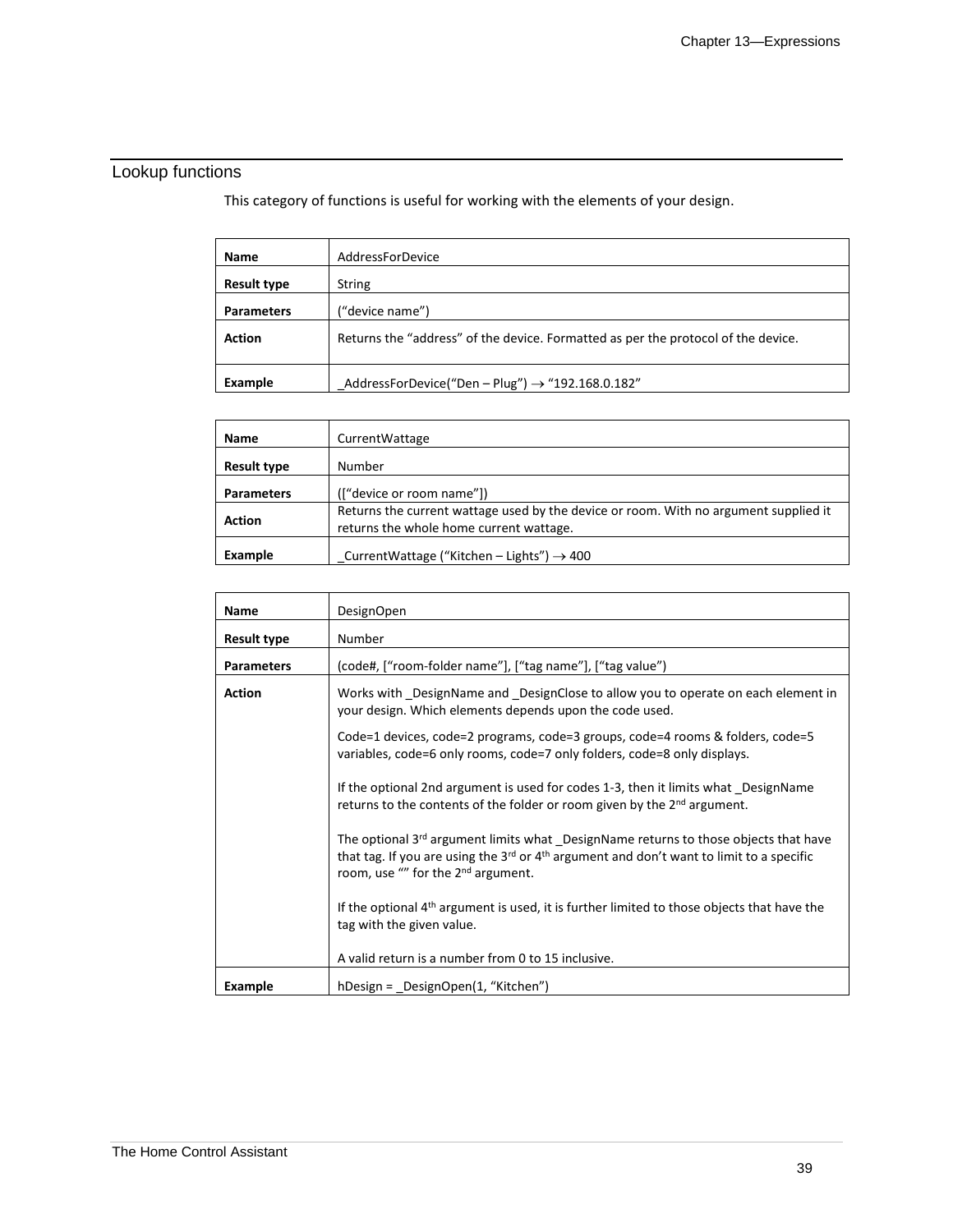| Name               | DesignClose                                                                                              |
|--------------------|----------------------------------------------------------------------------------------------------------|
| <b>Result type</b> | Void                                                                                                     |
| <b>Parameters</b>  | (# returned from DesignOpen)                                                                             |
| <b>Action</b>      | Close the design opened with DesignOpen. The one argument must be the value<br>returned from DesignOpen. |
| Example            | Void = DesignClose (hDesign)                                                                             |

| Name               | DesignName                                                                                                                                                                                                                                           |
|--------------------|------------------------------------------------------------------------------------------------------------------------------------------------------------------------------------------------------------------------------------------------------|
| <b>Result type</b> | <b>String</b>                                                                                                                                                                                                                                        |
| <b>Parameters</b>  | (# returned from DesignOpen)                                                                                                                                                                                                                         |
| <b>Action</b>      | Returns the name of the current design element and moves to the next element. This<br>allows you to use DesignName until it returns an empty string. This generates the<br>names of all your design elements based upon the arguments to DesignOpen. |
| Example            | Name = DesignName (hDesign)                                                                                                                                                                                                                          |

| <b>Name</b>        | DesignTitle                                          |
|--------------------|------------------------------------------------------|
| <b>Result type</b> | <b>String</b>                                        |
| <b>Parameters</b>  | None                                                 |
| <b>Action</b>      | Returns the title set in the Home Properties dialog. |
| Example            | DesignTitle() $\rightarrow$ "Kimberly's Villa"       |

| <b>Name</b>        | <b>DeviceForAddress</b>                                                                                                                                                                                                                                                                                                          |
|--------------------|----------------------------------------------------------------------------------------------------------------------------------------------------------------------------------------------------------------------------------------------------------------------------------------------------------------------------------|
| <b>Result type</b> | <b>String</b>                                                                                                                                                                                                                                                                                                                    |
| <b>Parameters</b>  | ("Protocol name", "address")                                                                                                                                                                                                                                                                                                     |
| <b>Action</b>      | Locates a device and returns the name of that device by looking for a device of the<br>supplied protocol with the address. The address is formatted differently for each<br>protocol. The protocols are: "X10", "Insteon", "UPB", "Hue", "Wireless", or the name of<br>a user class. Returns the empty string if no such device. |
| Example            | DeviceForAddress("Insteon", "02.62.4b") $\rightarrow$ "Den - Light".                                                                                                                                                                                                                                                             |

| <b>Name</b>        | GetDeviceKind                                                                                                                                    |
|--------------------|--------------------------------------------------------------------------------------------------------------------------------------------------|
| <b>Result type</b> | Number                                                                                                                                           |
| <b>Parameters</b>  | ("device name")                                                                                                                                  |
| <b>Action</b>      | Returns a value that is the kind of device. possibilities are:                                                                                   |
|                    | 0: Other, 1: Switch, 2: Module, 3: Light, 4: Input, 5: Lock, 6: Camera, 7: Keypad with<br>load, 8: Keypad, 9: IR Output, 10: Fan, 11: Thermostat |
| Example            | _GetDeviceKind ("Kitchen-Lights") $\rightarrow$ 1                                                                                                |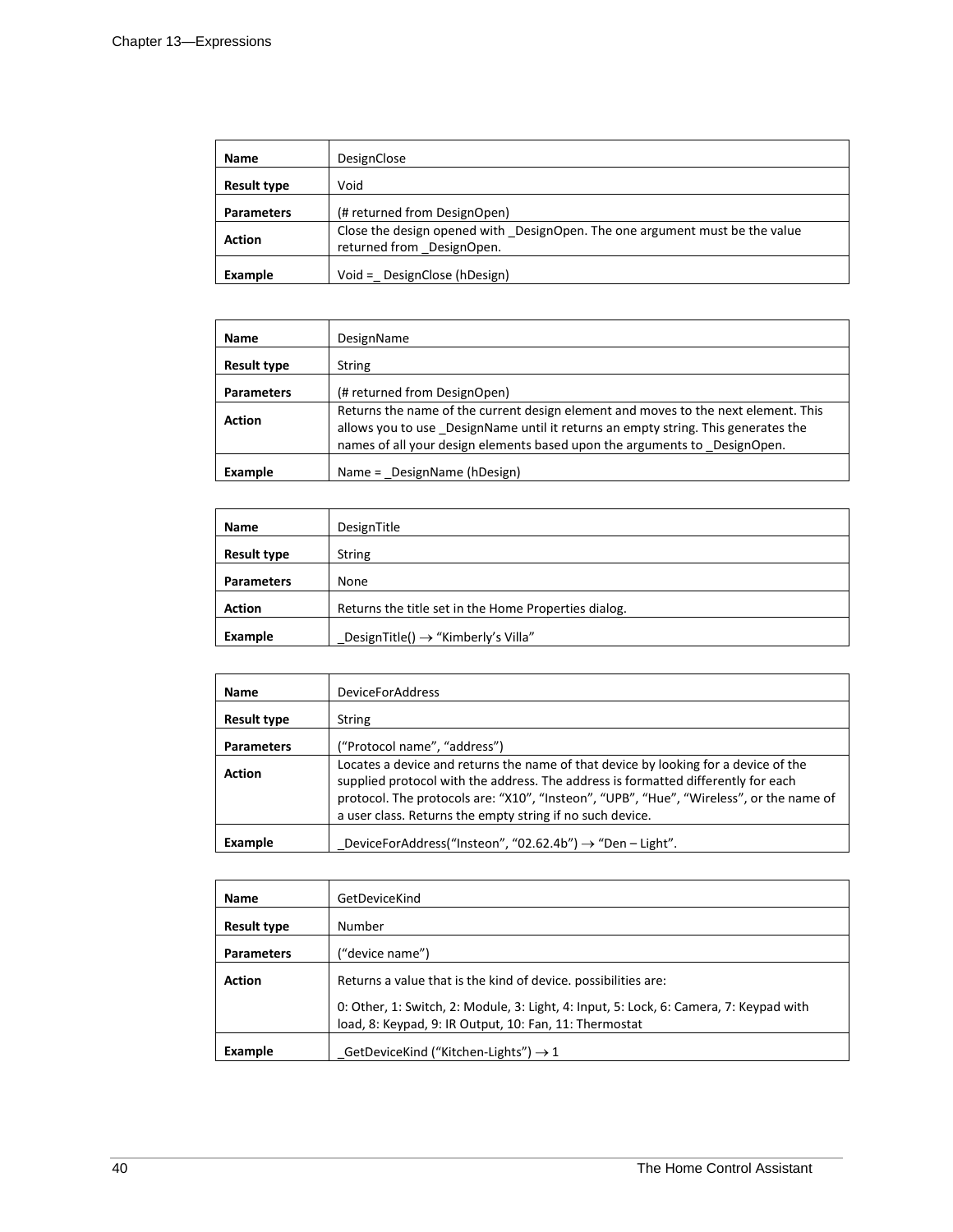| Name               | GetDeviceMake                                                |
|--------------------|--------------------------------------------------------------|
| <b>Result type</b> | <b>String</b>                                                |
| <b>Parameters</b>  | ("device name")                                              |
| <b>Action</b>      | Returns the name of the device manufacturer if known         |
| Example            | GetDeviceMake ("Kitchen - lights") $\rightarrow$ "PulseWorx" |

| <b>Name</b>        | GetDeviceModel                                                       |
|--------------------|----------------------------------------------------------------------|
| <b>Result type</b> | String                                                               |
| <b>Parameters</b>  | ("device name")                                                      |
| <b>Action</b>      | Returns the name of the device model if known                        |
| Example            | GetDeviceModel ("Kitchen - lights") $\rightarrow$ "WS1D Wall switch" |

| <b>Name</b>       | GetDeviceProtocol                                                                                                                 |
|-------------------|-----------------------------------------------------------------------------------------------------------------------------------|
| Result type       | String                                                                                                                            |
| <b>Parameters</b> | ("device name")                                                                                                                   |
| <b>Action</b>     | Returns the protocol of the device. The protocols are: "X10", "Insteon", "UPB", "Hue",<br>"Wireless" or the name of a user class. |
| Example           | GetDeviceProtocol ("Kitchen – lights") $\rightarrow$ "UPB"                                                                        |

| Name               | GroupMemberCount                                      |
|--------------------|-------------------------------------------------------|
| <b>Result type</b> | Number                                                |
| <b>Parameters</b>  | ("group name")                                        |
| <b>Action</b>      | Returns the number of members in the group.           |
| Example            | GroupMemberCount ("Outside – lights") $\rightarrow$ 5 |

| Name               | GroupMemberName                                                     |
|--------------------|---------------------------------------------------------------------|
| <b>Result type</b> | <b>String</b>                                                       |
| <b>Parameters</b>  | ("group name", member#)                                             |
| <b>Action</b>      | Returns the name of the ith member of the group.                    |
| Example            | GrouptMemberName ("Outside – lights", 2) $\rightarrow$ "Left light" |

| <b>Name</b>        | HomeMode                                                                                     |
|--------------------|----------------------------------------------------------------------------------------------|
| <b>Result type</b> | Number                                                                                       |
| <b>Parameters</b>  | None                                                                                         |
| <b>Action</b>      | Returns current home mode.<br>0 = Home & Awake, 1 = Home & Asleep, 2 = Away, 3 = $4th$ mode. |
| Example            | HomeMode() $\rightarrow$ 0                                                                   |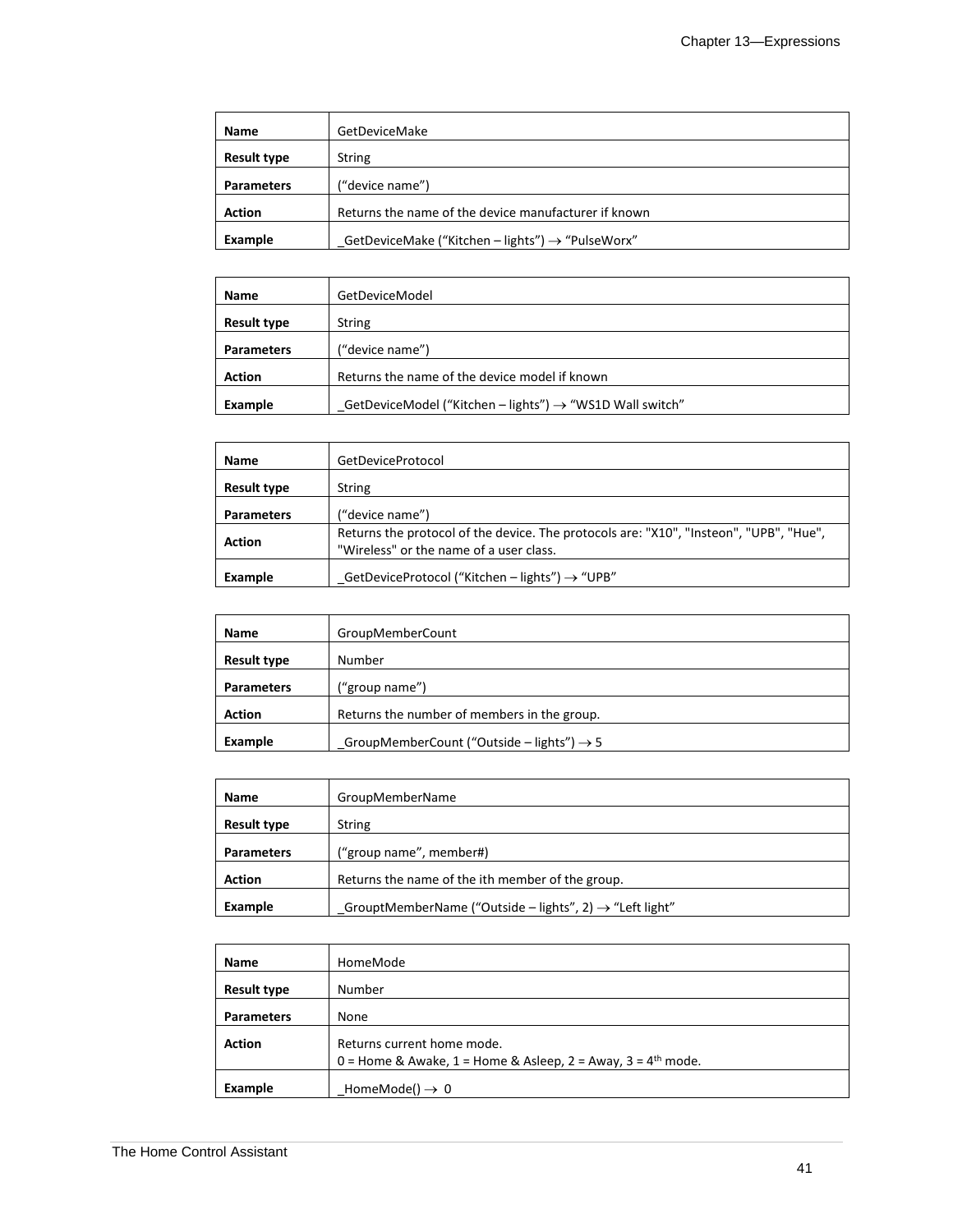| <b>Name</b>        | <b>IsValidObject</b>                                                                                                                                                                                                   |
|--------------------|------------------------------------------------------------------------------------------------------------------------------------------------------------------------------------------------------------------------|
| <b>Result type</b> | Bool                                                                                                                                                                                                                   |
| <b>Parameters</b>  | ("name", code#)                                                                                                                                                                                                        |
| <b>Action</b>      | Returns YES if the design contains an object with the name of the specified type. Codes<br>are:<br>0:Device, 1:Program, 2:Group, 3:Room/Folder/Display, 4:Schedule, 5:Global Variable,<br>6:room, 7:folder, 8:display. |
| Example            | $_{\rm l}$ IsValidObject("Kitchen – lights", 0) $\rightarrow$ yes                                                                                                                                                      |

| <b>Name</b>        | LastControlTime                                                                                                                                                                                                                                                  |
|--------------------|------------------------------------------------------------------------------------------------------------------------------------------------------------------------------------------------------------------------------------------------------------------|
| <b>Result type</b> | Date-Time                                                                                                                                                                                                                                                        |
| <b>Parameters</b>  | ("device, program, or room name")                                                                                                                                                                                                                                |
| <b>Action</b>      | Returns the time of the last control of the device or, for a program, when last started.<br>Returns a Boolean NO, if never controlled so use IsBool to check the result.<br>If a room name is supplied, it returns the latest control of any device in the room. |
| Example            | LastControlTime ("Kitchen - Lights") $\rightarrow$ 28-Sep-1018 07:03                                                                                                                                                                                             |

| <b>Name</b>        | LastReceptionTime                                                                                                                                                                                                                      |
|--------------------|----------------------------------------------------------------------------------------------------------------------------------------------------------------------------------------------------------------------------------------|
| <b>Result type</b> | Date-time                                                                                                                                                                                                                              |
| <b>Parameters</b>  | ("device or room name")                                                                                                                                                                                                                |
| <b>Action</b>      | Returns the time of the last reception from the device. Returns a Boolean NO, if never<br>received from so use IsBool to check the result. If a room name is supplied, it returns<br>the latest reception from any device in the room. |
| Example            | LastReceptionTime ("Kitchen - Lights") $\rightarrow$ 28-Sep-1018 07:04                                                                                                                                                                 |

| Name               | ObjectTagClear                                                            |
|--------------------|---------------------------------------------------------------------------|
| <b>Result type</b> | <b>Bool</b>                                                               |
| <b>Parameters</b>  | ("object name")                                                           |
| <b>Action</b>      | Removes all tags from a device, program, group, room, folder, or display. |
| Example            | _ObjectTagClear ("Kitchen - Lights")                                      |

| <b>Name</b>        | ObjectTagDelete                                                                                                                                               |
|--------------------|---------------------------------------------------------------------------------------------------------------------------------------------------------------|
| <b>Result type</b> | Bool                                                                                                                                                          |
| <b>Parameters</b>  | ("object name", "tag name")                                                                                                                                   |
| <b>Action</b>      | Removes from a device, program, group, room, folder, or display the supplied tag.<br>If the tag doesn't exist for that object, NO is returned, YES otherwise. |
| Example            | ObjectTagDelete ("Kitchen – Lights", "color") $\rightarrow$ yes                                                                                               |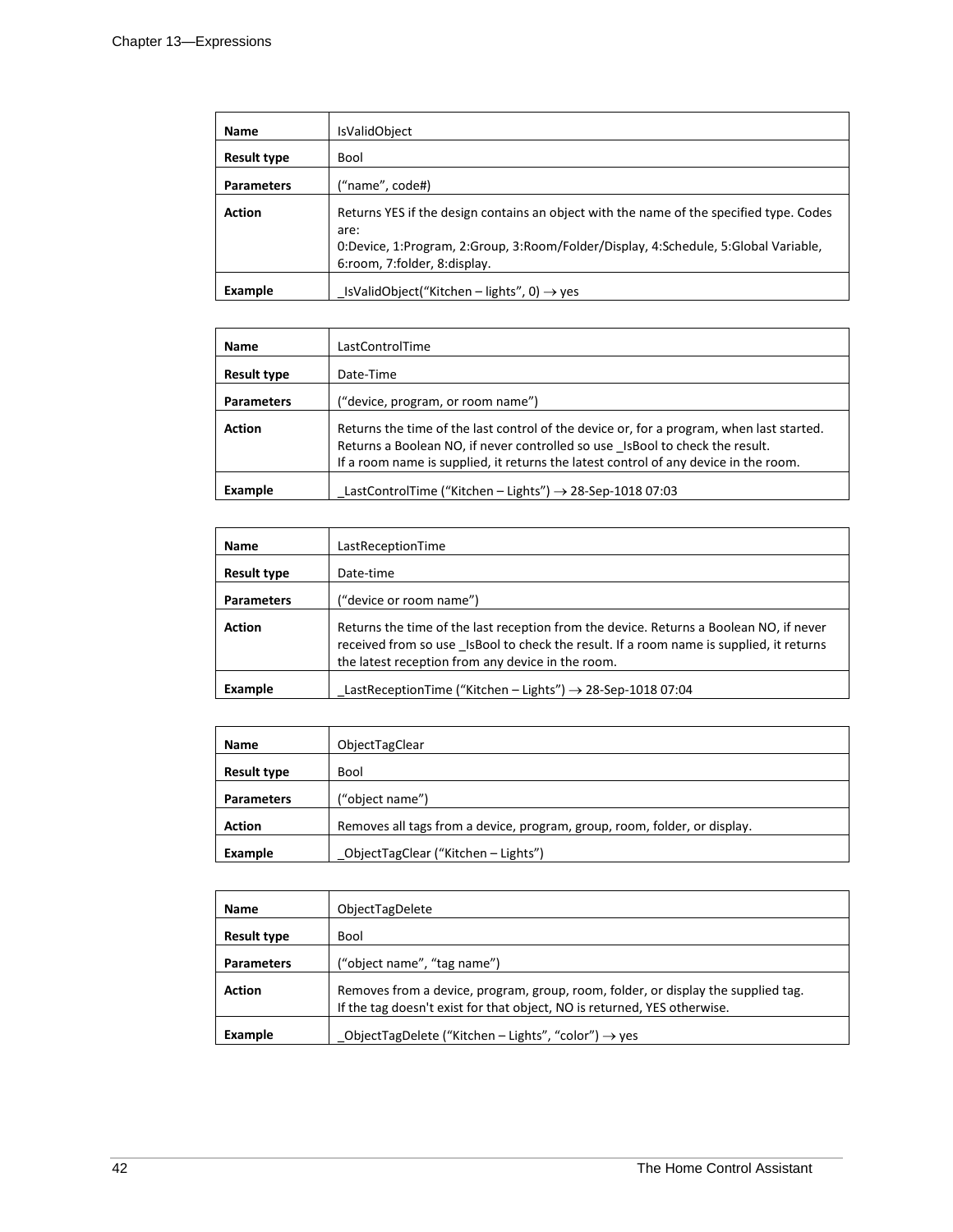| Name               | ObjectTagExists                                                                                                                                           |
|--------------------|-----------------------------------------------------------------------------------------------------------------------------------------------------------|
| <b>Result type</b> | Bool                                                                                                                                                      |
| <b>Parameters</b>  | ("object name", "tag name", ["tag value"])                                                                                                                |
| <b>Action</b>      | Checks if a device, program, group, room, folder, or display has the supplied tag and<br>optionally checks that the tag value matches the supplied value. |
|                    | If the tag isn't assigned to the object, NO is returned.                                                                                                  |
|                    | If the tag is assigned to the object and the value argument is omitted, YES is returned.                                                                  |
|                    | If the value argument is supplied, YES if returned if the tag value matches the supplied<br>value.                                                        |
| Example            | ObjectTagExists ("Kitchen - Lights", "color", "blue") $\rightarrow$ yes                                                                                   |

| Name               | ObjectTagGet                                                                                                                                                                                                 |
|--------------------|--------------------------------------------------------------------------------------------------------------------------------------------------------------------------------------------------------------|
| <b>Result type</b> | String / Bool                                                                                                                                                                                                |
| <b>Parameters</b>  | ("object name", "tag name")                                                                                                                                                                                  |
| <b>Action</b>      | Returns the value of the tag assigned to the device, program, group, room, folder, or<br>display with the supplied name. If the object doesn't have that tag returns NO. Use<br>Is Bool to check the result. |
| Example            | ObjectTagGet("Kitchen - lights", "color") $\rightarrow$ "blue"                                                                                                                                               |

| <b>Name</b>        | ObjectTagSet                                                                                                                                                                                                                                                                                 |
|--------------------|----------------------------------------------------------------------------------------------------------------------------------------------------------------------------------------------------------------------------------------------------------------------------------------------|
| <b>Result type</b> | Bool                                                                                                                                                                                                                                                                                         |
| <b>Parameters</b>  | ("object name", "tag name", "tag value")                                                                                                                                                                                                                                                     |
| <b>Action</b>      | Assigns to the supplied device, program, group, room, folder, or display a tag with the<br>supplied value. If the tag doesn't exist for that object one is added to it.<br>If there is no room for a new tag for that object - it already has the maximum number -<br>a bool NO is returned. |
| Example            | ObjectTagSet("Kitchen - lights", "color", "blue") $\rightarrow$ yes                                                                                                                                                                                                                          |

| <b>Name</b>        | SetCurrentWattage                                                                 |
|--------------------|-----------------------------------------------------------------------------------|
| <b>Result type</b> | Void                                                                              |
| <b>Parameters</b>  | ("device name", wattage#)                                                         |
| <b>Action</b>      | Change the current wattage used by the device when at 100% to the value supplied. |
| Example            | SetCurrentWattage("Kitchen - lights", 400)                                        |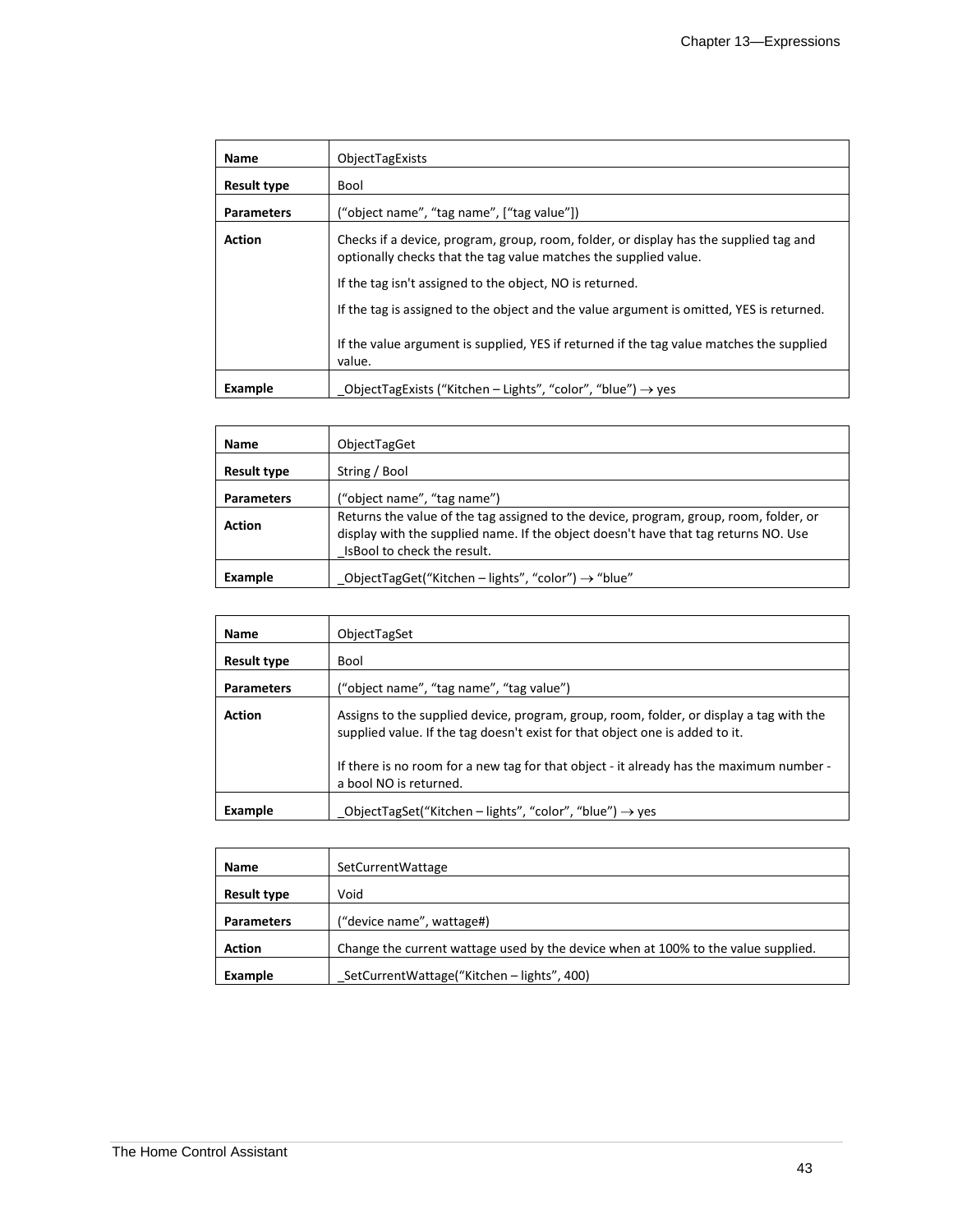| Name              | <b>Statistics</b>                                                                                                                                                                                                                                                                                                                                                                                                                                                                                 |
|-------------------|---------------------------------------------------------------------------------------------------------------------------------------------------------------------------------------------------------------------------------------------------------------------------------------------------------------------------------------------------------------------------------------------------------------------------------------------------------------------------------------------------|
| Result type       | Number                                                                                                                                                                                                                                                                                                                                                                                                                                                                                            |
| <b>Parameters</b> | (code#, ["name")                                                                                                                                                                                                                                                                                                                                                                                                                                                                                  |
| <b>Action</b>     | Returns statistics since HCA was started based upon the supplied code.                                                                                                                                                                                                                                                                                                                                                                                                                            |
|                   | [Code = 1] Total number devices controlled, unless a device name is given and then the<br>count is for only that device                                                                                                                                                                                                                                                                                                                                                                           |
|                   | [Code = 2] Total number of programs executed, unless a program name is given and<br>then the count is for only that program                                                                                                                                                                                                                                                                                                                                                                       |
|                   | [Code = 3] Total number of client connections                                                                                                                                                                                                                                                                                                                                                                                                                                                     |
|                   | [Code = 4] Total number of messages from all interfaces unless the interface number is<br>given then the count is for only that interface. Interfaces are numbered 1 to 8. Note<br>that is different than _InterfaceName and _InterfaceStatus.                                                                                                                                                                                                                                                    |
|                   | If the code has a negative value it clears the statistics, either the total or for a specific<br>object. Examples:                                                                                                                                                                                                                                                                                                                                                                                |
|                   | $_$ Statistics (1) $\rightarrow$ the total count for all devices<br>_Statistics (1, "Kitchen") $\rightarrow$ the total for all devices in the kitchen<br>_Statistics (1, "Kitchen - Lights") $\rightarrow$ the count for only that single device<br>Statistics (-1) $\rightarrow$ clear counter for every device<br>_Statistics (-1, "Kitchen") $\rightarrow$ clear counter for every device in the kitchen<br>Statistics (-1, "Kitchen - Lights") $\rightarrow$ clear counter for kitchen-Lights |
| Example           | Statistics(2) $\rightarrow$ 26                                                                                                                                                                                                                                                                                                                                                                                                                                                                    |

| <b>Name</b>        | <b>Status</b>                                                                                                                                                                           |
|--------------------|-----------------------------------------------------------------------------------------------------------------------------------------------------------------------------------------|
| <b>Result type</b> | <b>String</b>                                                                                                                                                                           |
| <b>Parameters</b>  | ("object name")                                                                                                                                                                         |
| <b>Action</b>      | Returns a readable string which shows the status of the device, program, or group.<br>What is returned depends upon the type of the object, and if a device, the type of the<br>device. |
| Example            | Status("Kitchen – lights") $\rightarrow$ "75%"                                                                                                                                          |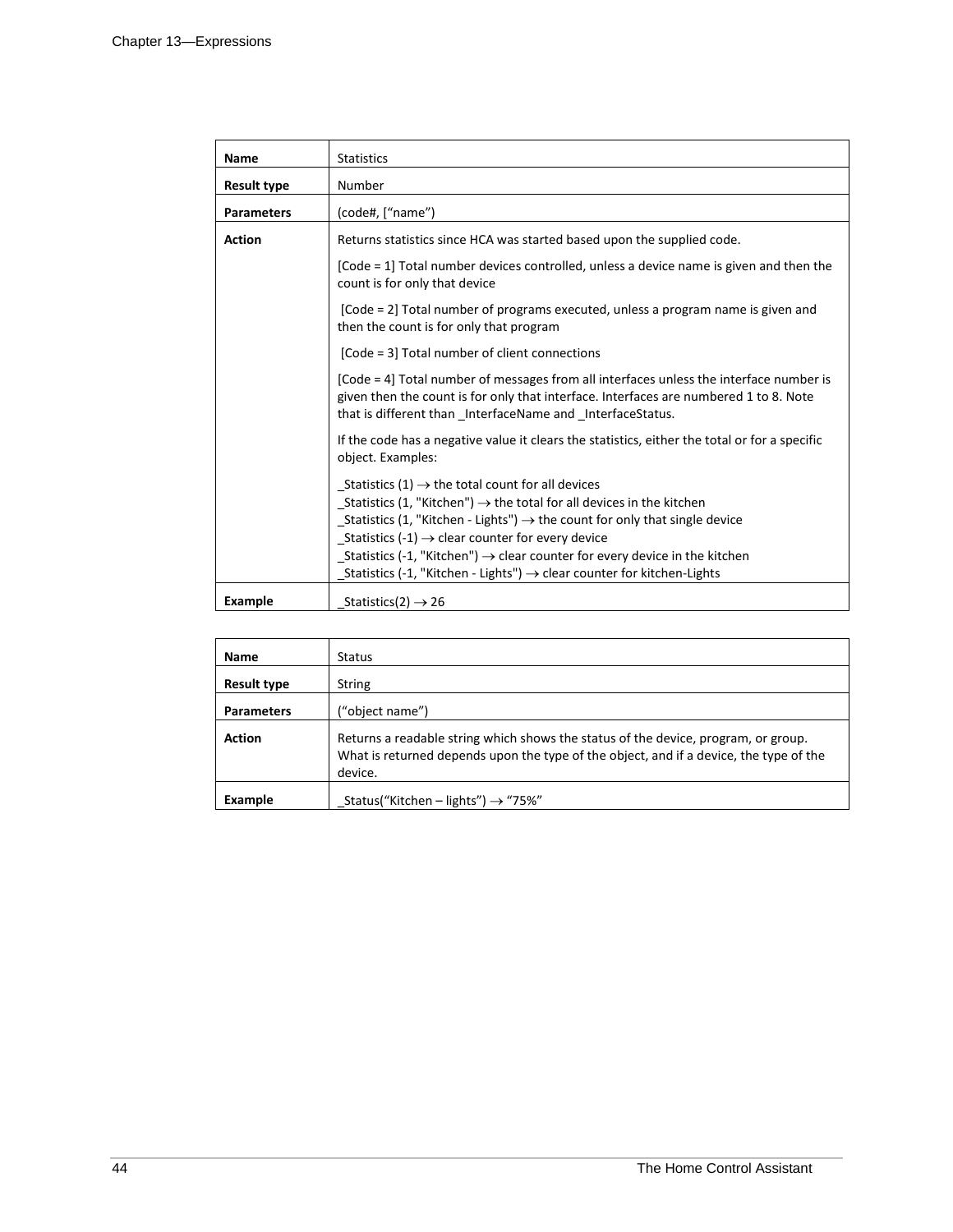### Miscellaneous functions

Functions comprises a set of generally useful things that are not in any other category.

| Name               | AlertAdd                                 |                                                                                                                                                                                                    |                                       |                  |  |
|--------------------|------------------------------------------|----------------------------------------------------------------------------------------------------------------------------------------------------------------------------------------------------|---------------------------------------|------------------|--|
| <b>Result type</b> | Void                                     |                                                                                                                                                                                                    |                                       |                  |  |
| <b>Parameters</b>  | (alert#, "arg1", "arg2")                 |                                                                                                                                                                                                    |                                       |                  |  |
| <b>Action</b>      |                                          | Raises an alert. How alerts are configured determines the effect of this.<br>Any of the alerts in HCA can be added. The following table shows the codes and the<br>expected text of the arguments. |                                       |                  |  |
|                    | <b>Use</b>                               | Code                                                                                                                                                                                               | Arg1                                  | Arg <sub>2</sub> |  |
|                    | User $1 - 8$                             | 1 to 8                                                                                                                                                                                             | Any text wanted                       | Not used         |  |
|                    | No reception group 1-4                   | 9 to 12                                                                                                                                                                                            | Device name                           | Any text wanted  |  |
|                    | Confirm receipt ACK fail                 | 13                                                                                                                                                                                                 | Device name                           | Any text wanted  |  |
|                    | Confirm receipt by status<br>fail        | 14                                                                                                                                                                                                 | Device name                           | Any text wanted  |  |
|                    | Confirm receipt by status<br>all failed  | 15                                                                                                                                                                                                 | Device name                           | Any text wanted  |  |
|                    | Status request not<br>answered           | 16                                                                                                                                                                                                 | Device name                           | Any text wanted  |  |
|                    | UPB reception missing<br>sequence packet | 17                                                                                                                                                                                                 | Device name                           | Any text wanted  |  |
|                    | Unknown reception                        | 18                                                                                                                                                                                                 | Any text wanted                       | Not used         |  |
|                    | Program error                            | 19                                                                                                                                                                                                 | Program name                          | Any text wanted  |  |
|                    | Interface error                          | 20                                                                                                                                                                                                 | Interface name + ": " +<br>error text | Not used         |  |
|                    | Interface disconnect                     | 21                                                                                                                                                                                                 | Interface name                        | Not used         |  |
|                    | Power out                                | 22                                                                                                                                                                                                 | String showing time                   | Not used         |  |
|                    | Power restored                           | 23                                                                                                                                                                                                 | String showing time                   | Not used         |  |
|                    | Weather observation<br>failed            | 24                                                                                                                                                                                                 | Weather provider name                 | Not used         |  |
|                    | Client disconnect                        | 25                                                                                                                                                                                                 | Any text wanted                       | Not used         |  |
|                    | Cloud DDNS update failed                 | 26                                                                                                                                                                                                 | Any text wanted                       | Not used         |  |
|                    | Cloud disconnect                         | 27                                                                                                                                                                                                 | Any text wanted                       | Not used         |  |
| <b>Example</b>     | AlertAdd(1, "Check pump")                |                                                                                                                                                                                                    |                                       |                  |  |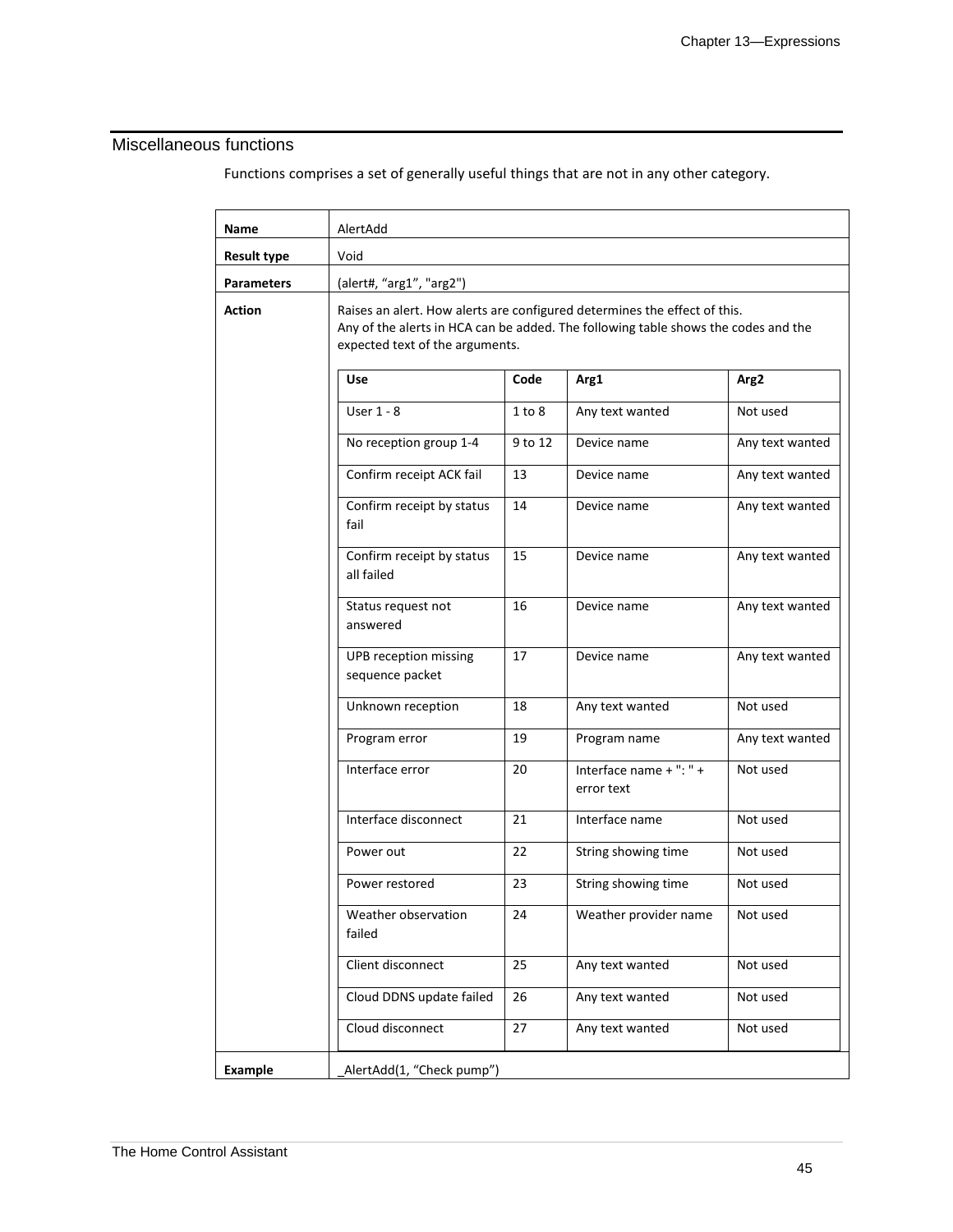| Name               | AlertCount                                                                                                                                                                                                                                                                                                                                                                                                                                                                                                                                                                                                                                                                                                                                                                                                                                                                                    |  |
|--------------------|-----------------------------------------------------------------------------------------------------------------------------------------------------------------------------------------------------------------------------------------------------------------------------------------------------------------------------------------------------------------------------------------------------------------------------------------------------------------------------------------------------------------------------------------------------------------------------------------------------------------------------------------------------------------------------------------------------------------------------------------------------------------------------------------------------------------------------------------------------------------------------------------------|--|
| <b>Result type</b> | Number                                                                                                                                                                                                                                                                                                                                                                                                                                                                                                                                                                                                                                                                                                                                                                                                                                                                                        |  |
| <b>Parameters</b>  | (alert#, [device or room name]                                                                                                                                                                                                                                                                                                                                                                                                                                                                                                                                                                                                                                                                                                                                                                                                                                                                |  |
| <b>Action</b>      | Return the number of alerts for the supplied code. For alerts related to a device, ff the<br>optional second argument is supplied as a device name, then the count of alerts of the<br>type for that device are returned. If a room name is supplied, then a total count of alerts<br>for all device in the room with that type of alert,<br>Codes are:<br>1: User alert 1<br>2: User alert 2<br>3: User alert 3<br>4: User alert 4<br>5: User alert 5<br>6: User alert 6<br>7: User alert 7<br>8: User alert 8<br>9: No reception group 1<br>10: No reception group 2<br>11: No reception group 3<br>12: No reception group 4<br>13: No ACK from device (Confirm receipt failed)<br>14: Confirm receipt of command failed<br>15: All attempts at confirm receipt of command failed<br>16: Status poll fails<br>17: UPB missing sequence packet<br>18: Unknown reception<br>19: Program error |  |
|                    | 20: Interface error                                                                                                                                                                                                                                                                                                                                                                                                                                                                                                                                                                                                                                                                                                                                                                                                                                                                           |  |
|                    | 21: Interface disconnect<br>22: Power out (interface disconnected)                                                                                                                                                                                                                                                                                                                                                                                                                                                                                                                                                                                                                                                                                                                                                                                                                            |  |
|                    | 23: Power restored (interface reconnected)<br>24: Weather observation failed<br>25: Client disconnected abnormally                                                                                                                                                                                                                                                                                                                                                                                                                                                                                                                                                                                                                                                                                                                                                                            |  |
|                    | 26: Cloud update failed<br>27: Cloud connected server disconnected                                                                                                                                                                                                                                                                                                                                                                                                                                                                                                                                                                                                                                                                                                                                                                                                                            |  |
| <b>Example</b>     | AlertCount(7) $\rightarrow$ 1                                                                                                                                                                                                                                                                                                                                                                                                                                                                                                                                                                                                                                                                                                                                                                                                                                                                 |  |

| <b>Name</b>        | AlertClear                                                                                                                                                                                                                                                                                               |
|--------------------|----------------------------------------------------------------------------------------------------------------------------------------------------------------------------------------------------------------------------------------------------------------------------------------------------------|
| <b>Result type</b> | Void                                                                                                                                                                                                                                                                                                     |
| <b>Parameters</b>  | (alert#, [device or room name])                                                                                                                                                                                                                                                                          |
| <b>Action</b>      | Clear the alert given by the #. The Alert number is the same as supplied to AletCount.<br>If the optional second argument is supplied as a device name, then that alert for only<br>that device is cleared. If a room name is supplied, then that alert type for all devices in<br>the room are cleared. |
| Example            | AlertClear(11)                                                                                                                                                                                                                                                                                           |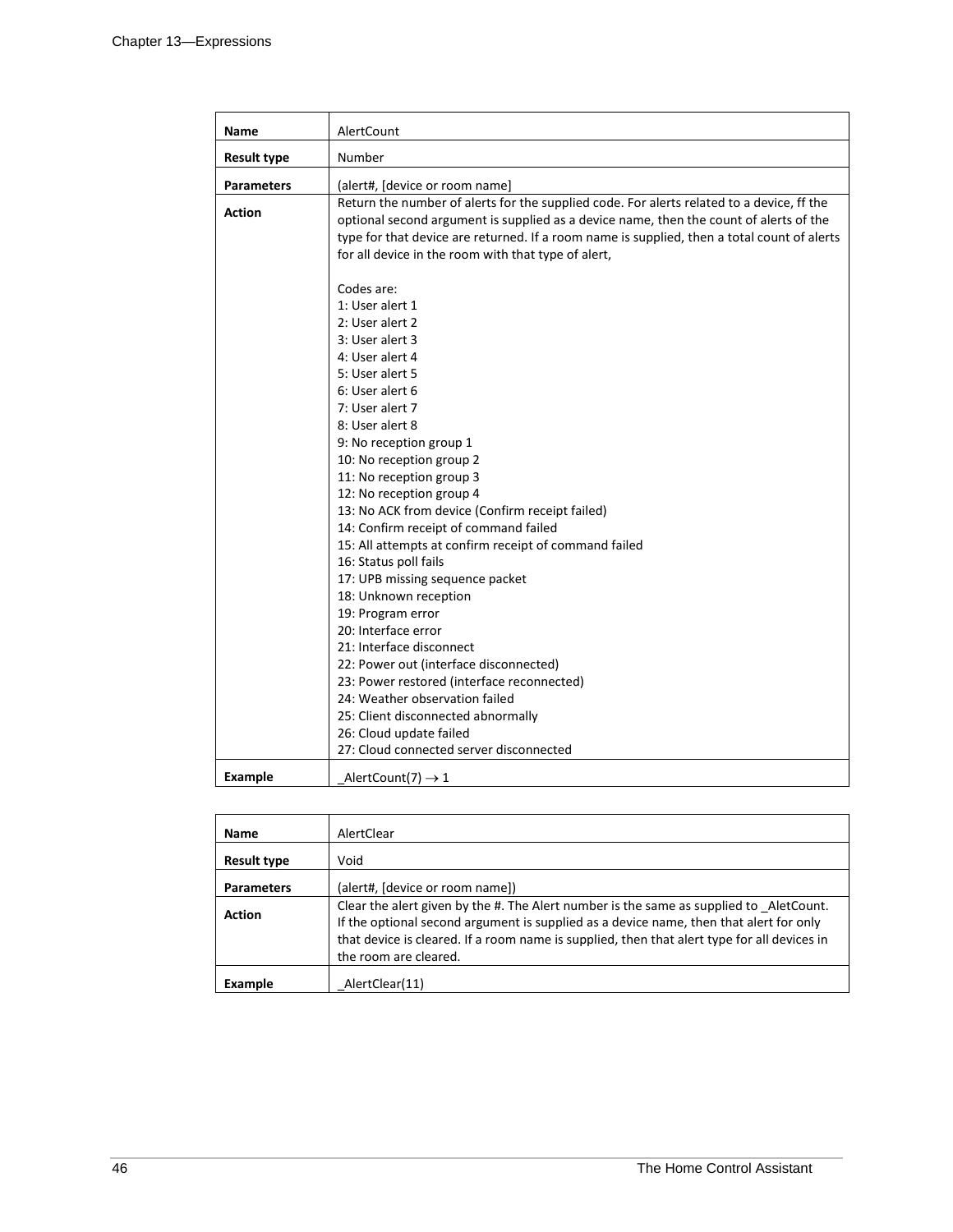| Name               | AlertLevel                                                                                                                 |  |
|--------------------|----------------------------------------------------------------------------------------------------------------------------|--|
| <b>Result type</b> | Number                                                                                                                     |  |
| <b>Parameters</b>  | (alert#)                                                                                                                   |  |
| <b>Action</b>      | Returns the level of the alert. This is the color for that alert as seen in the Alert<br>Manager. Green=0, Yellow=1, Red=2 |  |
| Example            | AlertLevel(11) $\rightarrow$ 1                                                                                             |  |

| Name               | Assign                                                                                                                                                       |
|--------------------|--------------------------------------------------------------------------------------------------------------------------------------------------------------|
| <b>Result type</b> | Void                                                                                                                                                         |
| <b>Parameters</b>  | ("variable name", any)                                                                                                                                       |
| <b>Action</b>      | Assigns to the named variable $-$ given by a string - the value given by the second<br>argument. If the variable doesn't exist a global variable is created. |
| Example            | Assign("My variable", 17)                                                                                                                                    |

| <b>Name</b>        | Delay                                                                                                                                                                                                      |
|--------------------|------------------------------------------------------------------------------------------------------------------------------------------------------------------------------------------------------------|
| <b>Result type</b> | Number                                                                                                                                                                                                     |
| <b>Parameters</b>  | (time-span1, [time-span2])                                                                                                                                                                                 |
| <b>Action</b>      | If one argument is supplied, then delays for that amount of time. If two arguments are<br>supplied, then delays for a time somewhere between the two time spans. Returns the<br>number of seconds delayed. |
| Example            | Delay( Minutes(1), Minutes(10)) $\rightarrow$ 117                                                                                                                                                          |

| <b>Name</b>        | DelayShort                                                |
|--------------------|-----------------------------------------------------------|
| <b>Result type</b> | Void                                                      |
| <b>Parameters</b>  | (milleconds#)                                             |
| <b>Action</b>      | Delays for at least the specified number of milliseconds. |
| Example            | DelayShort(1500)                                          |

| Name               | DesignSave                                                                                                     |
|--------------------|----------------------------------------------------------------------------------------------------------------|
| <b>Result type</b> | Void                                                                                                           |
| <b>Parameters</b>  | ([code#])                                                                                                      |
| <b>Action</b>      | Saves the current design file. The codes are: 0 or not supplied = Always save.<br>$1 =$ Only save if modified. |
| Example            | DesignSave ()                                                                                                  |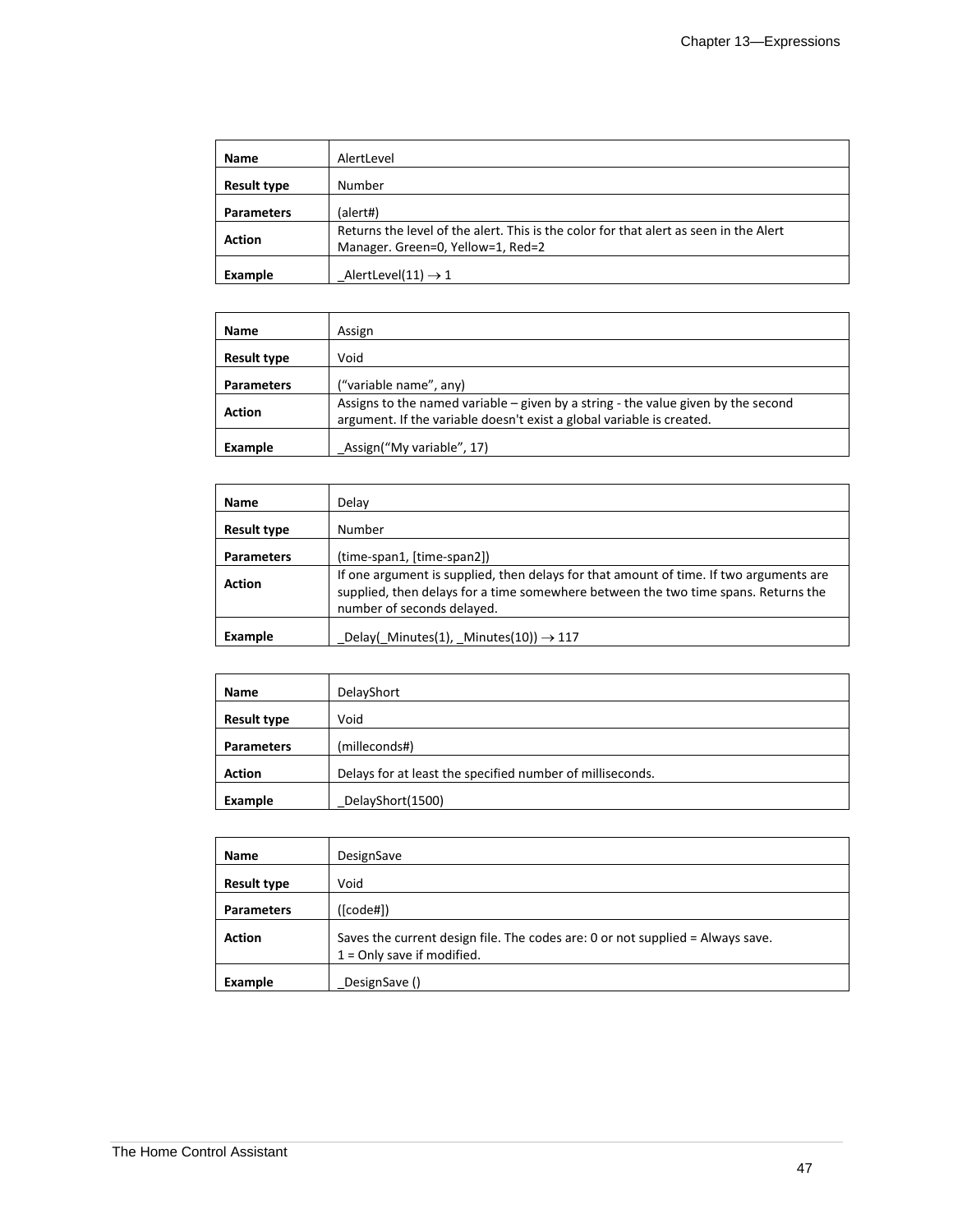| <b>Name</b>        | GetFolder                                             |
|--------------------|-------------------------------------------------------|
| <b>Result type</b> | String                                                |
| <b>Parameters</b>  | ("2-part name")                                       |
| <b>Action</b>      | Returns the folder name portion of the 2-part name    |
| Example            | GetFolder("Kitchen - Lights") $\rightarrow$ "Kitchen" |

| <b>Name</b>        | GetObject                                            |
|--------------------|------------------------------------------------------|
| <b>Result type</b> | <b>String</b>                                        |
| <b>Parameters</b>  | $(2"2$ -part name")                                  |
| <b>Action</b>      | Returns the object portion f a 2-part name.          |
| Example            | GetFolder("Kitchen – Lights") $\rightarrow$ "Lights" |

| <b>Name</b>        | <b>HCAVersionGE</b>                                                                                       |
|--------------------|-----------------------------------------------------------------------------------------------------------|
| <b>Result type</b> | Bool                                                                                                      |
| <b>Parameters</b>  | (majorVersion, [minorVersion], [Build#])                                                                  |
| <b>Action</b>      | Generates a yes/no value based upon the version of HCA running the program and the<br>supplied arguments. |
| Example            | Example, assume that the current HCA version that is running the program is 16.0.28                       |
|                    | HCAVersionGE(16) -> Yes                                                                                   |
|                    | HCAVersionGE(17) -> No                                                                                    |
|                    | HCAVersionGE(16, 0) -> Yes                                                                                |
|                    | HCAVersionGE(16, 1) -> No                                                                                 |
|                    | HCAVersionGE(16, 0, 28) -> Yes                                                                            |
|                    | HCAVersionGE(16, 0, 29) -> No                                                                             |
|                    | $HCAVersionGE(16, 1, 30)$ -> No                                                                           |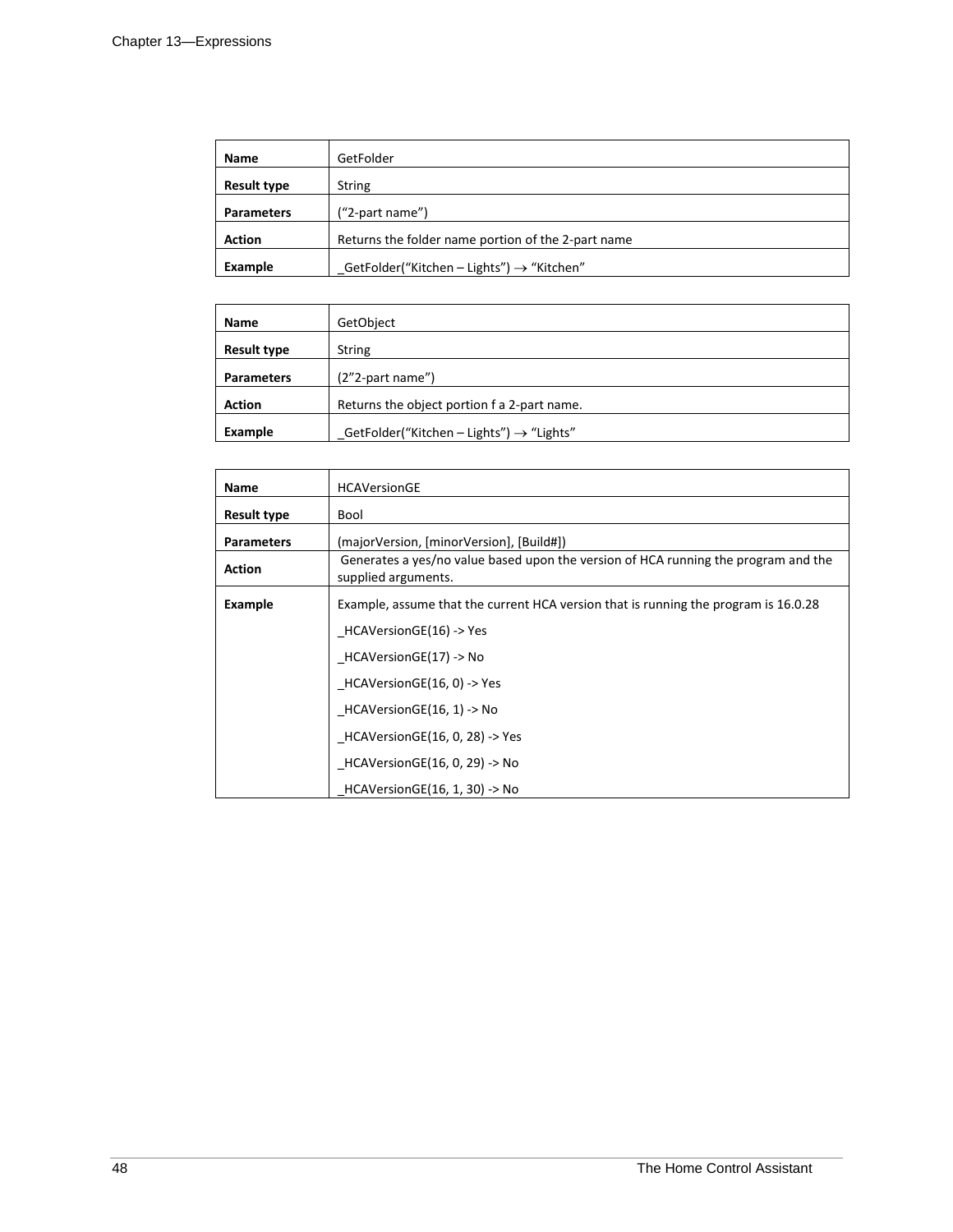| <b>Name</b>        | <b>HostNameToIP</b>                                                                                                    |
|--------------------|------------------------------------------------------------------------------------------------------------------------|
| <b>Result type</b> | <b>String</b>                                                                                                          |
| <b>Parameters</b>  | (host name string)                                                                                                     |
| <b>Action</b>      | Uses the name server to convert a host name to the 4-part IP address. Returns a<br>Boolean NO if the conversion fails. |
| Example            | HostNameToIP("hcatech.com") $\rightarrow$ "66.113.102.195"                                                             |

| <b>Name</b>        | <b>InterfaceName</b>                                                                                                                                          |
|--------------------|---------------------------------------------------------------------------------------------------------------------------------------------------------------|
| <b>Result type</b> | <b>String</b>                                                                                                                                                 |
| <b>Parameters</b>  | (interface-number)                                                                                                                                            |
| <b>Action</b>      | Returns the name of the interface with the supplied number (0-7). The numbers are in<br>the order that the interfaces appear on the HCA Options hardware tab. |
| Example            | InterfaceNamel() $\rightarrow$ "Insteon"                                                                                                                      |

| <b>Name</b>        | InterfaceRestart                                                                                                                                                                                                                                      |
|--------------------|-------------------------------------------------------------------------------------------------------------------------------------------------------------------------------------------------------------------------------------------------------|
| <b>Result type</b> | Bool                                                                                                                                                                                                                                                  |
| <b>Parameters</b>  | None                                                                                                                                                                                                                                                  |
| <b>Action</b>      | Disconnects HCA from all automation interfaces and then reconnects. This can help<br>keep the interfaces connected over a long period of time in case Windows decided to<br>close connections not recently used. Returns YES if the operation worked. |
| Example            | InterfaceRestart() $\rightarrow$ TRUE                                                                                                                                                                                                                 |

| <b>Name</b>        | <b>InterfaceStatus</b>                                                                                                                                                                                     |
|--------------------|------------------------------------------------------------------------------------------------------------------------------------------------------------------------------------------------------------|
| <b>Result type</b> | Bool                                                                                                                                                                                                       |
| <b>Parameters</b>  | (interface-number)                                                                                                                                                                                         |
| <b>Action</b>      | Returns the status of the interface with the suppled number (0-7). The numbers are in<br>the order that the interfaces appear on the HCA Options hardware tab. Returns TRUE if<br>working and FALSE if not |
| Example            | InterfaceStatus(1) $\rightarrow$ TRUE                                                                                                                                                                      |

| <b>Name</b>        | MakeValidName                                                                                                                                                 |
|--------------------|---------------------------------------------------------------------------------------------------------------------------------------------------------------|
| <b>Result type</b> | string                                                                                                                                                        |
| <b>Parameters</b>  | ("string")                                                                                                                                                    |
| <b>Action</b>      | Converts if necessary, the supplied string into a valid HCA Name. Any characters in a<br>HCA name that are not allowed are replaced by underscore characters. |
| Example            | MakeValidName("Light: $1" \rightarrow$ "Light $1"$                                                                                                            |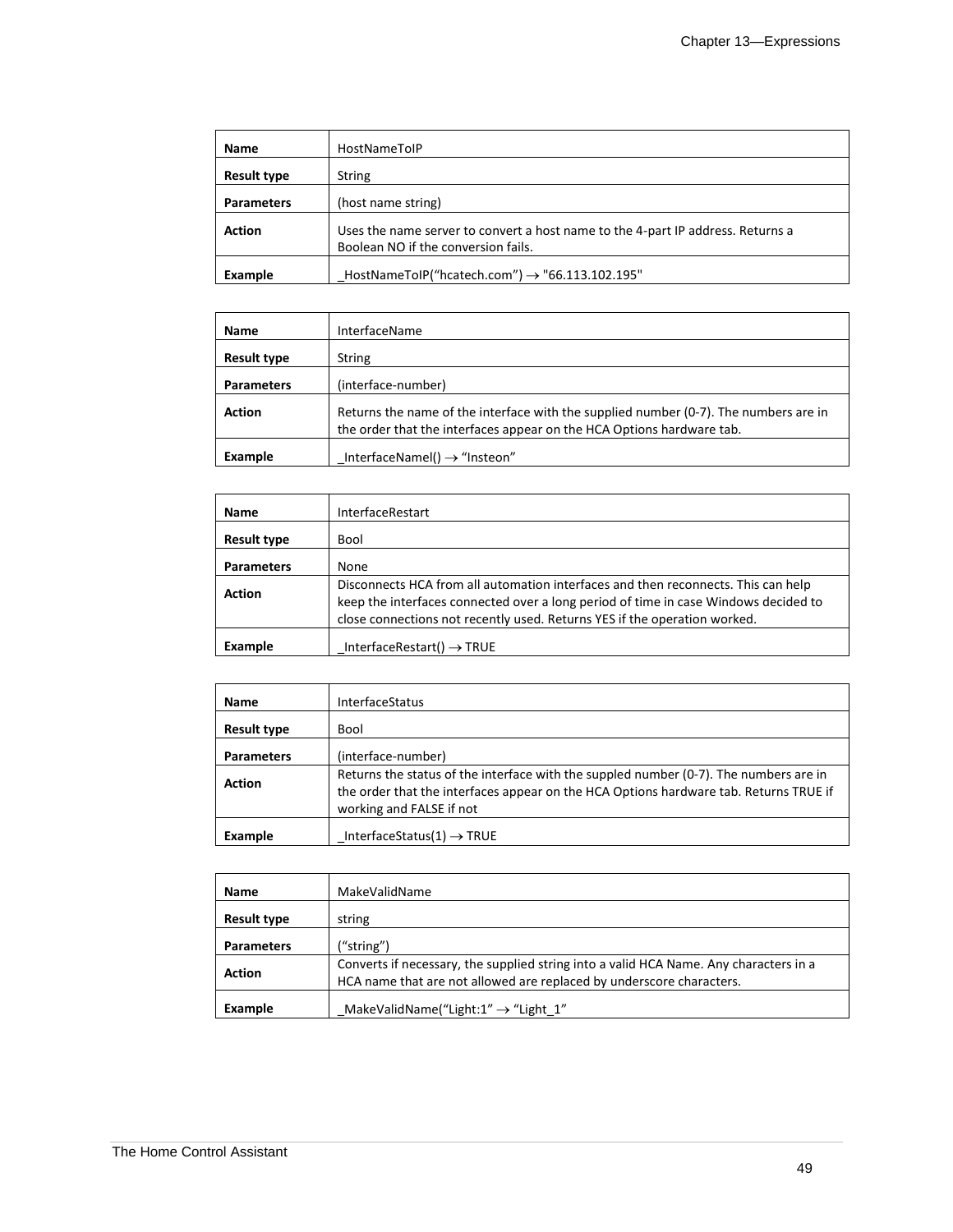| <b>Name</b>        | PgmNote                                                                                                                                                                 |  |  |
|--------------------|-------------------------------------------------------------------------------------------------------------------------------------------------------------------------|--|--|
| <b>Result type</b> | void                                                                                                                                                                    |  |  |
| <b>Parameters</b>  | ("string", [code])                                                                                                                                                      |  |  |
| <b>Action</b>      | Displays the text in the program note window if open. If the program notes window is<br>not open, has no effect. The optional "code" argument is not used at this time. |  |  |
| Example            | PgmNote("Handling change in levels")                                                                                                                                    |  |  |

| <b>Name</b>                                                        | PlaySound                                                                                                                       |  |  |  |  |
|--------------------------------------------------------------------|---------------------------------------------------------------------------------------------------------------------------------|--|--|--|--|
| <b>Result type</b>                                                 | Bool                                                                                                                            |  |  |  |  |
| <b>Parameters</b>                                                  | ("path to sound file", code#)                                                                                                   |  |  |  |  |
| <b>Action</b>                                                      | Plays a Sound file using the computers sound system. The 1st argument is a path to the<br>sound file.                           |  |  |  |  |
| The code# argument is as follows:                                  |                                                                                                                                 |  |  |  |  |
| 1: The sound file starts playing and HCA moves to the next element |                                                                                                                                 |  |  |  |  |
|                                                                    | 2: The sound file starts playing and HCA moves to the next element. When the sound<br>file finishes, it starts playing again.   |  |  |  |  |
|                                                                    | 3: The sound file starts playing and HCA waits until it is complete before moving to the<br>next element.                       |  |  |  |  |
|                                                                    | If you used option #2, later you can stop the sound file playing by using the PlaySound<br>function again with "" for the path. |  |  |  |  |
| Example                                                            | PlaySound ("c:\files\beep.wav", 1) $\rightarrow$ yes                                                                            |  |  |  |  |

| <b>Name</b>        | ProblemLevel                                                                                                  |  |  |
|--------------------|---------------------------------------------------------------------------------------------------------------|--|--|
| <b>Result type</b> | Number                                                                                                        |  |  |
| <b>Parameters</b>  | None                                                                                                          |  |  |
| <b>Action</b>      | Returns current problem level as shown by the HCA status bar lights.<br>$0 =$ Green, $1 =$ Yellow, $2 =$ Red. |  |  |
| Example            | ProblemLevel() $\rightarrow$ 0                                                                                |  |  |

| Name               | RGB                                                                  |
|--------------------|----------------------------------------------------------------------|
| <b>Result type</b> | Number                                                               |
| <b>Parameters</b>  | (red#, blue#, green#)                                                |
| <b>Action</b>      | Returns the encoded color for the red, green, blue values specified. |
| Example            | RGB(51, 51,255) $\rightarrow$ hex value 3333FF (a nice blue)         |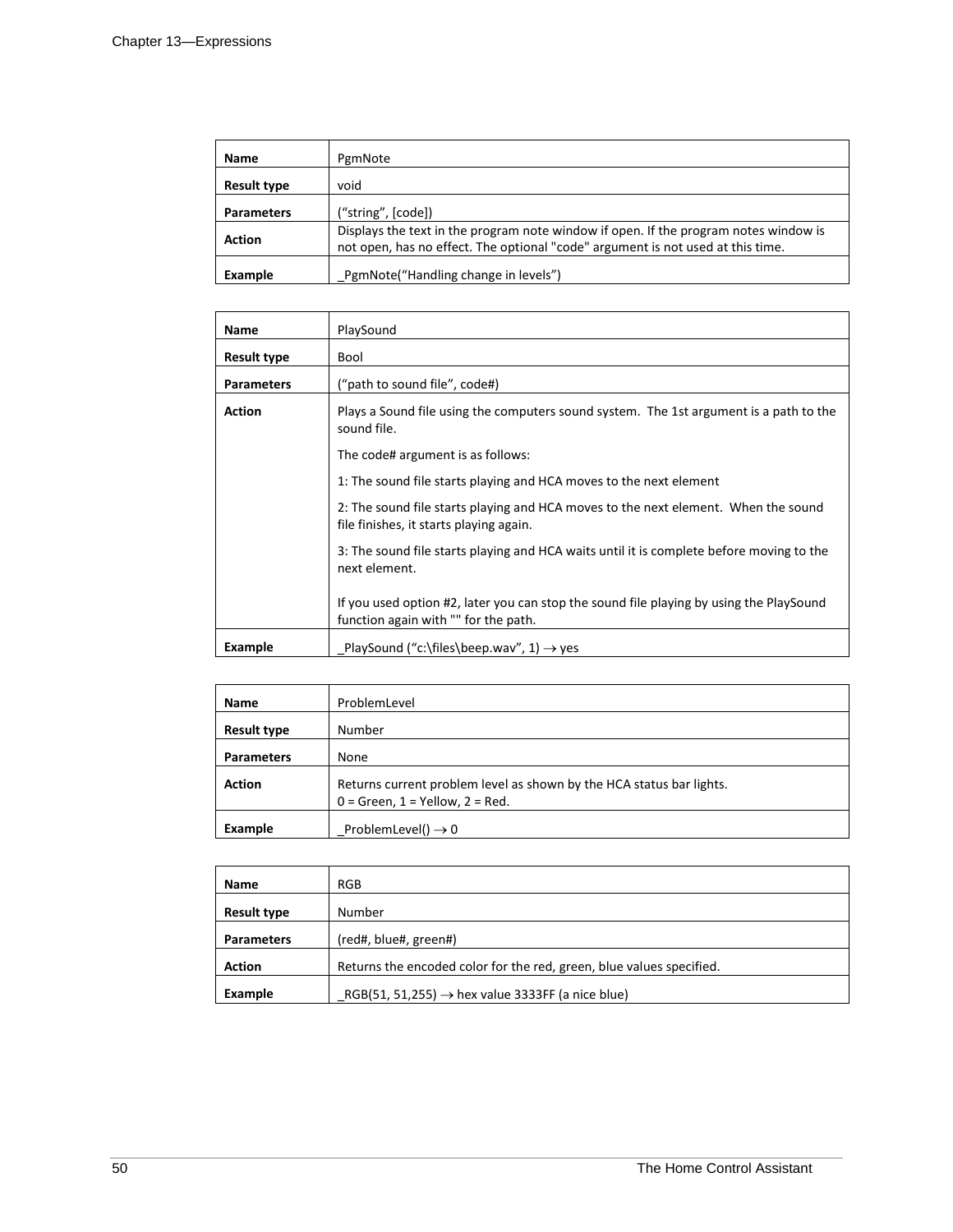| Name               | Rand                                                             |
|--------------------|------------------------------------------------------------------|
| <b>Result type</b> | Number                                                           |
| <b>Parameters</b>  | (number1, number2)                                               |
| <b>Action</b>      | Returns a random number chosen between the two numbers supplied. |
| Example            | Rand (100, 200) $\rightarrow$ 119                                |

| Name               | ReportAdd                                           |  |  |
|--------------------|-----------------------------------------------------|--|--|
| <b>Result type</b> | Void                                                |  |  |
| <b>Parameters</b>  | ("text")                                            |  |  |
| <b>Action</b>      | Adds a message to be sent in the next Daily Report. |  |  |
| Example            | ReportAdd ("Check battery levels this week")        |  |  |

| <b>Name</b>        | SetSunriseDelta                                                                                                                                                                                                                                                                     |
|--------------------|-------------------------------------------------------------------------------------------------------------------------------------------------------------------------------------------------------------------------------------------------------------------------------------|
| <b>Result type</b> | Number                                                                                                                                                                                                                                                                              |
| <b>Parameters</b>  | (sunrise delta #)                                                                                                                                                                                                                                                                   |
| <b>Action</b>      | Changes the sunrise delta value that is set in the home properties on the Location tab.<br>This is the number of minutes to add or subtract from the computed sunrise time to be<br>more accurate for your location. Returns the value it was set to before the change was<br>made. |
| Example            | SetSunriseDelta (20) $\rightarrow$ 8                                                                                                                                                                                                                                                |

| Name               | SetSunsetDelta                                                                                                                                                                                                                                                                    |
|--------------------|-----------------------------------------------------------------------------------------------------------------------------------------------------------------------------------------------------------------------------------------------------------------------------------|
| <b>Result type</b> | Number                                                                                                                                                                                                                                                                            |
| <b>Parameters</b>  | (sunset delta #)                                                                                                                                                                                                                                                                  |
| <b>Action</b>      | Changes the sunset delta value that is set in the home properties on the Location tab.<br>This is the number of minutes to add or subtract from the computed sunset time to be<br>more accurate for your location. Returns the value it was set to before the change was<br>made. |
| Example            | SetSunsetDelta (20) $\rightarrow$ 6                                                                                                                                                                                                                                               |

| Name               | ThisProgram                                     |  |  |
|--------------------|-------------------------------------------------|--|--|
| <b>Result type</b> | <b>String</b>                                   |  |  |
| <b>Parameters</b>  | None                                            |  |  |
| <b>Action</b>      | Returns the 2-part name of the running program. |  |  |
| Example            | ThisProgram() $\rightarrow$ "Garden - Watering" |  |  |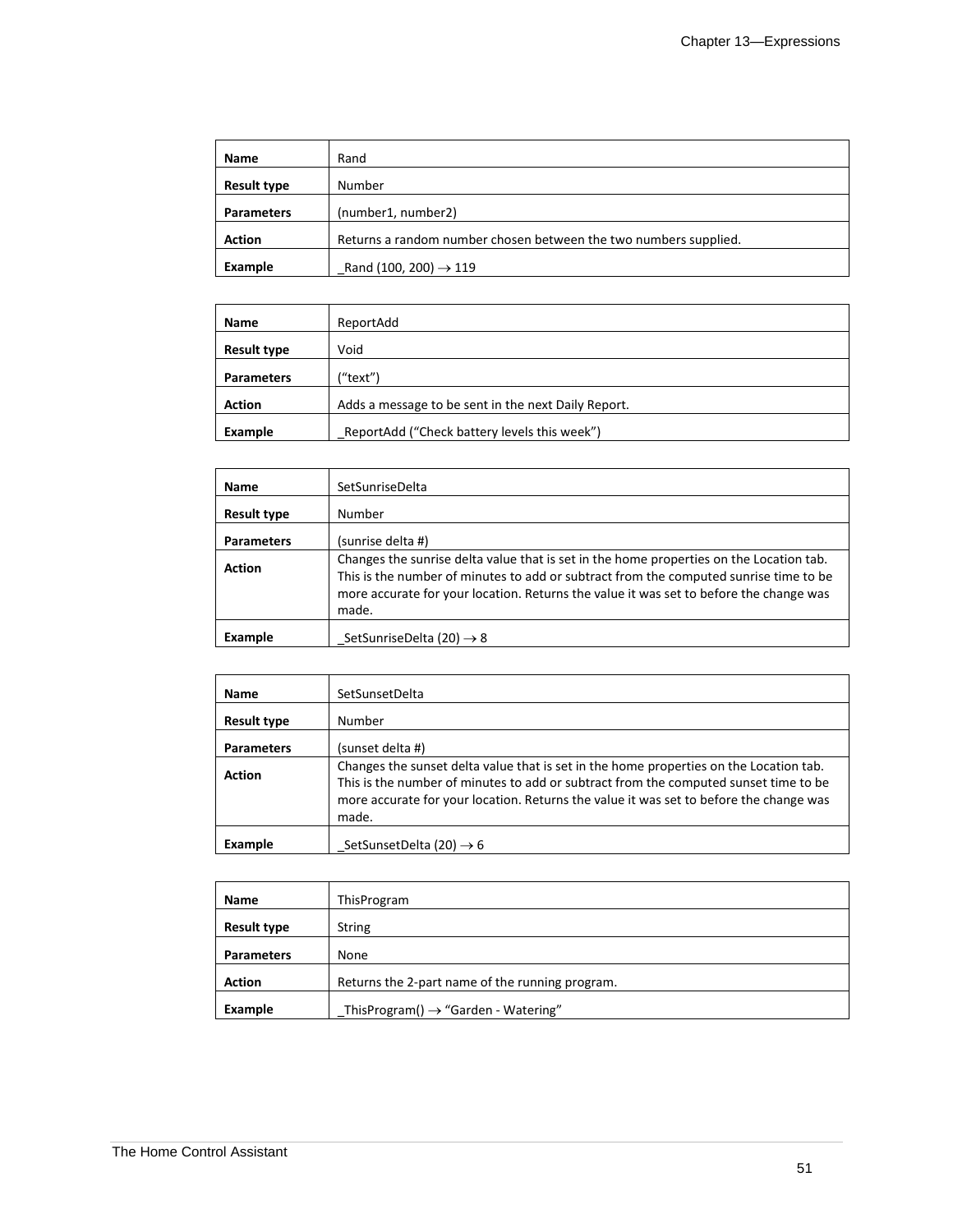| Name               | ThisFolder                                                                                                   |
|--------------------|--------------------------------------------------------------------------------------------------------------|
| <b>Result type</b> | <b>String</b>                                                                                                |
| <b>Parameters</b>  | None                                                                                                         |
| <b>Action</b>      | Operates like ThisProgram – to return the name of the running program – but only<br>returns the folder part. |
| Example            | ThisProgram() $\rightarrow$ "Garden"                                                                         |

| <b>Name</b>       | TileUpdate                                                                                                     |                                |                   |                  |            |
|-------------------|----------------------------------------------------------------------------------------------------------------|--------------------------------|-------------------|------------------|------------|
| Result type       | Bool                                                                                                           |                                |                   |                  |            |
| <b>Parameters</b> |                                                                                                                | ("tile name", code#, [x], [y]) |                   |                  |            |
| <b>Action</b>     | Updates the names tile based upon the parameters                                                               |                                |                   |                  |            |
|                   |                                                                                                                | Code                           | Use               | Arg3             | Arg4       |
|                   |                                                                                                                | 0                              | Change label      | Label text       | Not used   |
|                   |                                                                                                                | $\mathbf{1}$                   | Change colors     | Background color | Text color |
|                   |                                                                                                                | $\overline{2}$                 | Change image path | Image path       | Not used   |
|                   |                                                                                                                | 3                              | Change text       | Text             | Not used   |
|                   |                                                                                                                | 4                              | Refresh           | Not used         | Not used   |
| Example           | _TileUpdate ("StatusTile", 0, "Good") $\rightarrow$ yes (if there was a tile with that name, no<br>otherwise). |                                |                   |                  |            |

| <b>Name</b>        | VarValue                                                                                                                                                |
|--------------------|---------------------------------------------------------------------------------------------------------------------------------------------------------|
| <b>Result type</b> | Anv                                                                                                                                                     |
| <b>Parameters</b>  | ("variable name")                                                                                                                                       |
| <b>Action</b>      | Returns the value of the named variable given as a text string. If the variable doesn't<br>exist a global variable is created with default value of NO. |
| Example            | VarValue("Counter") $\rightarrow$ 10                                                                                                                    |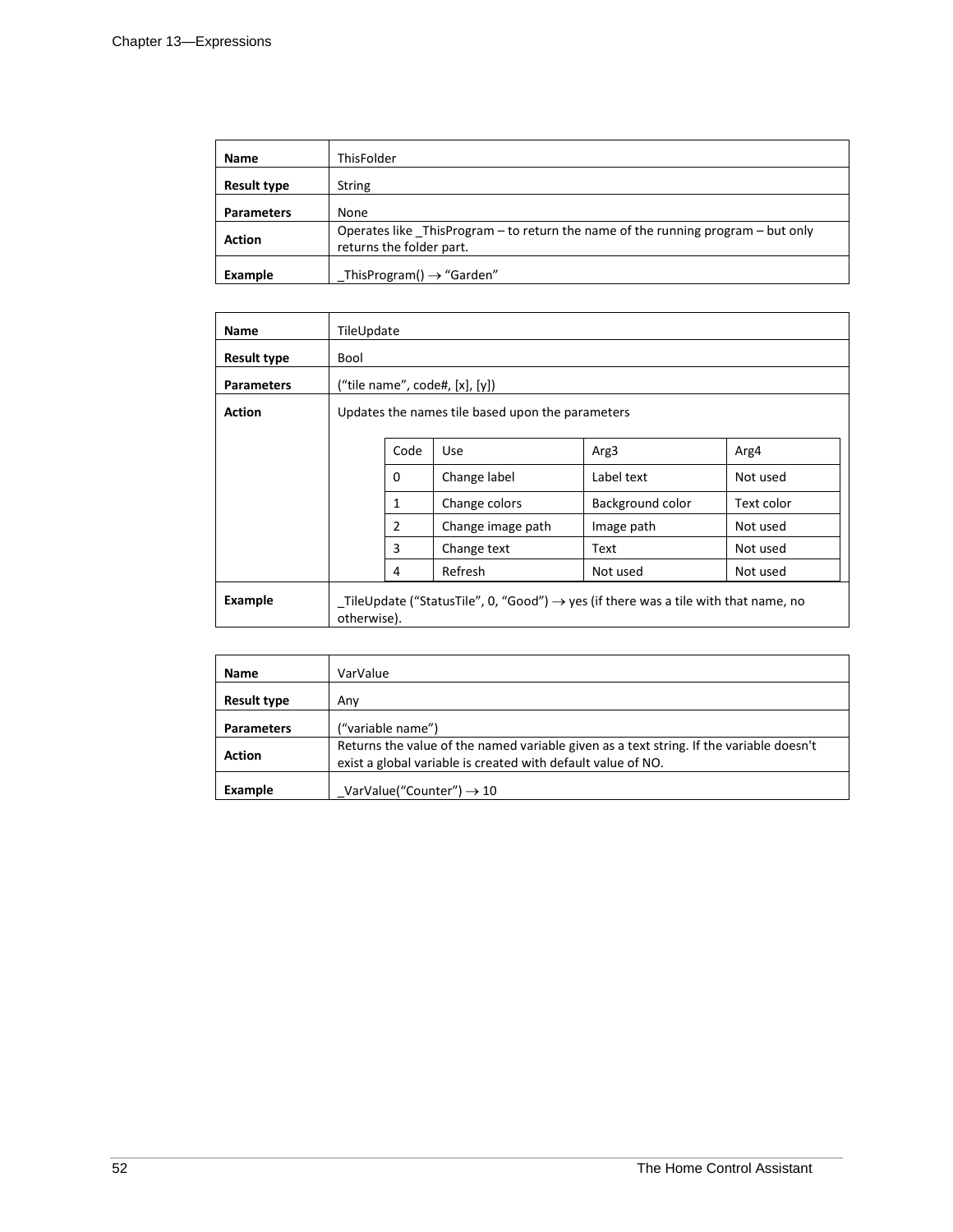Abs, 10 AddressForDevice, 39 AlertAdd, 45 AlertClear, 46 AlertCount, 46 AlertLevel, 47 Asc, 7 Assign, 47 AutoOffTime, 21 BarometerConvert, 32 BarometerUnits, 32 ChangeSchedule, 21 Choose, 10 Chr, 7 CurrentScene, 22 CurrentSchedule, 23 CurrentWattage, 39 DarkSky, 31 Date, 14 DateTime, 14 DateTimeSpan, 17 Day, 14 DayNight, 23 DayOfWeek, 14 DayOfYear, 14 Days, 15 DecToHex, 7 Delay, 47 DelayShort, 47 DesignClose, 40 DesignName, 40 DesignOpen, 39 DesignSave, 47 DesignTitle, 40 DeviceForAddress, 40 DimDownPercent, 23 DimPercent, 23 DimToPercent, 24 DimUpPercent, 24 FileClose, 35 FileExists, 35 FileLoad, 35 FileOpen, 35 FileReadString, 36 FileWriteString, 36 FormatInt, 19 FormatNum, 19 FormatPatten, 19 FormatTime, 20 GetDeviceKind, 40 GetDeviceMake, 41

GetDeviceModel, 41 GetDeviceProtocol, 41 GetFolder, 48 GetObject, 48 GetThermostat, 30 GroupMemberCount, 41 GroupMemberName, 41 HCAFolder, 36 HexToDec, 7 HomeMode, 41 HostNameToIP, 49 Hour, 15 Hours, 15 Hue, 24 HueColorCreate, 25 HumidityUnits, 32 IconChange, 25 IconChangeEx, 25 IconExists, 26 IIF, 10 InsteonBeep, 26 InStr, 7 Int, 11 InterfaceName, 49 InterfaceRestart, 49 InterfaceStatus, 49 IsBool, 11 IsCurrentSchedule, 26 IsDate, 11 IsDim, 26 IsDisabled, 26 IsEven, 11 IsInErrorState, 27 IsNumber, 11 IsOdd, 12 IsOff, 27 IsOn, 27 IsRunning, 27 IsSuspended, 27 IsText, 12 IsValidObject, 42 Json, 37 JsonClose, 37 JsonCurrentKey, 38 JsonCurrentValue, 38 JsonDown, 37 JsonNext, 38 JsonOpen, 37 JsonPrev, 38 JsonUp, 38 LastControlTime, 42